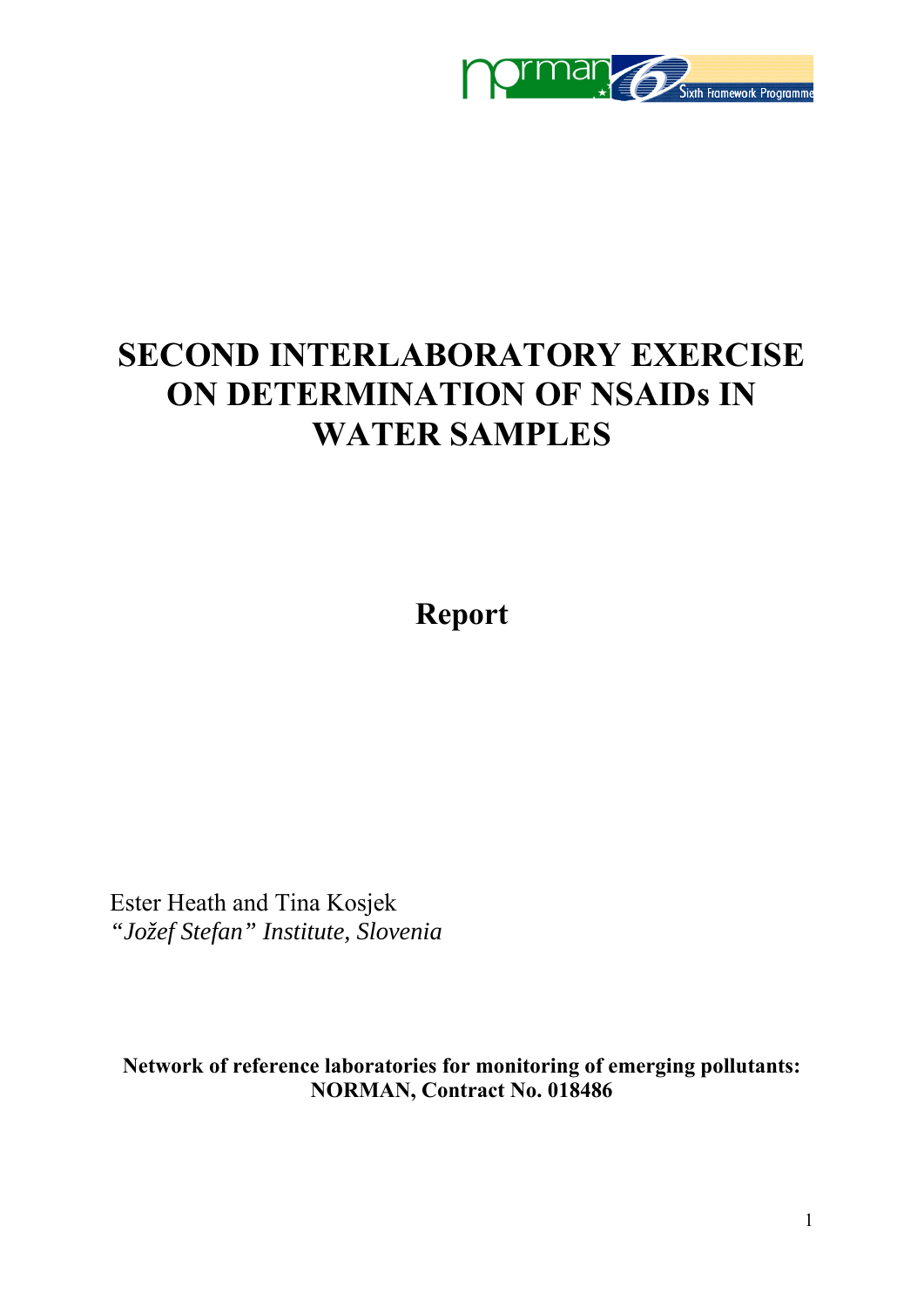

| H.               |                                                                      |  |
|------------------|----------------------------------------------------------------------|--|
| 1.               |                                                                      |  |
| 2.               |                                                                      |  |
| 3.               |                                                                      |  |
| $\overline{4}$ . | Analytical protocols for NORMAN participants and NORMAN Validation 6 |  |
| 5.               |                                                                      |  |
| Ш.               | Results                                                              |  |
| 6.               |                                                                      |  |
| 7.               |                                                                      |  |
| 8.               |                                                                      |  |
|                  | $\left( a\right)$                                                    |  |
|                  | (b)                                                                  |  |
|                  | c)                                                                   |  |
|                  | $\left( d\right)$                                                    |  |
|                  | $\epsilon$ )                                                         |  |
| 9.               |                                                                      |  |
|                  | a)                                                                   |  |
|                  | b)                                                                   |  |
|                  | 10.                                                                  |  |
| IV               |                                                                      |  |
|                  |                                                                      |  |
|                  |                                                                      |  |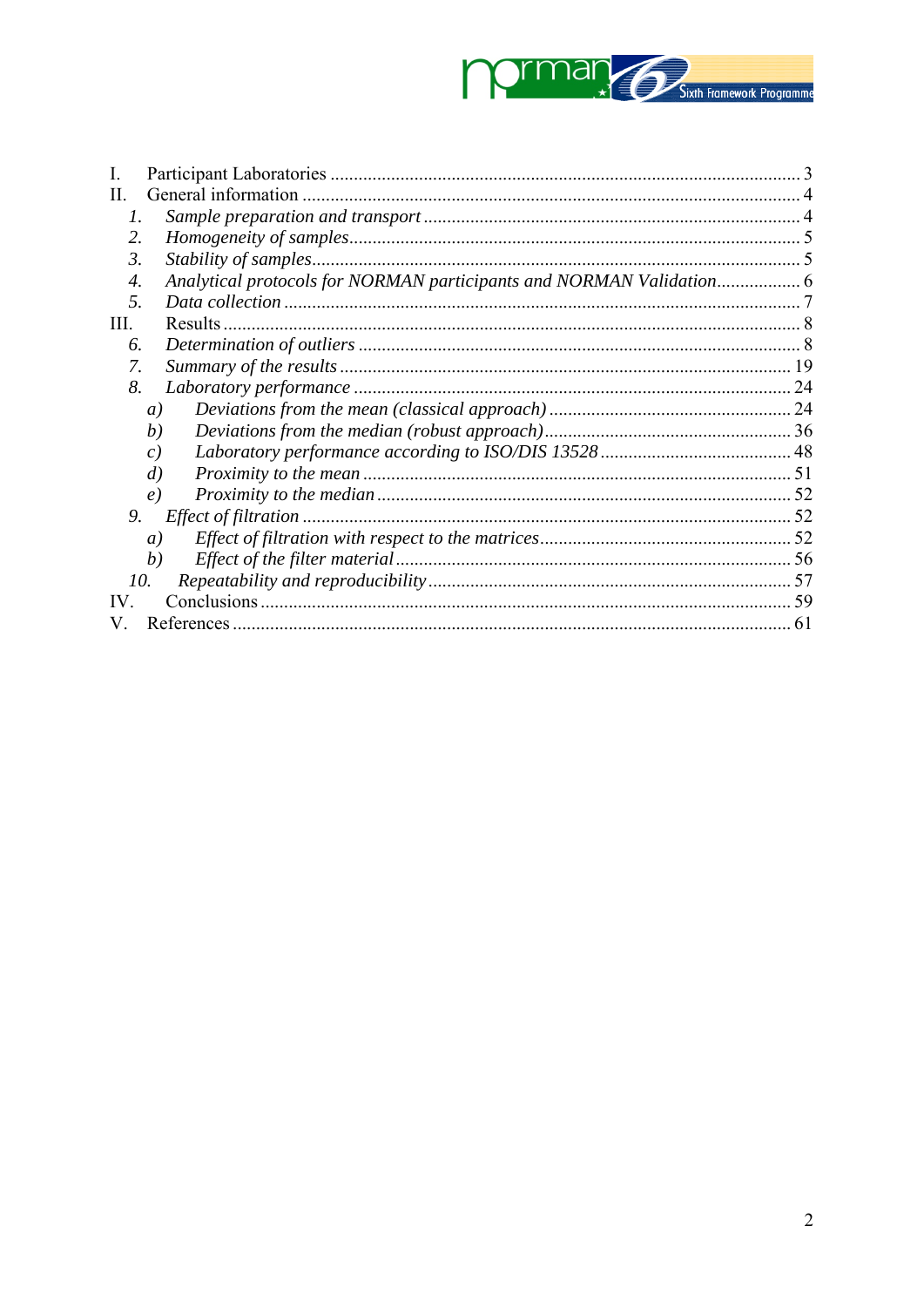

## <span id="page-2-0"></span>**I. Participant Laboratories**

- Ecole Polytechnique Fédérale de Lausanne (EPFL), Institut des sciences et technologies de l'environnement (ISTE), Lausanne, Switzerland
- European Commission DG Joint Research Centre, Institute for Environment and Sustainability (IES), Ispra (VA), Italy
- General Chemical State Laboratory, Pesticide Residues Laboratory, Athens, Greece
- Institute of Chemical and Environmental Research (IIQAB-CSIC), The Department of Environmental Chemistry, Barcelona, Spain
- "Jožef Stefan" Institute (JSI), Department of Environmental Sciences, Ljubljana, Slovenia
- Mario Negri Institute, Department of Environmental Health Sciences, Milan, Italy
- Norwegian Institute for Water Research (NIVA), Oslo, Norway
- Umweltbundesamt GmbH (Austrian Federal Environment Agency), Vienna, Austria.
- Université Bordeaux 1, Institut des Sciences Moléculaires, Groupe de Physico et Toxico-Chimie, Talence, France
- University of A Coruña, University Institute of Environment (IUMA), Department of Analytical Chemistry, A Coruña, Spain
- University of Rome "La Sapienza", Department of Chemistry, Roma Italy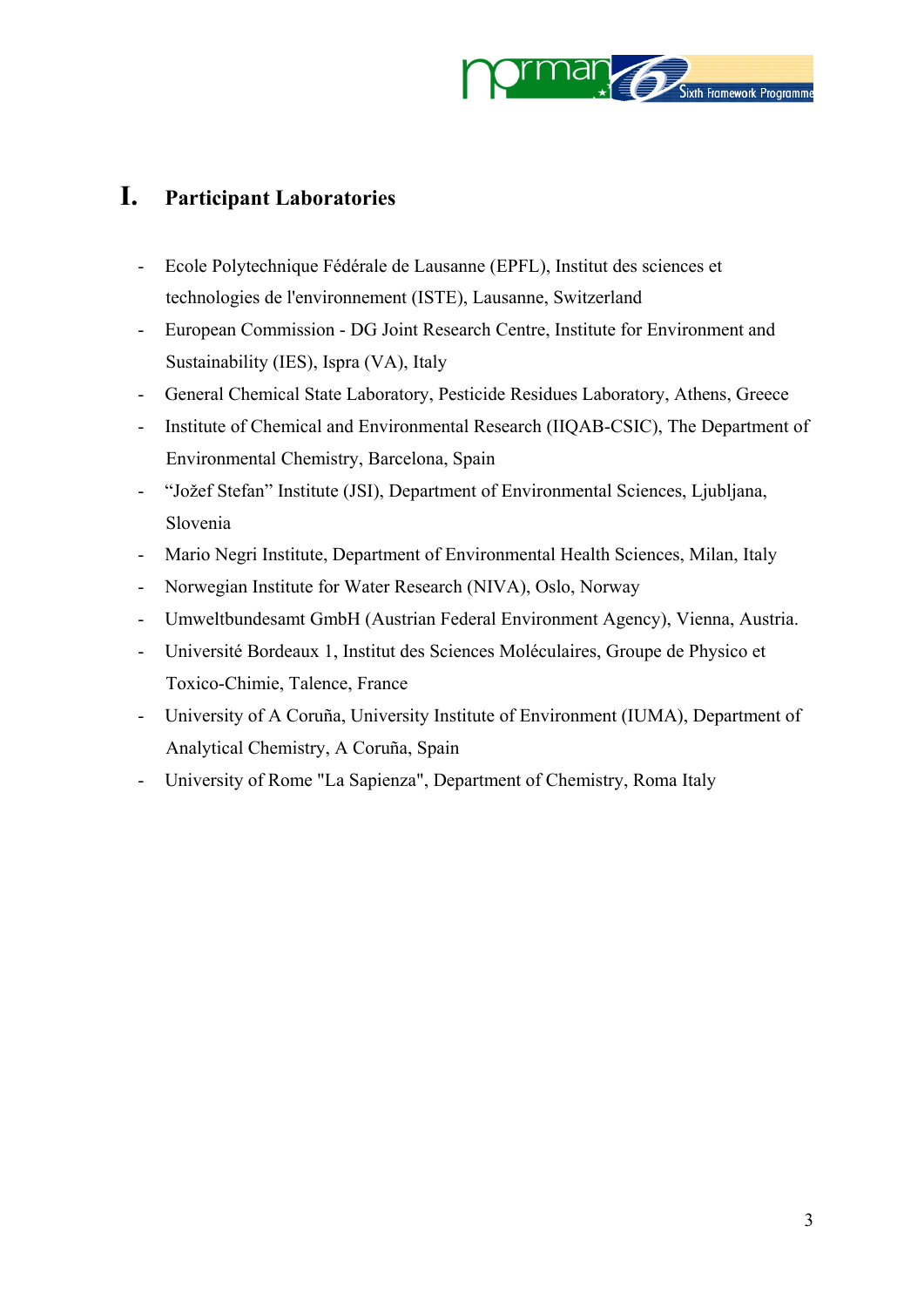

## <span id="page-3-0"></span>**II. General information**

#### *1. Sample preparation and transport*

Four nonsteroidal anti-inflammatory drugs (NSAIDs) were selected for the analysis in the Interlaboratory exercise: ibuprofen (IP), ketoprofen (KP), naproxen (NP) and diclofenac (DF). Three batches of samples were prepared for each laboratory; each consisting of 3 samples, where each batch was prepared from one of the following water matrices:

- three wastewater samples,
- three river water samples,
- three deionised water samples.

In order to minimize the sources of variation, the samples were collected, homogenized and prepared at IIQAB-CSIC, Department of Environmental Chemistry, Barcelona, Spain. The two matrices, wastewater treatment plant effluent and river water, were collected and transported to the laboratory on Friday,  $15<sup>th</sup>$  June 2007, where upon they were filtered through 2.7 µm and 0.5 µm glass micro-fibre filters. Deionised water was not filtered. Afterwards, all samples were homogenized, spiked where specified and sub-sampled for homogeneity and stability testing. The samples were then transferred into 1 L polyethylene bottles (approx. 900 mL of each sample) and frozen overnight. The frozen samples were shipped on dry-ice to the participant laboratories on  $19<sup>th</sup>$  and  $20<sup>th</sup>$  June 2007. The total number of 117 samples was sent to 13 participants in 12 laboratories, distributed in 9 European countries: Norway, Greece, Switzerland, Italy, Spain, Slovakia, Austria, Slovenia and France. The samples arrived to participant laboratories in 24 to 72 hrs in frozen state.

Separately 1.5 mL of standard mixture in methanol was sent, with the following concentrations of NSAIDs: ibuprofen 42.80 mg/L, naproxen 40.00 mg/L, ketoprofen 56.40 mg/L, diclofenac 42.80 mg/L. The standard mixture was not sent on dry ice.

The samples were encoded as illustrated in [Table 1.](#page-4-0) Wastewater samples were additionally labelled as for their extraction a different volume was requested than for the other two matrices.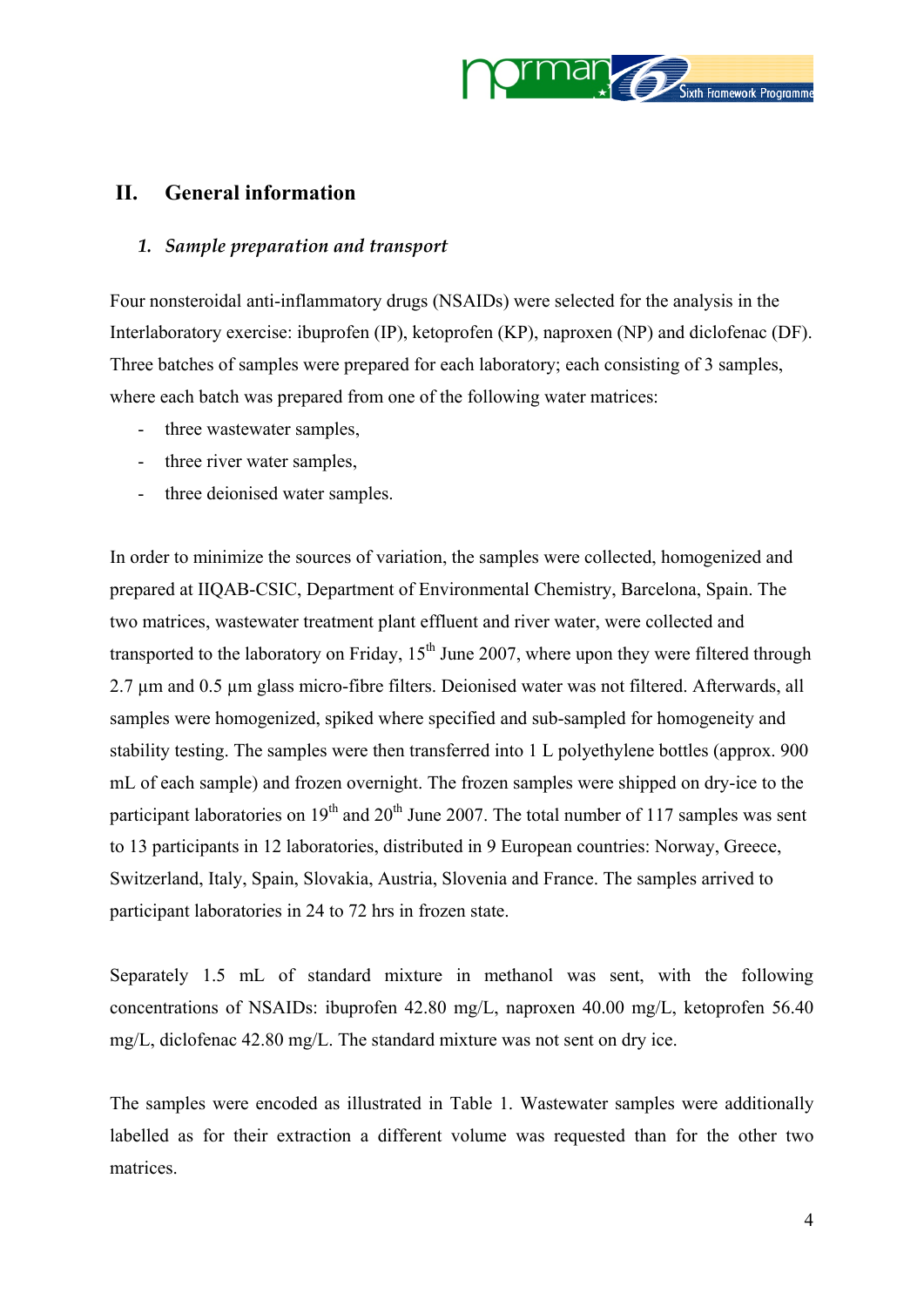

|                      | <b>SAMPLE CODES</b>   |                        |
|----------------------|-----------------------|------------------------|
| A1                   | B1                    | $\mathbf{C}$ 1         |
| Natural wastewater   | Natural river water   | Spiked deionised water |
| $\mathbf{A2}$        | R <sub>2</sub>        | C <sub>2</sub>         |
| Fortified wastewater | Fortified river water | Spiked deionised water |
| A3                   | B3                    | C <sub>3</sub>         |
| Fortified wastewater | Fortified river water | Spiked deionised water |

<span id="page-4-0"></span>**Table 1:** Sample matrices and encoding

#### *2. Homogeneity of samples*

To assure and confirm the quality of sample preparation homogeneity of spiked samples from each batch was tested. Thus A2 & A3, B2 & B3 and C2 & C3 (Table 1), were subsampled after the spiking and homogenisation, where five samples per batch were taken from different layers in the polyethylene container. Two parallels were analysed per each sample, in total 10 samples were analysed per each batch. The homogeneity was statistically evaluated using  $x^2$ *test*, proposing the H0 hypothesis that the homogeneity of mixing is achieved, when samples are only affected by random error.  $x^2$ -test was performed by Equation 1,

$$
x^2 = \sum \frac{(O_i - E_i)^2}{E_i}
$$
 *Equation 1*

where  $O_i$  is an average of two parallels and  $E_i$  the mean of each batch containing 5 samples. For each tested batch (A, B and C) the homogeneity was confirmed by  $x_{\text{exp}}^2/\langle x_{\text{crit}}^2 \rangle$  $x_{\text{exp}}^2 \langle x_{\text{crit}}^2 \rangle$  at five degrees of freedom and  $\alpha = 5\%$ .

#### *3. Stability of samples*

Stability studies of NSAIDs in different matrices were not performed as this was one of the goals of the 1<sup>st</sup> NORMAN Interlaboratory Exercise. In addition, the participants were asked to perform the extraction immediately after the sample receipt; therefore the stability of the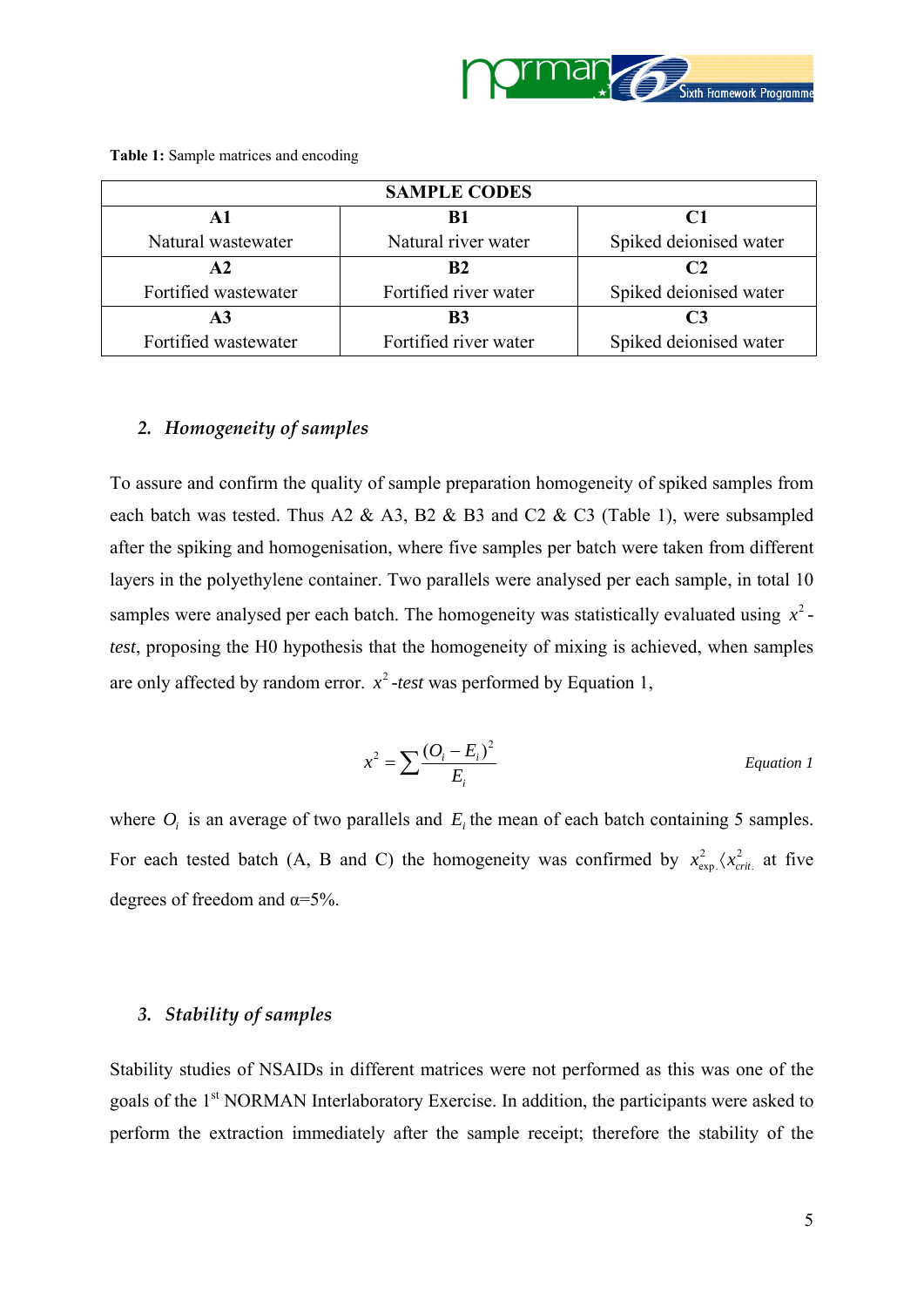

<span id="page-5-0"></span>NSAIDs in water matrices was not a relevant issue. Instead, the stability of NSAIDs in frozen cartridges was tested within three months after the sample extraction.

## *4. Analytical protocols for NORMAN participants and NORMAN Validation*

The participants were asked to extract the samples within 48 hrs upon sample receiving and to keep the dried cartridges frozen until the analysis. The analysis deadline was three months from the extraction date.

With respect to laboratory equipment, two analytical protocols were predetermined at NORMAN Interlaboratory meeting in Ljubljana, April 2007 and are described below.

## **LC-MS Analytical protocol**

- Neutral pH
- Internal standard d3 ibuprofen (when additional filtration was required, internal standard should be added after filtration and prior to SPE)
- Extraction volumes
	- o 400 mL of deionised water and river samples
	- o 200 mL of wastewater effluent
	- o total volume of each sample: 900 mL
- SPE using Oasis HLB (60 mg, 3mL) polymeric cartridges
- Cartridge elution: 8 mL methanol
- Extract reconstitution: 1 mL of methanol-water (25:75, v/v)
- Extract analysis: LC-ESI-tandem MS
- Chromatographic separation: RP-18 column.
- Mode: NI
- Mobile phases
	- o Mobile phase A: methanol with 5 mM NH4 acetate
	- o Mobile phase B: water with 5 mM NH4 acetate
- 2 transitions when possible (one for identification and one for quantification)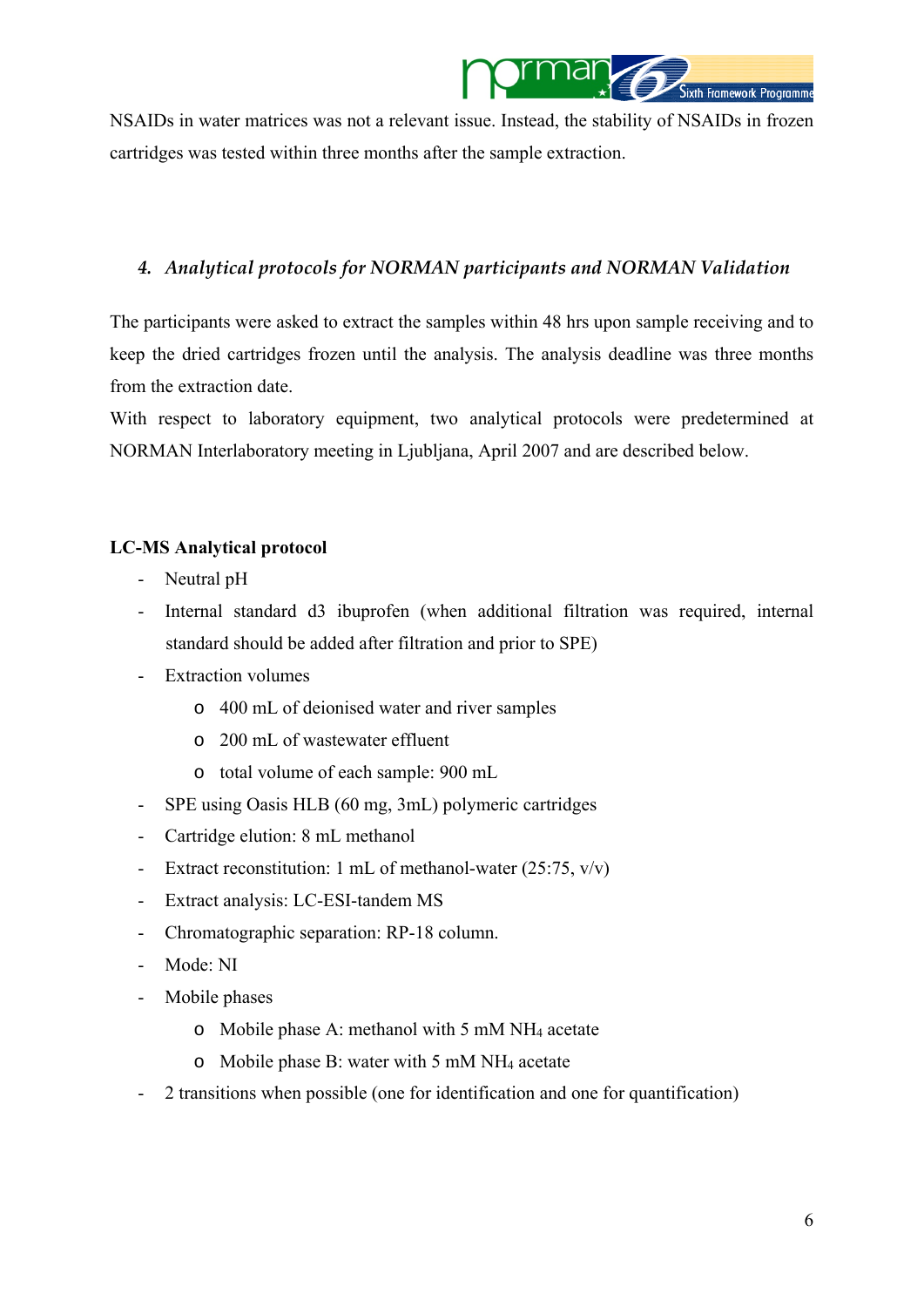

## <span id="page-6-0"></span>**GC-MS Analytical protocol**

- Internal standard d3 ibuprofen (when additional filtration was required, internal standard should be added after filtration and prior to SPE)
- Extraction volumes
	- o 400 mL of deionised water and river samples
	- o 200 mL of wastewater effluent
	- o total volume of each sample: 900 mL
- No acidification prior to analysis
- SPE using Oasis HLB (60 mg, 3mL) polymeric cartridges
- Cartridge elution: 2 ml ethylacetate
- Derivatisation: MTBSTFA 60°C, 1h
- SIM ions  $-2$  ions when possible
	- o IB:263
	- o NP:287
	- o KT:311
	- o DF:352 and 354
- GC column: HP-5MS, 30m, 0.25mm, 0,25µm
- GC oven:  $65^{\circ}$  (2min), rate  $30^{\circ}$ /min to  $180^{\circ}$ , rate  $5^{\circ}$ /min to  $300$  (hold  $12 \text{ min}$ )

#### *5. Data collection*

A total number of 108 samples were analysed in the NORMAN 2<sup>nd</sup> Interlaboratory Exercise by 12 participations from 11 different institutions. 7 LC and 5 GC [\(Table 2\)](#page-6-0) laboratories took part in the ring test and submitted 773 results, including parallel and < LOD determinations. Among these, 428 values were subjected to subsequent data mining process, where 15 (3.5 %) or 18 (4,2 %) , in the classical and robust approach respectively, of them were excluded from the further calculation as outliers.

**Table 2:** Summary of analytical protocols used by each participating laboratory

| Lab ID                 |    | ↩          |    |    |    |    |    |    |    |    |  |
|------------------------|----|------------|----|----|----|----|----|----|----|----|--|
| Analytical<br>protocol | LU | $\sqrt{ }$ | GC | LC | LC | LC | LC | GC | LC | GC |  |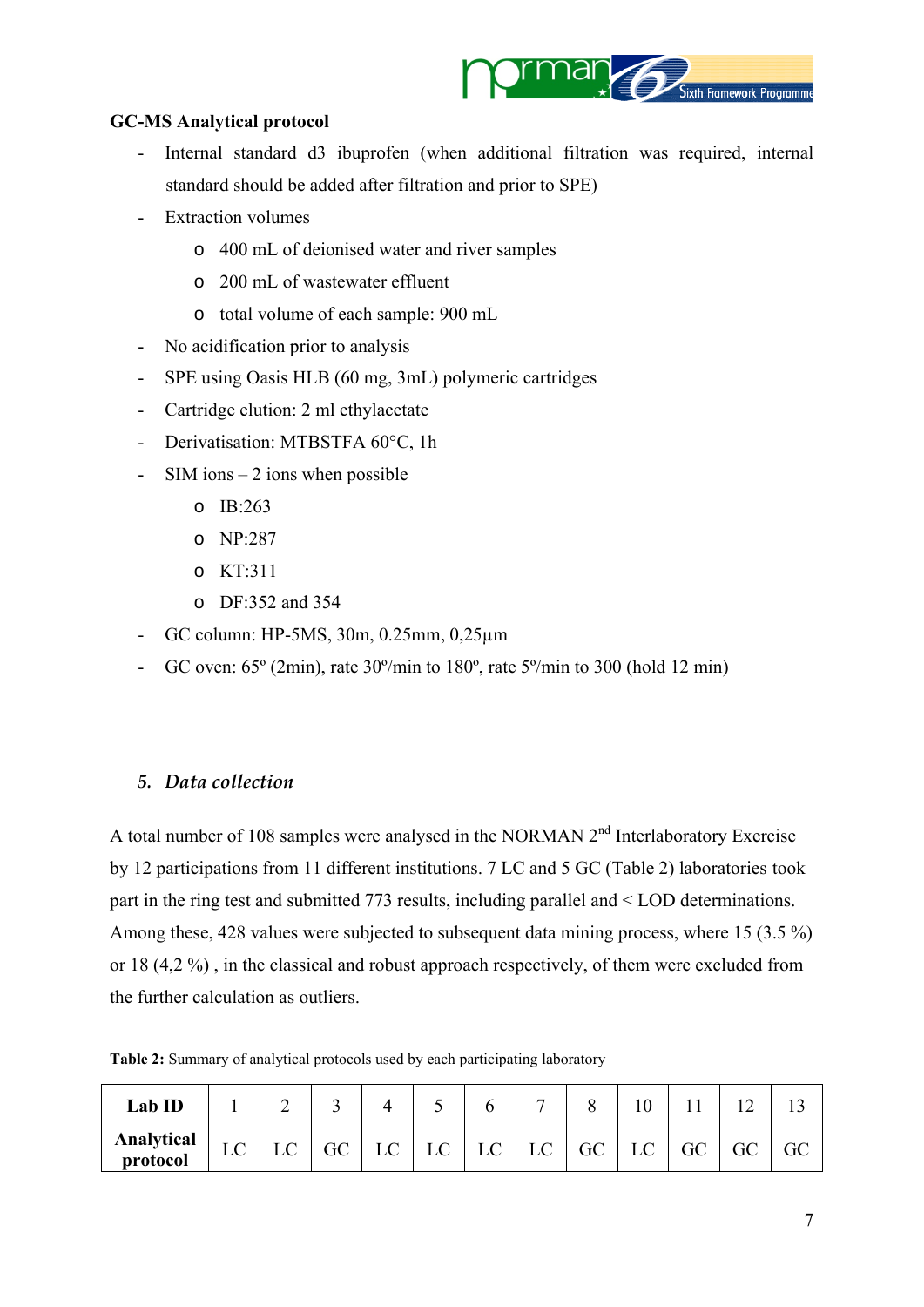

#### <span id="page-7-0"></span>**III. Results**

#### *6. Determination of outliers*

As an acceptance criterion for each result the z-score value was calculated using the following equation:

$$
z = \frac{x_{lab} - x_0}{\sigma_0}
$$

*Equation 2,*

where  $x_{lab}$  is a laboratory mean,  $x_0$  an initial mean and  $\sigma_0$  an initial standard deviation of laboratory results. When z-score was higher than 3.0 [[1](#page-60-0)], the result was automatically determined as an outlier (e.g. naproxen in A3, Table 3), while for the values ranging between  $2.0 < |z| < 3.0$  $2.0 < |z| < 3.0$ , i.e. suspect outliers, the Dixon test [2] was applied in order to accept or exclude them from the further data analysis. Thus, the data were first ranked in ascending order, and then based on the sample size the tau  $(\tau)$  value for each suspect outlier was calculated [[3](#page-60-1)]. Having the  $\tau$ -value higher then the critical value at 5 % significance level for a given number of observations, the H0 hypothesis was rejected, thus concluding the extreme value was an outlier. The results of Dixon test are shown in Table 3.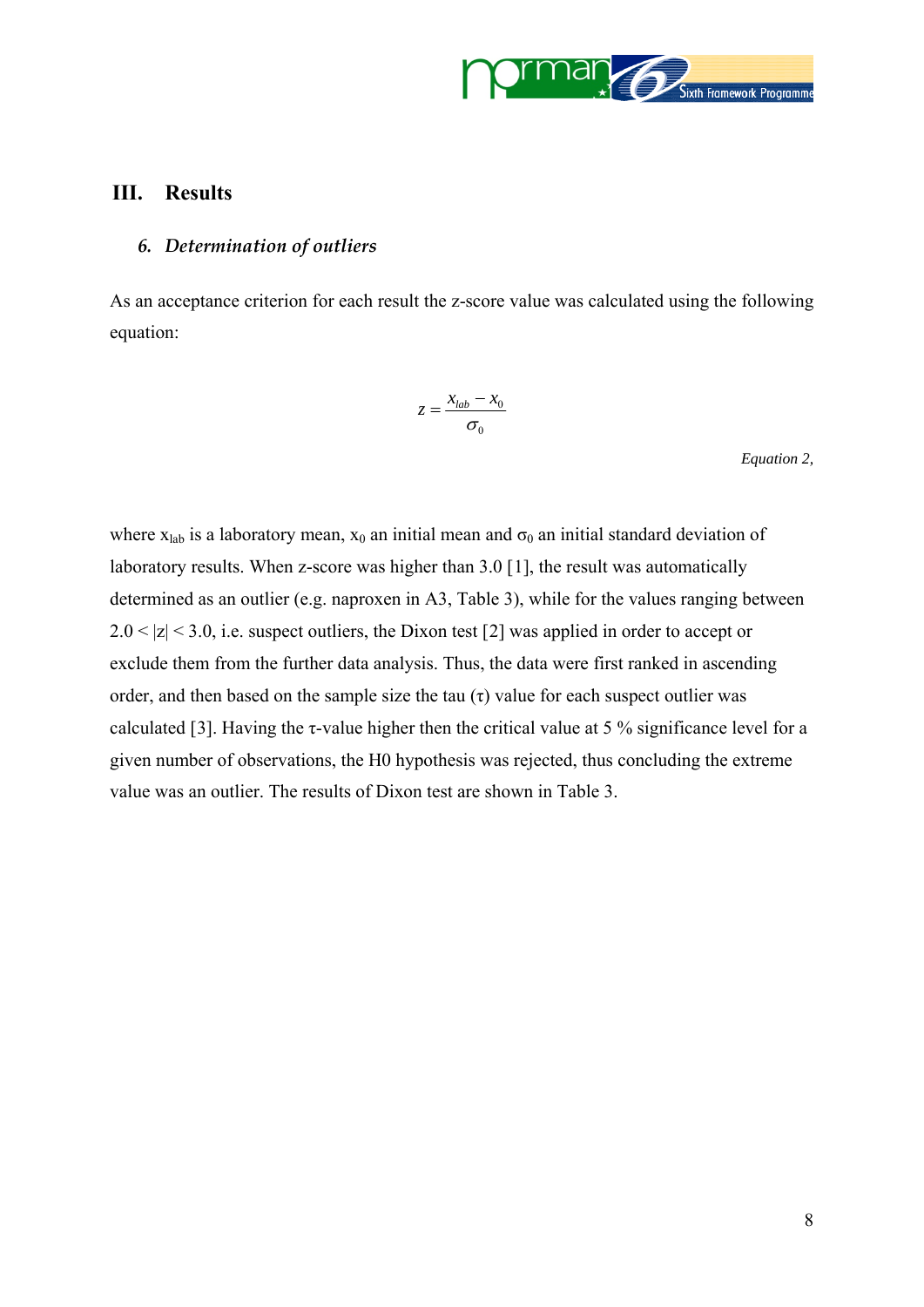

**Table 3:** Results of the Dixon test on determination of outliers

| sample-compound           | $\tau$       | sample size | outlier                 | Lab ID         |
|---------------------------|--------------|-------------|-------------------------|----------------|
| A1-ketoprofen             | 0.733        | 12          | <b>YES</b>              | $\overline{2}$ |
| A1-naproxen               | 0.548        | 12          | <b>YES</b>              | $\overline{7}$ |
| A2-naproxen               | 0.575        | 12          | <b>YES</b>              | $\overline{7}$ |
| A3-ketoprofen             | 0.515        | 12          | N <sub>O</sub>          |                |
| A3-naproxen               |              | 12          | YES $(z = 3.1)$         | $\overline{7}$ |
| Total outliers (A)        |              |             | $\overline{\mathbf{4}}$ |                |
| sample-compound           | $\pmb{\tau}$ | sample size | outlier                 | Lab ID         |
| B1-ibuprofen              | 0.576        | 12          | <b>YES</b>              | 5              |
| B1-naproxen               | 0.503        | 12          | N <sub>O</sub>          |                |
| B2-diclofenac             | 0.422        | 12          | NO                      |                |
| B2-ibuprofen              | 0.469        | 12          | NO                      |                |
| B2-ketoprofen             | 0.634        | 12          | <b>YES</b>              | 13             |
| B3-ibuprofen              | 0.579        | 12          | <b>YES</b>              | 5              |
| B3-naproxen               | 0.792        | 12          | <b>YES</b>              | $\overline{7}$ |
| <b>Total outliers (B)</b> |              |             | $\overline{\mathbf{4}}$ |                |
| sample-compound           | $\tau$       | sample size | outlier                 | Lab ID         |
| C1-ibuprofen              | 0.509        | 12          | N <sub>O</sub>          |                |
| C1-diclofenac             | 0.537        | 12          | NO                      |                |
| C1-ketoprofen             | 0.687        | 12          | <b>YES</b>              | 5              |
| C1-naproxen               | 0.865        | 11          | <b>YES</b>              | 5              |
| C2-ibuprofen              | 0.575        | 12          | <b>YES</b>              | $\overline{2}$ |
| C2-naproxen               | 0.540        | 12          | NO                      |                |
| C2-ketoprofen             | 0.606        | 12          | <b>YES</b>              | 13             |
| C3-diclofenac             | 0.564        | 12          | <b>YES</b>              | $\mathbf{1}$   |
| C3-naproxen               | 0.626        | 12          | <b>YES</b>              | $\overline{5}$ |
| C3-ketoprofen             | 0.743        | 12          | <b>YES</b>              | 13             |
| Total outliers (C)        |              |             | $\overline{7}$          |                |

Z-score values for ibuprofen, ketoprofen, naproxen and diclofenac were calculated for each of the 9 samples (A1, A2, A3, B1, B2, B3, C1, C2, C3), analysed in participant laboratories (Lab ID 1-13). The bar-charts in Figure 1 illustrate the candidate outlier values between dotted  $(z =$ 2) and solid  $(z = 3)$  line. The outlier values determined by Dixon test are marked with circles.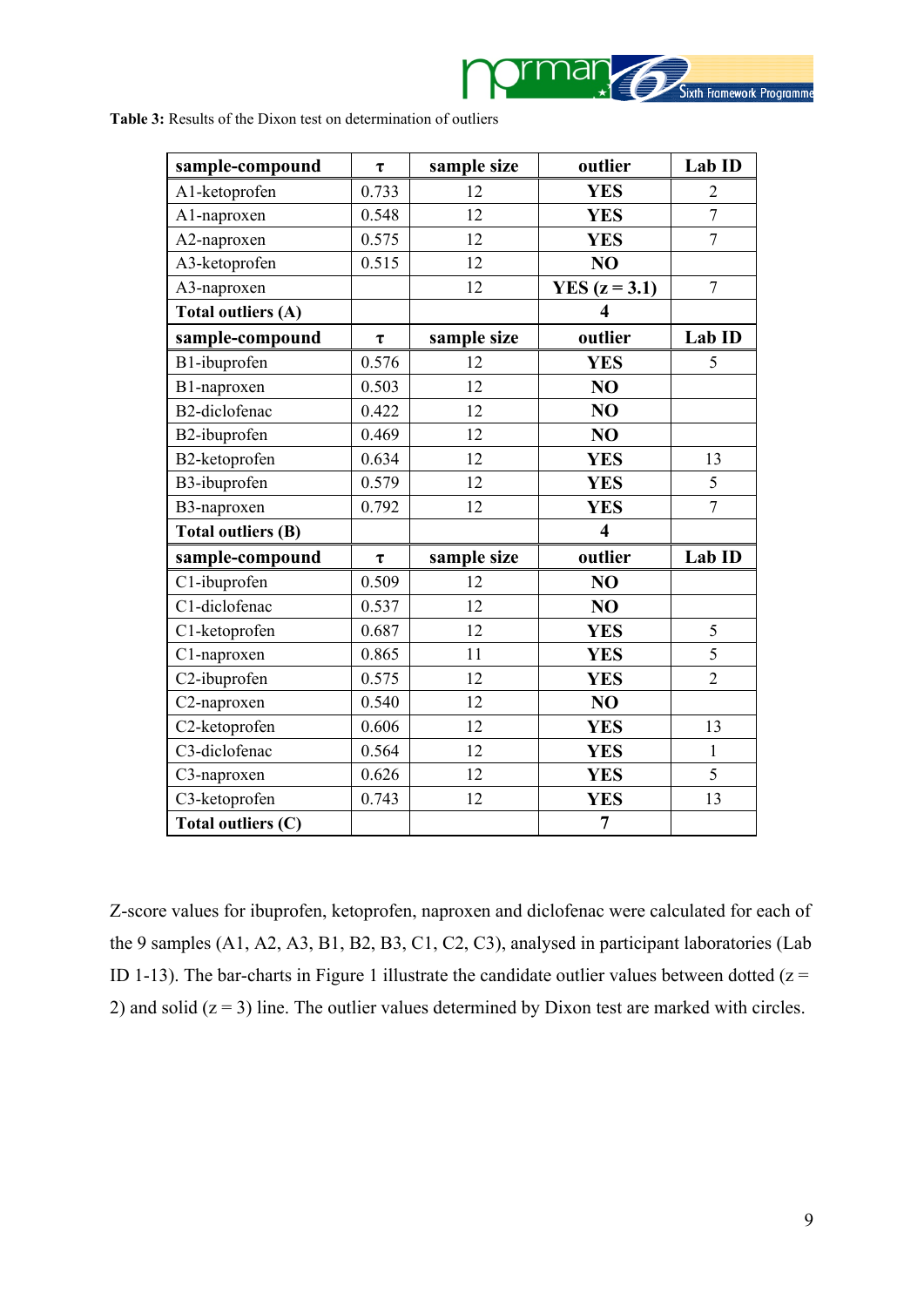







**Figure 1 (1/3)**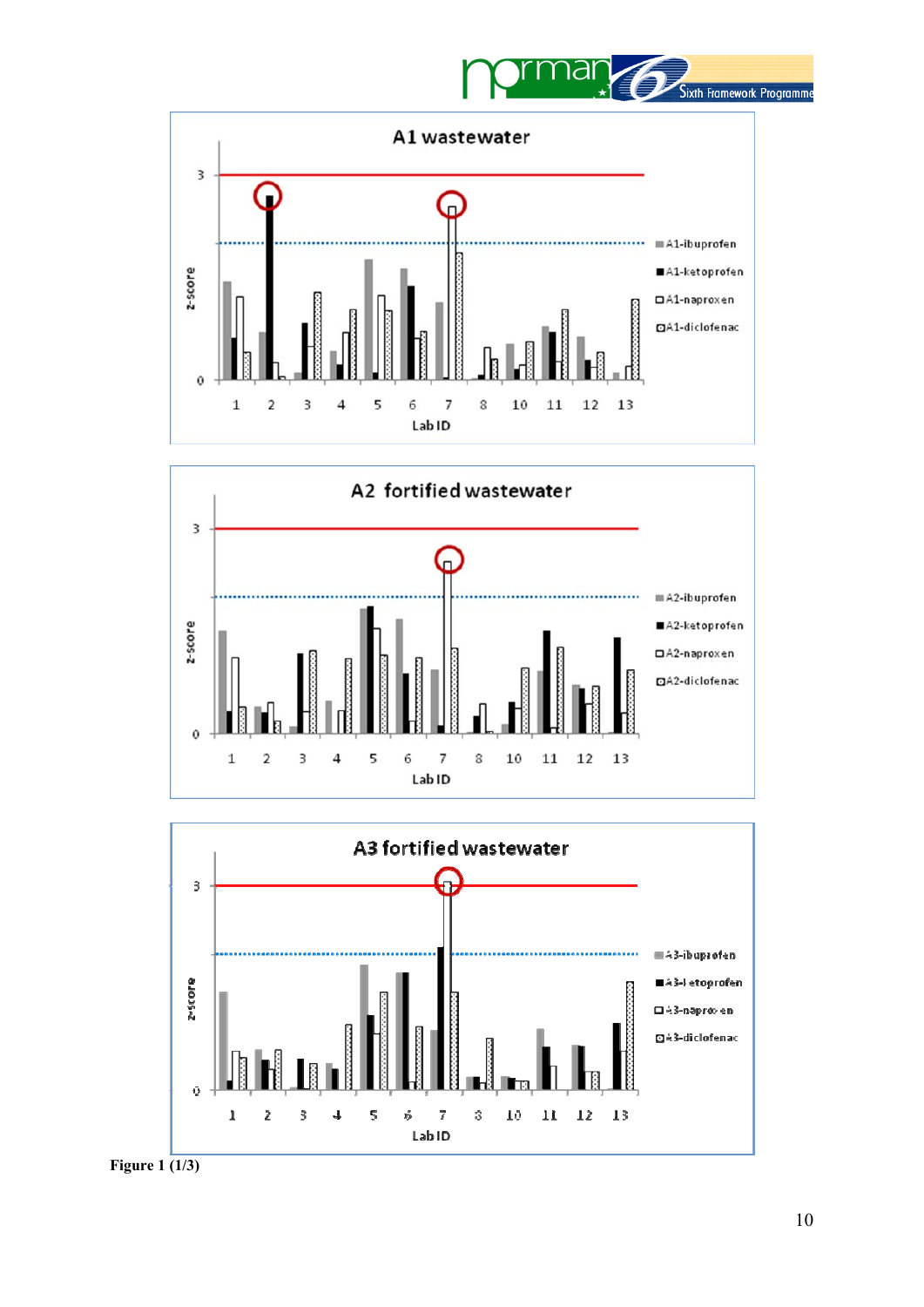







**Figure 1 (2/3)**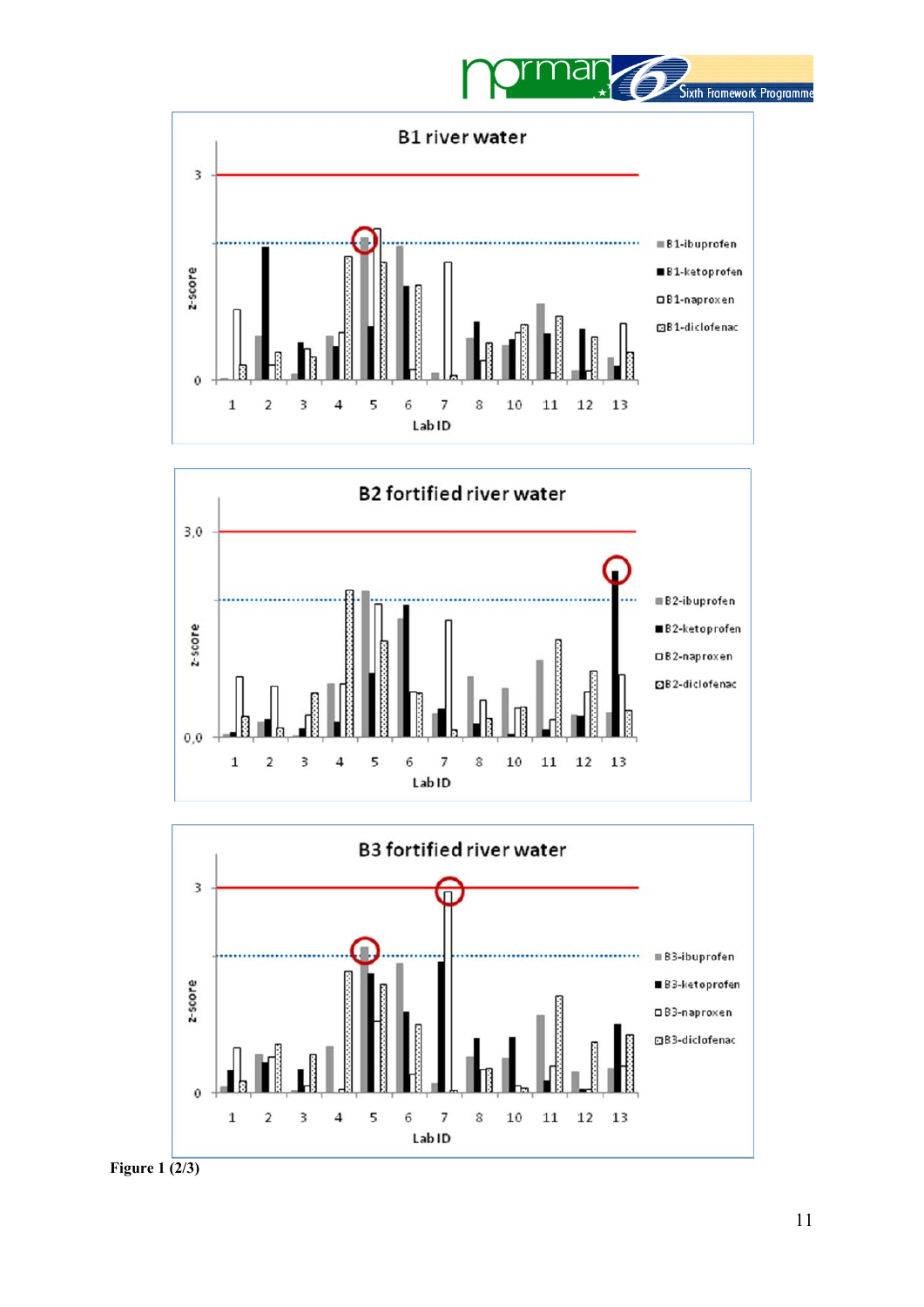







**Figure 1 (3/3) Figure 1:** z-score values for each of the participant laboratories (Lab ID 1-13). The outliers are marked with red circles.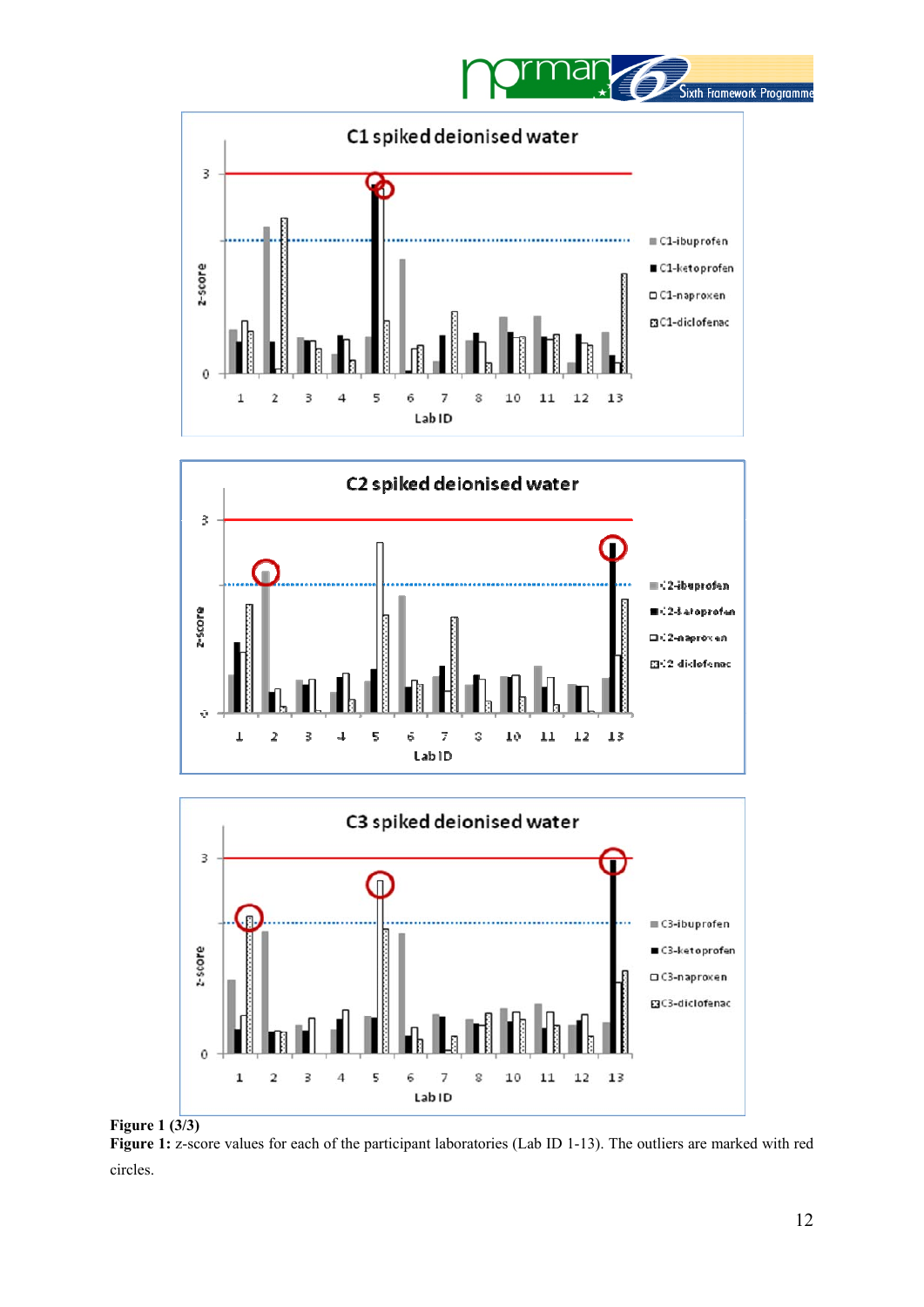

In addition to the classical approach to determine the outliers, the process was repeated using the robust approach, i.e. by using median as a middle value form which the deviations (robust z-score) were assessed. Table 4 and Figure 2 illustrate the determination of outliers using the robust approach, which in general gave similar results as the classical approach. However, in C2 the use of the robust approach resulted in one and in C3 samples in two additional values assessed as outliers.

#### Table 4: Outliers by robust approach

| sample-compound           | $\pmb{\tau}$ | sample size | outlier                 | Lab ID           |
|---------------------------|--------------|-------------|-------------------------|------------------|
| A1-ketoprofen             | 0,733        | 12          | <b>YES</b>              | $\overline{2}$   |
| A1-naproxen               | 0,548        | 12          | <b>YES</b>              | $\boldsymbol{7}$ |
| A2-naproxen               | 0,592        | 12          | <b>YES</b>              | $\overline{7}$   |
| A3-naproxen               |              | 12          | YES $(z = 3.3)$         | $\sqrt{ }$       |
| <b>Total outliers (A)</b> |              |             | 4                       |                  |
| sample-compound           | $\tau$       | sample size | outlier                 | Lab ID           |
| B1-ibuprofen              | 0,576        | 12          | <b>YES</b>              | $\mathfrak s$    |
| B1-ketoprofen             | 0,209        | 10          | NO                      |                  |
| B1-naproxen               | 0,503        | 12          | NO                      |                  |
| B2-diclofenac             | 0,422        | 12          | NO                      |                  |
| B2-ibuprofen              | 0,469        | 12          | NO                      |                  |
| B2-naproxen               | 0,444        | 12          | NO                      |                  |
| B2-ketoprofen             | 0,634        | 12          | <b>YES</b>              | 13               |
| B3-ibuprofen              | 0,579        | 12          | <b>YES</b>              | 5                |
| B3-naproxen               |              | 12          | YES $(z = 3.2)$         | $\overline{7}$   |
| <b>Total outliers (B)</b> |              |             | $\overline{\mathbf{4}}$ |                  |
| sample-compound           | $\pmb{\tau}$ | sample size | outlier                 | Lab ID           |
| C1-ibuprofen              | 0,509        | 12          | NO                      |                  |
| C1-diclofenac             | 0,537        | 12          | NO                      |                  |
| C1-ketoprofen             |              | 12          | YES $(z = 3.1)$         | 5                |
| C1-naproxen               |              | 11          | YES $(z = 3.1)$         | 5                |
| C2-ibuprofen              | 0,905        | 11          | <b>YES</b>              | $\overline{2}$   |
| C2-ibuprofen              | 0,890        | 11          | <b>YES</b>              | 6                |
| C2-naproxen               | 0,540        | 12          | NO                      |                  |
| C2-ketoprofen             | 0,606        | 12          | <b>YES</b>              | 13               |
| C3-ibuprofen              | 0,876        | 11          | <b>YES</b>              | $\overline{2}$   |
| C3-ibuprofen              | 0,875        | 11          | <b>YES</b>              | 6                |
| C3-diclofenac             | 0,564        | 12          | <b>YES</b>              | $\mathbf{1}$     |
| C3-naproxen               | 0,626        | 12          | <b>YES</b>              | 5                |
|                           |              |             |                         |                  |
| C3-ketoprofen             |              | 12          | YES $(z = 3.2)$         | 13               |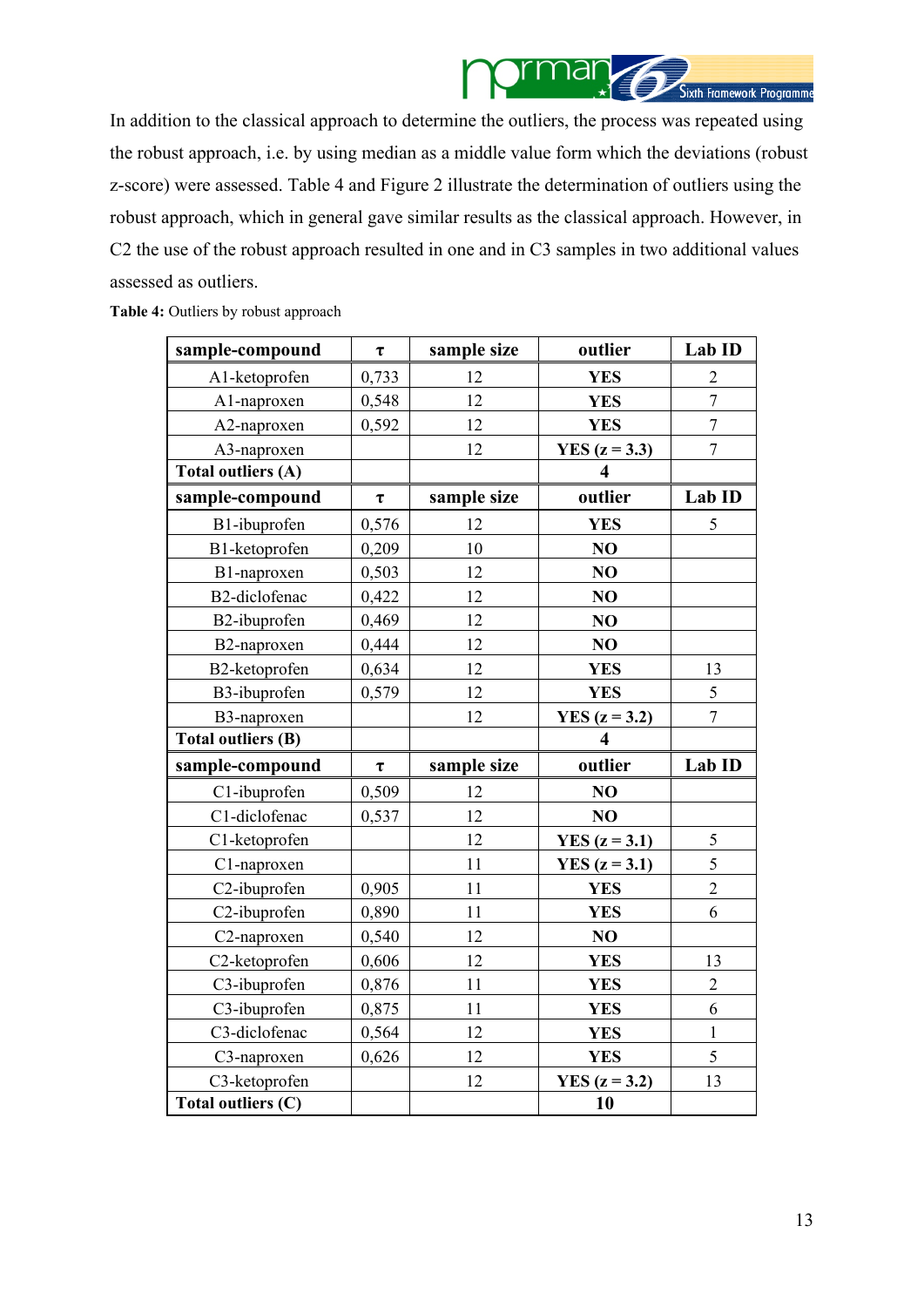







**Figure 2 (1/3)**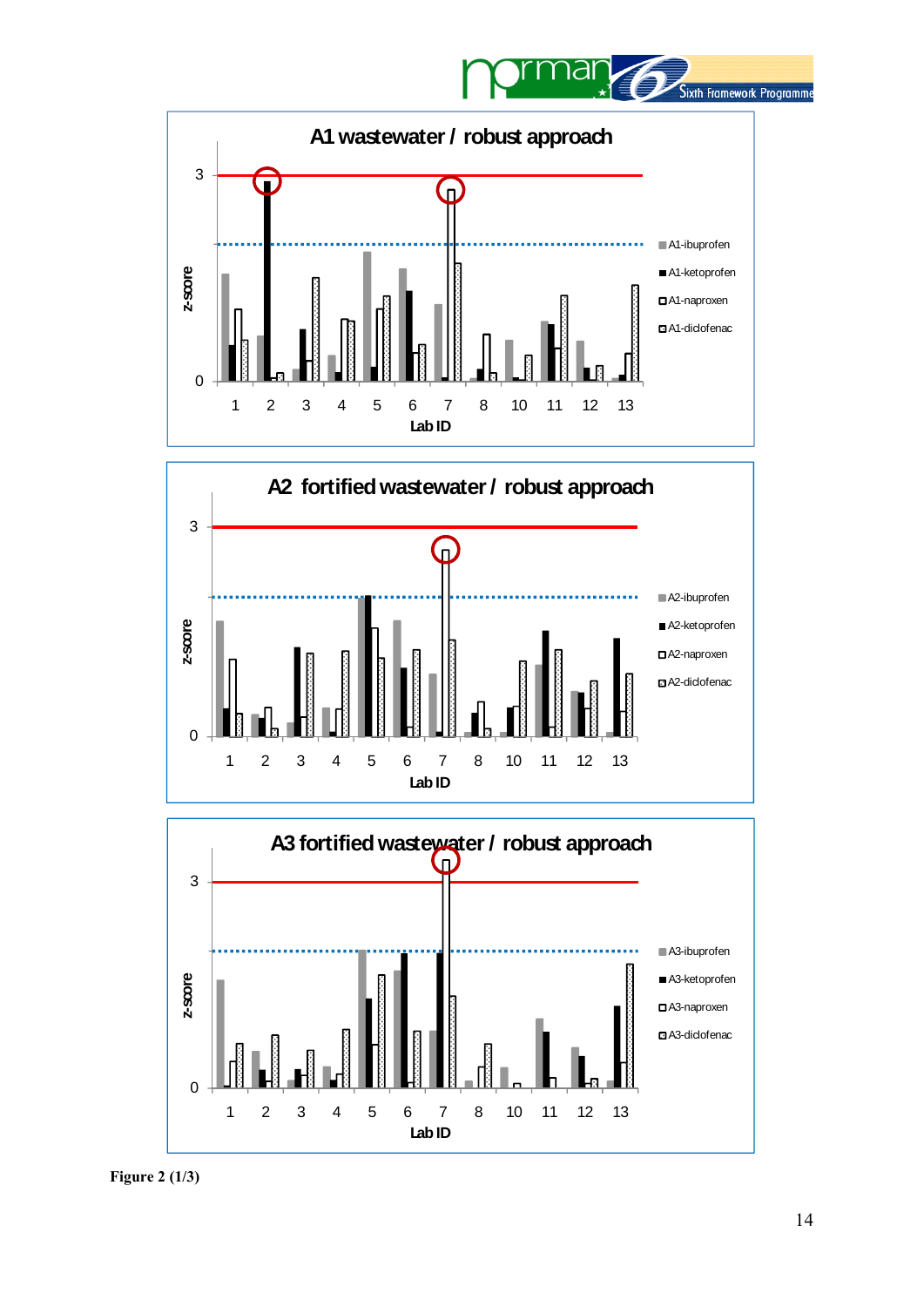







**Figure 2 (2/3)**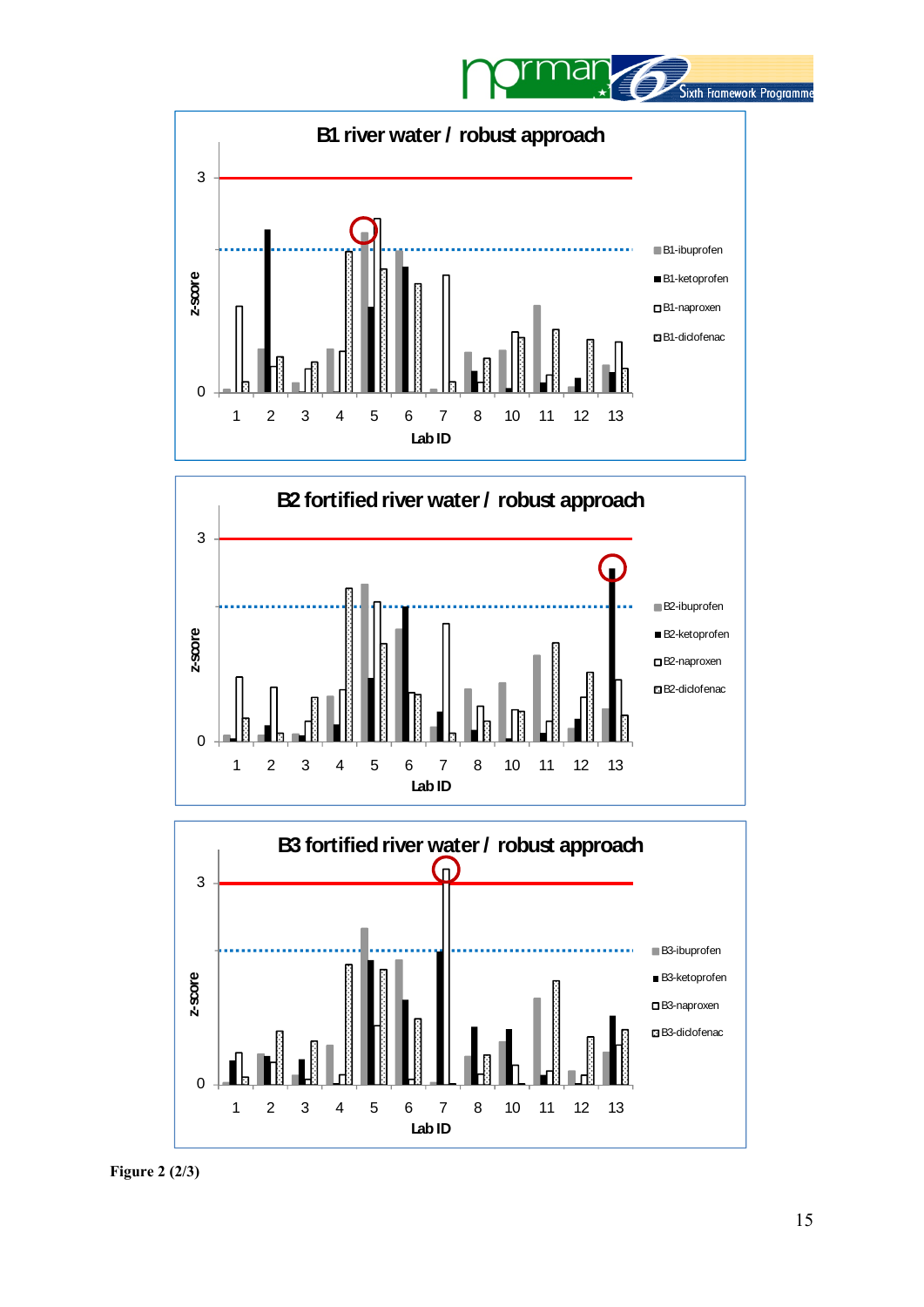







#### **Figure 2 (3/3)**

**Figure 2:** z-score values of each participant laboratory, determined according to the robust approach. The outliers are marked with red circles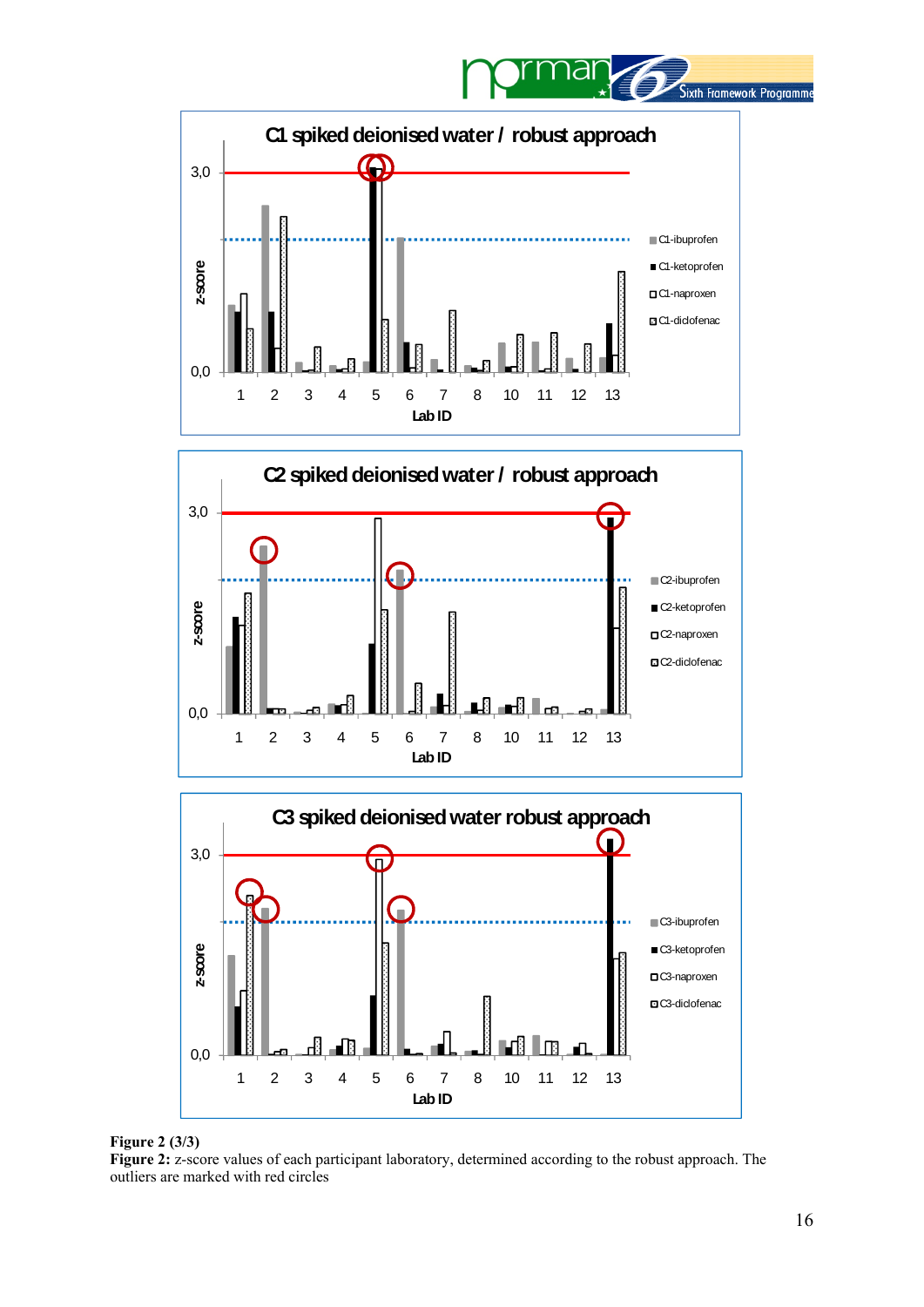

<span id="page-16-0"></span>The number of outliers in relation to the sample matrix shows that the highest number of outliers (46 %) was found in deionised water [\(Figure 3\)](#page-16-0), which is in agreement with the results of the 1<sup>st</sup> Interlaboratory Exercise on NSAIDs analysis. However, according to the robust approach three more outlier values were determined in deionised water (56 % of the total number of outliers), while the number of outliers in the wastewater and river water was the same as in the classical approach.



**Figure 3:** Pie-chart showing the percentage of outliers in relation to the sample matrices: classical approach (left) and robust approach (right)

Regarding the analyte, most of the outliers were found for naproxen (40% and 33%), while only one outlier value was determined for diclofenac [\(Figure 4\)](#page-16-0).



**Figure 4:** Pie-chart showing the percentage of outliers per analyte: classical approach (left) and robust approach (right)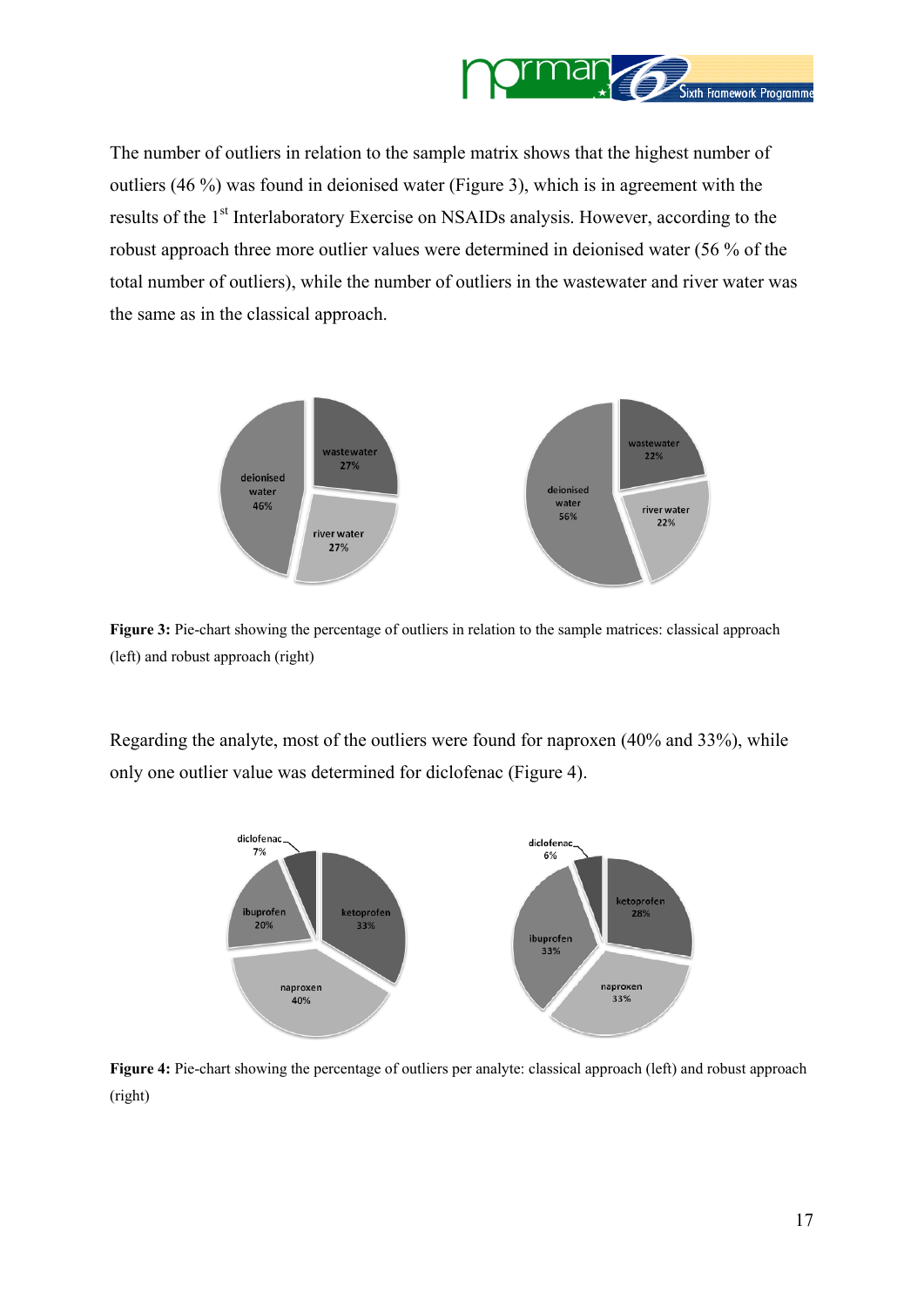

<span id="page-17-0"></span>As illustrated in [Figure 5,](#page-17-0) the outliers were obtained for only five (classical approach) and six (robust approach) of twelve participants, which suggests a good quality of sample preparation, but insufficient method performance in some laboratories. Thus, according to the Table 3 and 4, the number of the outliers would significantly decrease (up to 44 - 47 %) merely by improving the determination of naproxen in the Lab 7 and ketoprofen in the Lab 13.



**Figure 5:** A pie-chart illustrating the percentage of outliers per participant: classical approach, left and robust approach, right

According to the method of analysis 5 GC and 7 LC laboratories participated the NORMAN  $2<sup>nd</sup>$  Interlaboratory exercise, where the LC laboratories gave 80 % (83 % using robust approach) of the total number of outliers. From the total number of 15 outlier values, GC methods yielded 3 (1.7 % of the GC results) and LC 12 (4.7 % of the LC results) outliers. Accordingly, using the robust approach, the LC methods yielded 15 (6,0 % of total LC results) outliers, while the number of GC results didn't differ from the classical approach (1.7 %).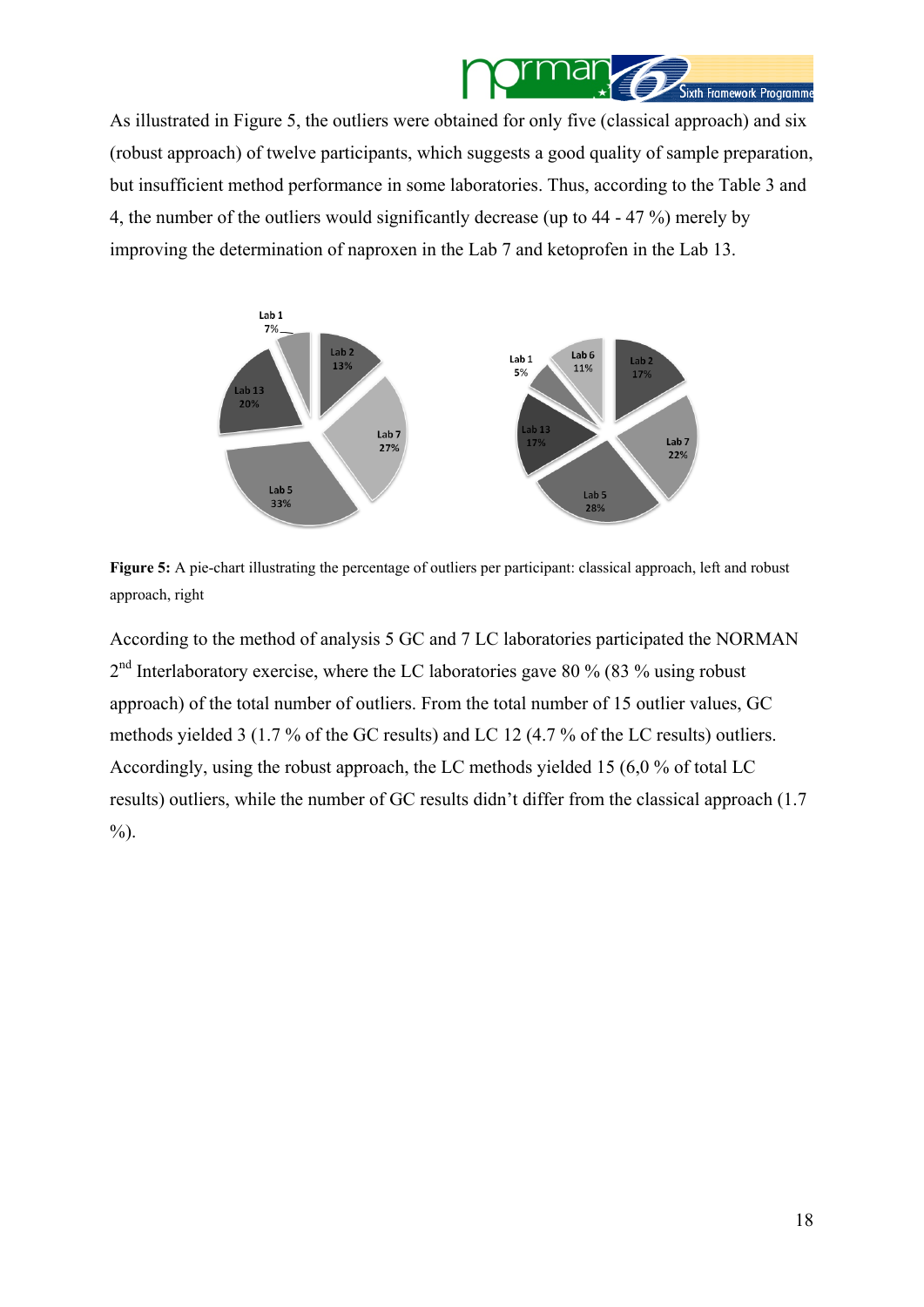

## <span id="page-18-0"></span>*7. Summary of the results*

After the outlier exclusion the mean, standard deviation, median, minimum and maximum value were calculated for each NSAID in each of the 9 samples. The results are summarized in [Table 5.](#page-18-0) Samples marked with A1 were natural wastewater samples, while A2 and A3 were parallels fortified together in the polyethylene bucket. Similarly, samples marked with "B" were river water samples, where again the latter two (B2 and B3) were obtained by fortification of authentic river water (B1). Finally, C1 was deionised water spiked with each of the NSAIDs, while C2 and C3 were parallels additionally spiked with ketoprofen, naproxen and diclofenac. The levels of NSAID additions [\(Table 5\)](#page-18-0) are only approximate values, as during the sample preparation the total volumes of matrices to be spiked were not determined accurately. In general, the median values are better approximates to the spiked NSAID concentrations than the mean values.

**Table 5:** Summary of the corrected results after the outlier exclusion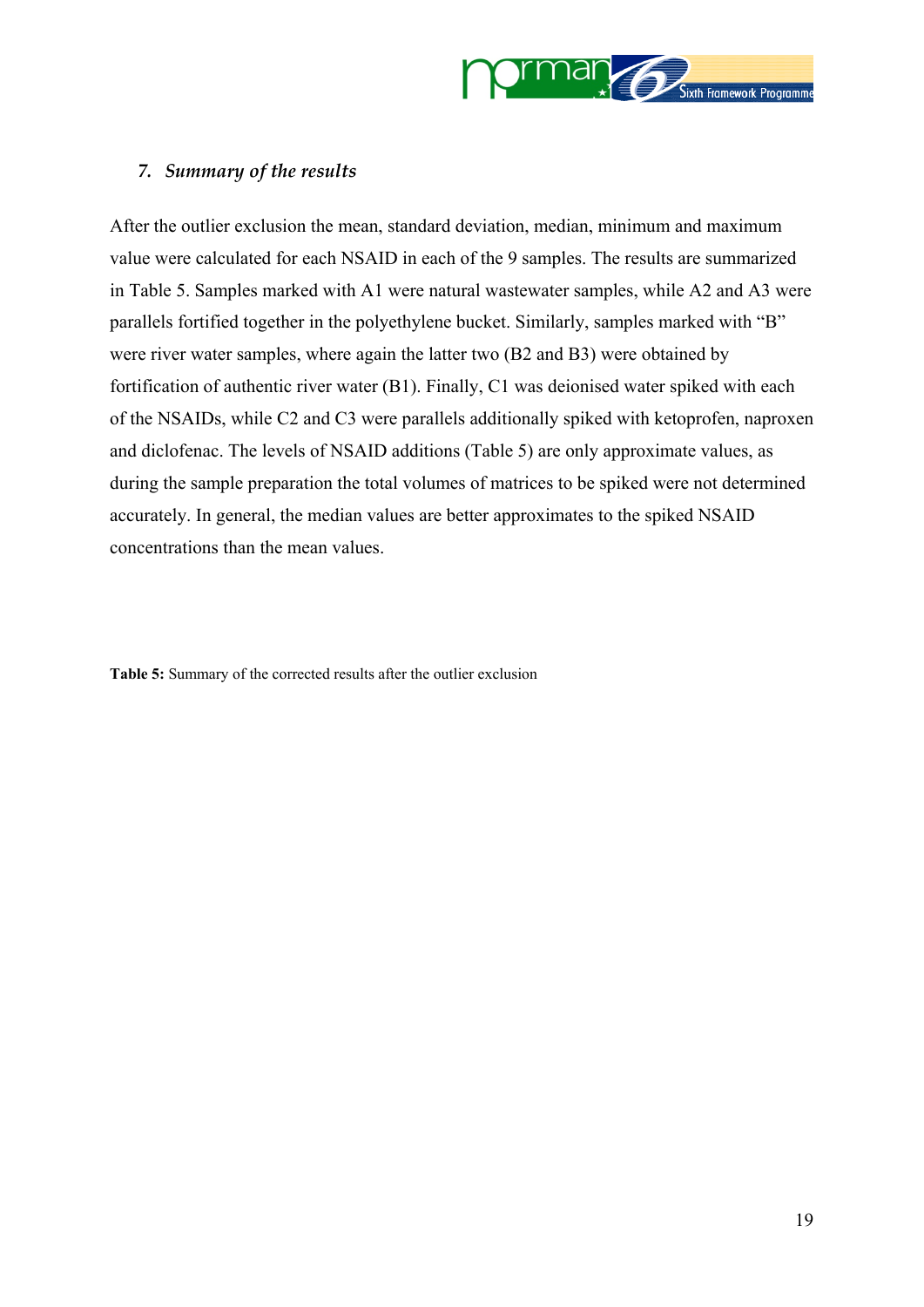



|                | <b>IBUPROFEN</b> (ng/L)   |                                 |                   |                         |      |                              |                                  |        |       |                          |                    |  |  |  |
|----------------|---------------------------|---------------------------------|-------------------|-------------------------|------|------------------------------|----------------------------------|--------|-------|--------------------------|--------------------|--|--|--|
| <b>Sample</b>  | <b>Matrix</b>             | Approx. fortif.<br>level (ng/L) | <b>Filtration</b> | No. accepted<br>results | Mean | <b>Standard</b><br>deviation | <b>Standard</b><br>error of mean | Median | value | Minimum Maximum<br>value | No. of<br>outliers |  |  |  |
| A <sub>1</sub> | wastewater                | $\blacksquare$                  | <b>YES</b>        | 12                      | 1238 | 460                          | 133                              | 1265   | 433   | 1987                     | $\boldsymbol{0}$   |  |  |  |
| A2             | fortified<br>wastewater   | 416                             | <b>YES</b>        | 12                      | 1622 | 577                          | 167                              | 1668   | 570   | 2588                     | $\boldsymbol{0}$   |  |  |  |
| A3             | fortified<br>wastewater   | 416                             | NO                | 12                      | 1620 | 586                          | 169                              | 1669   | 537   | 2633                     | $\boldsymbol{0}$   |  |  |  |
| B1             | river water               | $\blacksquare$                  | <b>YES</b>        | 11                      | 7545 | 1853                         | 559                              | 7351   | 4500  | 11684                    | $\mathbf{1}$       |  |  |  |
| B2             | fortified river<br>water  | 416                             | <b>YES</b>        | 12                      | 7250 | 2302                         | 665                              | 7537   | 2358  | 11235                    | $\boldsymbol{0}$   |  |  |  |
| B <sub>3</sub> | fortified river<br>water  | 416                             | NO                | 11                      | 7791 | 1864                         | 332                              | 7663   | 4600  | 11891                    | $\mathbf{1}$       |  |  |  |
| C1             | spiked deionised<br>water | 50                              | <b>YES</b>        | 12                      | 77   | 56                           | 16                               | 55     | 29    | 200                      | $\mathbf{0}$       |  |  |  |
| C2             | spiked deionised<br>water | 50                              | <b>YES</b>        | 11                      | 61   | 41                           | 12                               | 46     | 33    | 172                      | $\mathbf{1}$       |  |  |  |
| C <sub>3</sub> | spiked deionised<br>water | 50                              | NO                | 12                      | 70   | 50                           | 14                               | 47     | 31    | 571                      | $\mathbf{0}$       |  |  |  |

**Table 5 (1/4)**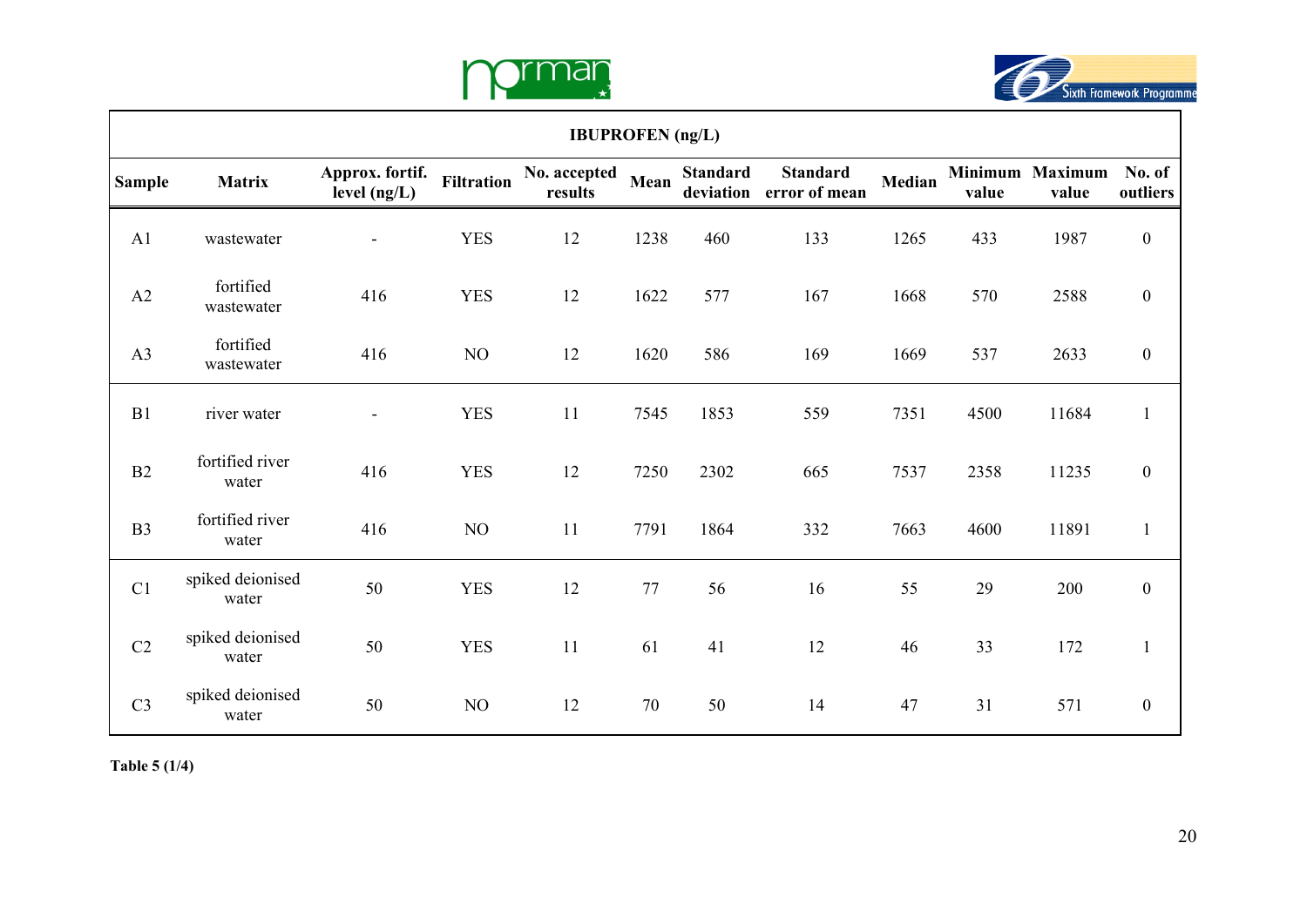



|                | <b>KETOPROFEN</b> (ng/L)  |                                 |                   |                                |      |                              |                                  |        |       |                                 |                    |  |  |  |
|----------------|---------------------------|---------------------------------|-------------------|--------------------------------|------|------------------------------|----------------------------------|--------|-------|---------------------------------|--------------------|--|--|--|
| <b>Sample</b>  | <b>Matrix</b>             | Approx. fortif.<br>level (ng/L) | <b>Filtration</b> | <b>No. accepted</b><br>results | Mean | <b>Standard</b><br>deviation | <b>Standard</b><br>error of mean | Median | value | <b>Minimum Maximum</b><br>value | No. of<br>outliers |  |  |  |
| A <sub>1</sub> | wastewater                | $\overline{\phantom{a}}$        | <b>YES</b>        | 11                             | 334  | 108                          | 33                               | 350    | 111   | 520                             | $\mathbf{1}$       |  |  |  |
| A2             | fortified<br>wastewater   | 790                             | <b>YES</b>        | 12                             | 967  | 284                          | 82                               | 985    | 434   | 1400                            | $\boldsymbol{0}$   |  |  |  |
| A3             | fortified<br>wastewater   | 790                             | NO                | 12                             | 830  | 416                          | 120                              | 905    | 107   | 1705                            | $\boldsymbol{0}$   |  |  |  |
| B1             | river water               | $\blacksquare$                  | <b>YES</b>        | 10                             | 269  | 234                          | 74                               | 147    | 69    | 725                             | $\boldsymbol{0}$   |  |  |  |
| B2             | fortified river<br>water  | 790                             | <b>YES</b>        | 11                             | 754  | 259                          | 78                               | 812    | 91    | 997                             | $\mathbf{1}$       |  |  |  |
| B <sub>3</sub> | fortified river<br>water  | 790                             | NO                | 12                             | 886  | 261                          | 75                               | 893    | 428   | 1389                            | $\boldsymbol{0}$   |  |  |  |
| C1             | spiked deionised<br>water | 47                              | <b>YES</b>        | 11                             | 93   | 79                           | 24                               | 40     | 30    | 217                             | $\mathbf{1}$       |  |  |  |
| C2             | spiked deionised<br>water | 205                             | <b>YES</b>        | 11                             | 319  | 231                          | 70                               | 248    | 123   | 854                             | $\mathbf{1}$       |  |  |  |
| C <sub>3</sub> | spiked deionised<br>water | 205                             | NO                | 11                             | 273  | 136                          | 41                               | 230    | 170   | 571                             | $\mathbf{1}$       |  |  |  |

**Table 5 (2/4)** 

 $\mathsf{r}$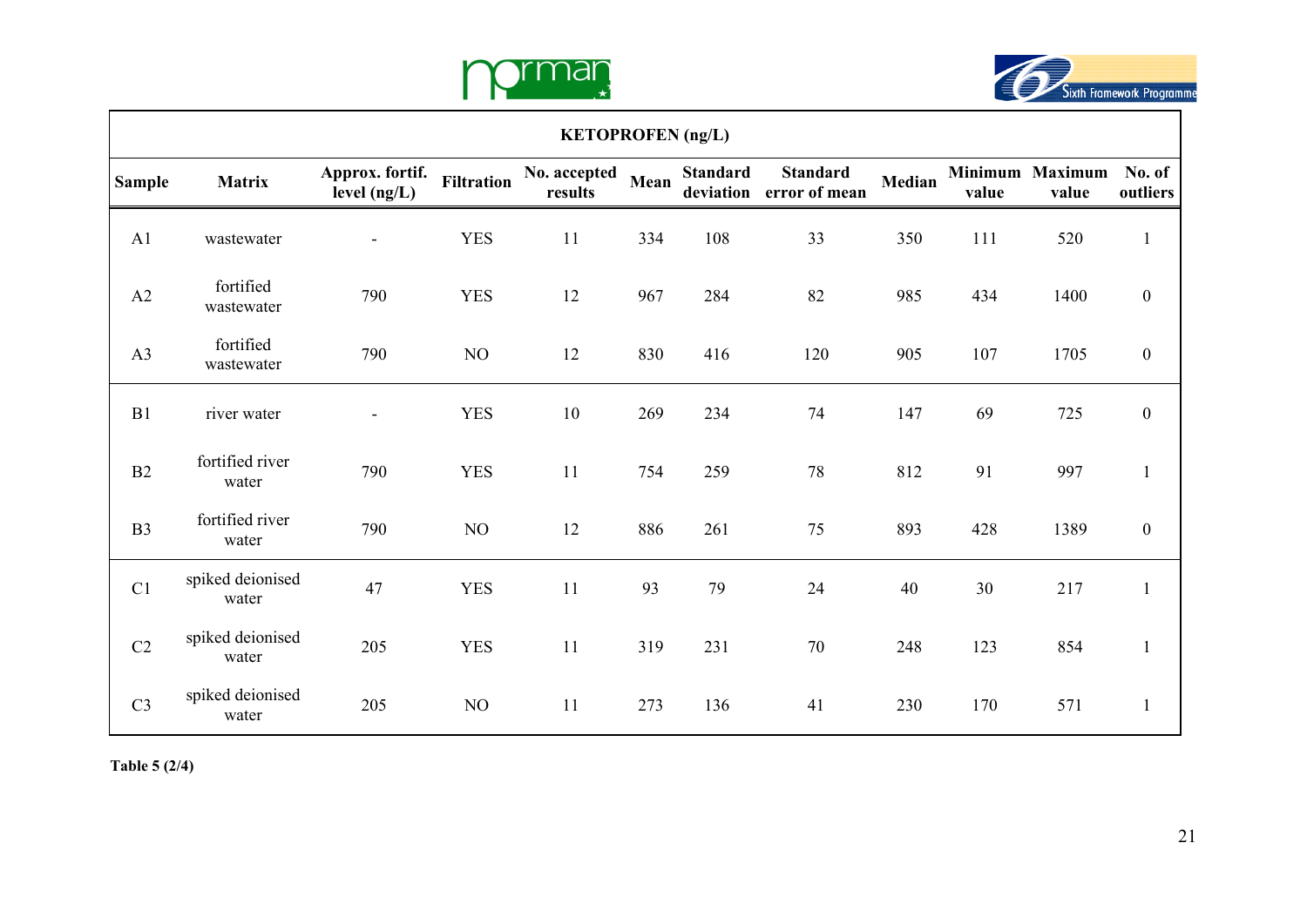



| <b>NAPROXEN</b> (ng/L) |                           |                                   |                   |                         |      |                              |                                  |        |       |                          |                    |  |  |
|------------------------|---------------------------|-----------------------------------|-------------------|-------------------------|------|------------------------------|----------------------------------|--------|-------|--------------------------|--------------------|--|--|
| <b>Sample</b>          | Matrix                    | Approx. fortif.<br>level $(ng/L)$ | <b>Filtration</b> | No. accepted<br>results | Mean | <b>Standard</b><br>deviation | <b>Standard</b><br>error of mean | Median | value | Minimum Maximum<br>value | No. of<br>outliers |  |  |
| A1                     | wastewater                | $\overline{a}$                    | <b>YES</b>        | 11                      | 507  | 115                          | 35                               | 510    | 325   | 675                      | $\mathbf{1}$       |  |  |
| A2                     | fortified<br>wastewater   | 412                               | <b>YES</b>        | 11                      | 791  | 224                          | 67                               | 808    | 332   | 1022                     | $\mathbf{1}$       |  |  |
| A3                     | fortified<br>wastewater   | 412                               | NO                | 11                      | 737  | 220                          | 66                               | 742    | 317   | 1030                     | $\mathbf{1}$       |  |  |
| B1                     | river water               | $\overline{\phantom{m}}$          | <b>YES</b>        | 12                      | 1754 | 516                          | 149                              | 1825   | 609   | 2646                     | $\boldsymbol{0}$   |  |  |
| B2                     | fortified river<br>water  | 412                               | <b>YES</b>        | 12                      | 1956 | 608                          | 175                              | 1976   | 771   | 2993                     | $\boldsymbol{0}$   |  |  |
| B <sub>3</sub>         | fortified river<br>water  | 412                               | NO                | 11                      | 1978 | 563                          | 170                              | 1977   | 852   | 2925                     | $\mathbf{1}$       |  |  |
| C1                     | spiked deionised<br>water | 45                                | <b>YES</b>        | $10\,$                  | 97   | 111                          | 35                               | 46     | 26    | 388                      | $\mathbf{1}$       |  |  |
| C2                     | spiked deionised<br>water | 120                               | <b>YES</b>        | 12                      | 283  | 276                          | 80                               | 154    | 113   | 1014                     | $\boldsymbol{0}$   |  |  |
| C <sub>3</sub>         | spiked deionised<br>water | 120                               | NO                | 11                      | 210  | 132                          | 40                               | 167    | 111   | 516                      | $\mathbf{1}$       |  |  |
| Table 5 (3/4)          |                           |                                   |                   |                         |      |                              |                                  |        |       |                          |                    |  |  |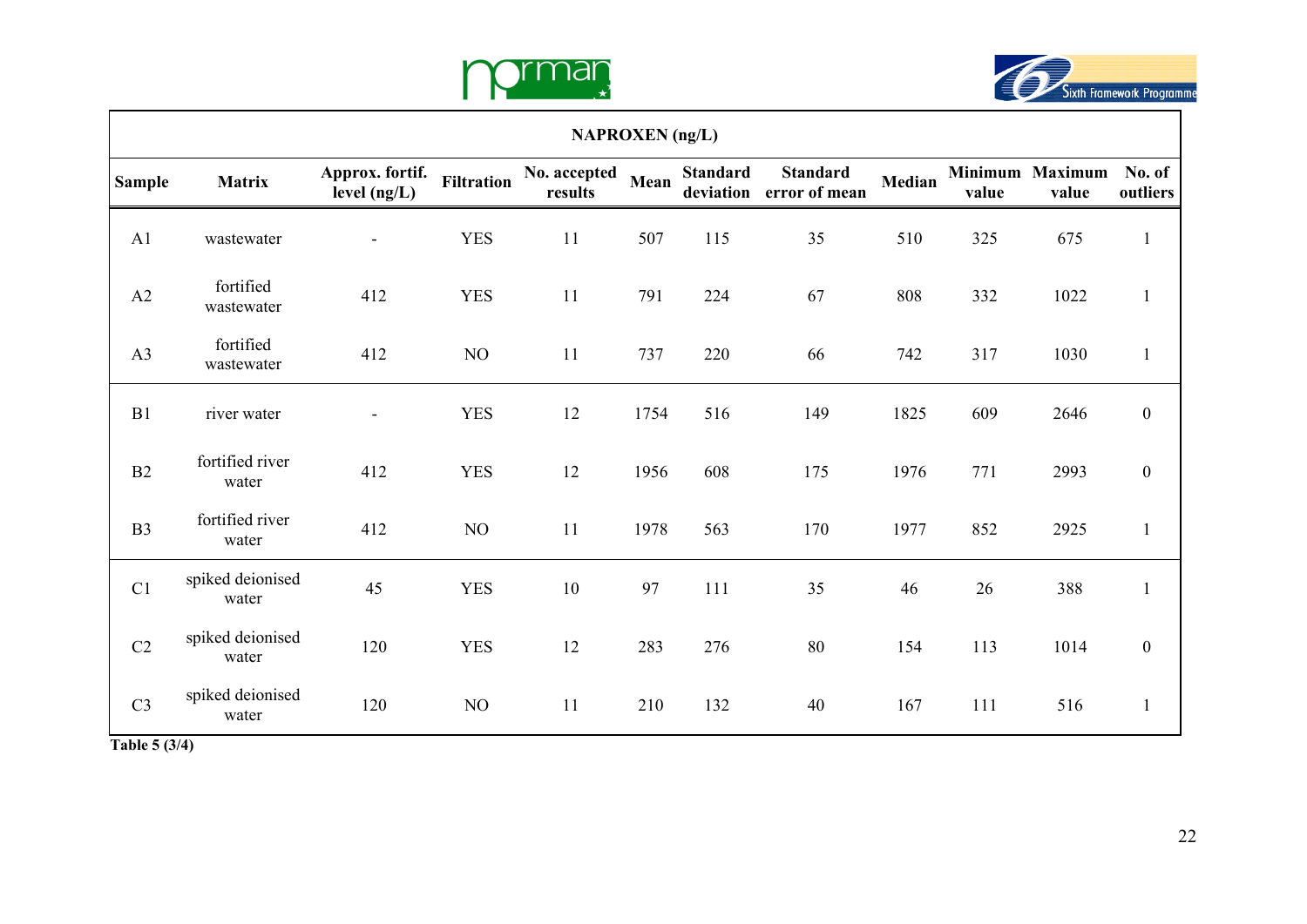



|                | DICLOFENAC (ng/L)         |                                 |                   |                                |      |                 |                                            |        |       |                          |                    |  |  |  |
|----------------|---------------------------|---------------------------------|-------------------|--------------------------------|------|-----------------|--------------------------------------------|--------|-------|--------------------------|--------------------|--|--|--|
| <b>Sample</b>  | <b>Matrix</b>             | Approx. fortif.<br>level (ng/L) | <b>Filtration</b> | <b>No. accepted</b><br>results | Mean | <b>Standard</b> | <b>Standard</b><br>deviation error of mean | Median | value | Minimum Maximum<br>value | No. of<br>outliers |  |  |  |
| A <sub>1</sub> | wastewater                | $\overline{\phantom{a}}$        | <b>YES</b>        | 12                             | 521  | 357             | 103                                        | 586    | 59    | 1186                     | $\boldsymbol{0}$   |  |  |  |
| A2             | fortified<br>wastewater   | 523                             | <b>YES</b>        | 12                             | 730  | 487             | 141                                        | 693    | 110   | 1341                     | $\boldsymbol{0}$   |  |  |  |
| A3             | fortified<br>wastewater   | 523                             | NO                | 11                             | 796  | 452             | 136                                        | 860    | 71    | 1444                     | $\boldsymbol{0}$   |  |  |  |
| B1             | river water               | $\blacksquare$                  | <b>YES</b>        | 12                             | 1959 | 924             | 267                                        | 1887   | 352   | 3640                     | $\boldsymbol{0}$   |  |  |  |
| B2             | fortified river<br>water  | 523                             | <b>YES</b>        | 12                             | 2054 | 1234            | 356                                        | 2030   | 300   | 4715                     | $\boldsymbol{0}$   |  |  |  |
| B <sub>3</sub> | fortified river<br>water  | 523                             | NO                | 12                             | 2216 | 1152            | 332                                        | 2284   | 386   | 4262                     | $\boldsymbol{0}$   |  |  |  |
| C1             | spiked deionised<br>water | 63                              | <b>YES</b>        | 12                             | 77   | 71              | 21                                         | 48     | 10,2  | 243                      | $\boldsymbol{0}$   |  |  |  |
| $\rm{C2}$      | spiked deionised<br>water | 220                             | <b>YES</b>        | 12                             | 250  | 149             | 43                                         | 245    | 22    | 515                      | $\boldsymbol{0}$   |  |  |  |
| C <sub>3</sub> | spiked deionised<br>water | 220                             | NO                | 11                             | 244  | 101             | 30                                         | 233    | 21    | 433                      | $\mathbf{1}$       |  |  |  |
| Table 5 (4/4)  |                           |                                 |                   |                                |      |                 |                                            |        |       |                          |                    |  |  |  |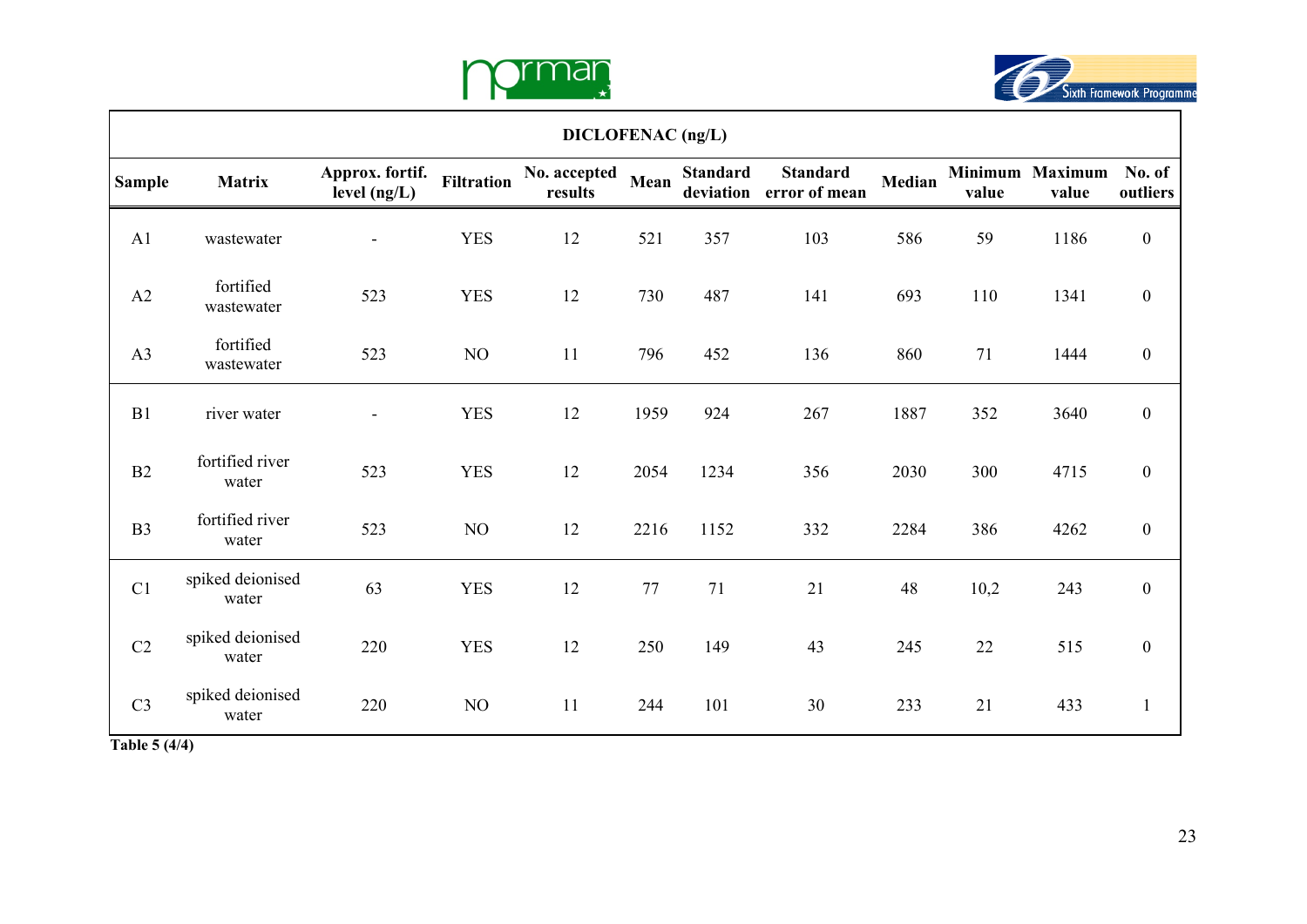

## <span id="page-23-0"></span>*8. Laboratory performance*

#### *a) Deviations from the mean (classical approach)*

The deviations of laboratories from the sample corrected mean (stated in [Table 5\)](#page-18-0) for each analyte are illustrated in the following graphs (Figure 6/1-12), where the outliers are circled. The outliers were excluded from the mean value calculation.



**Figure 6 (1/12)**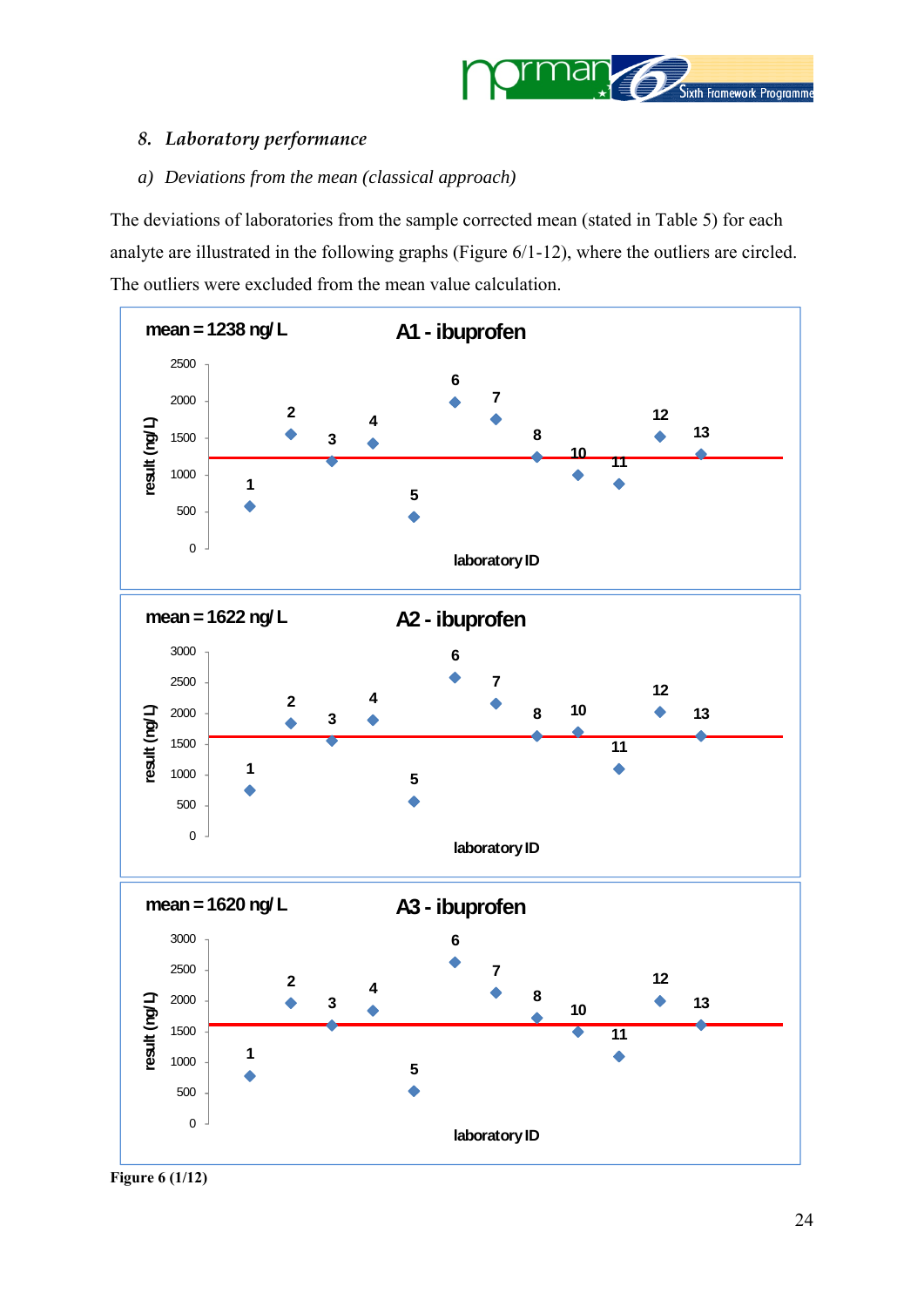







**Figure 6 (2/12)**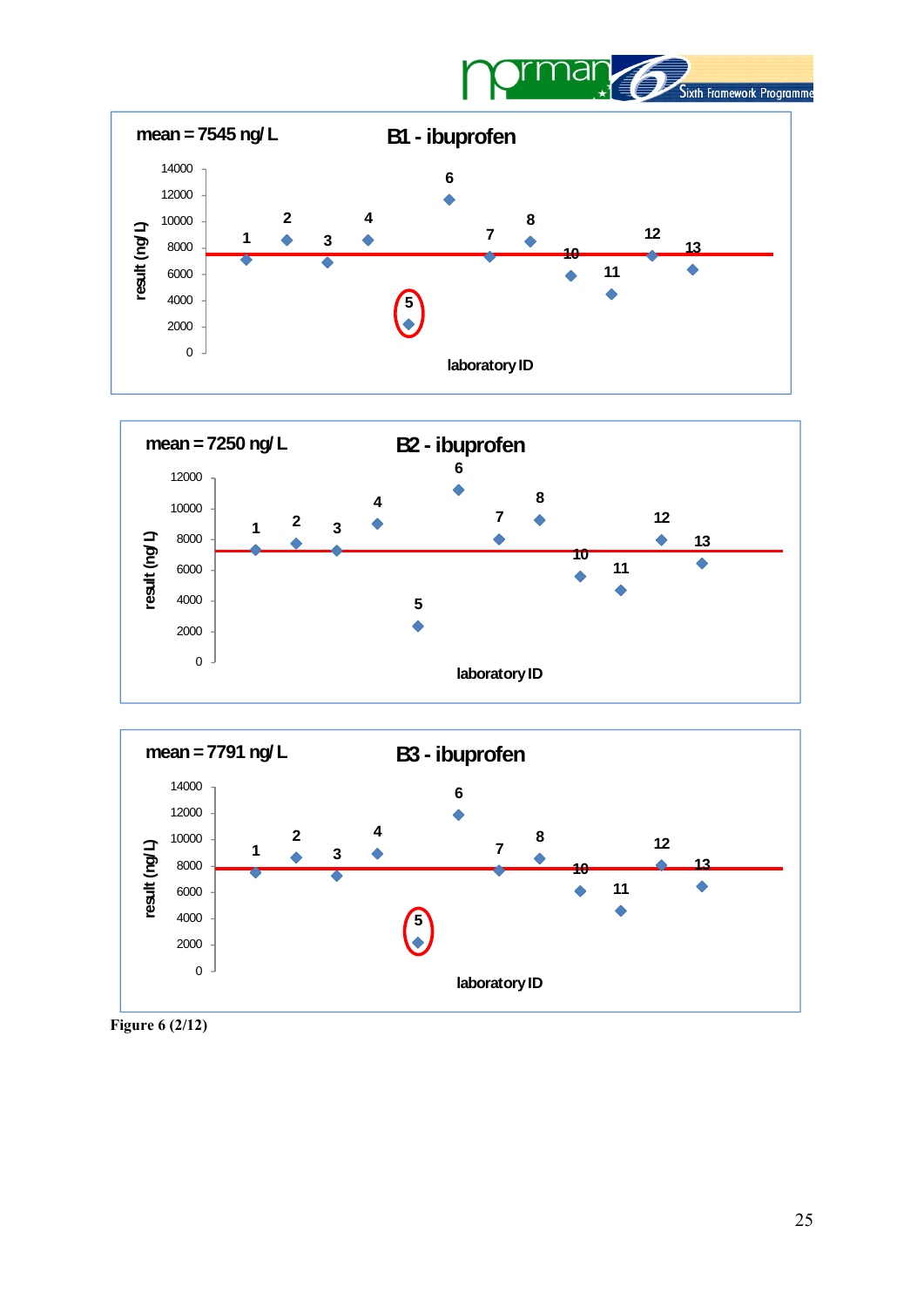







**Figure 6 (3/12)**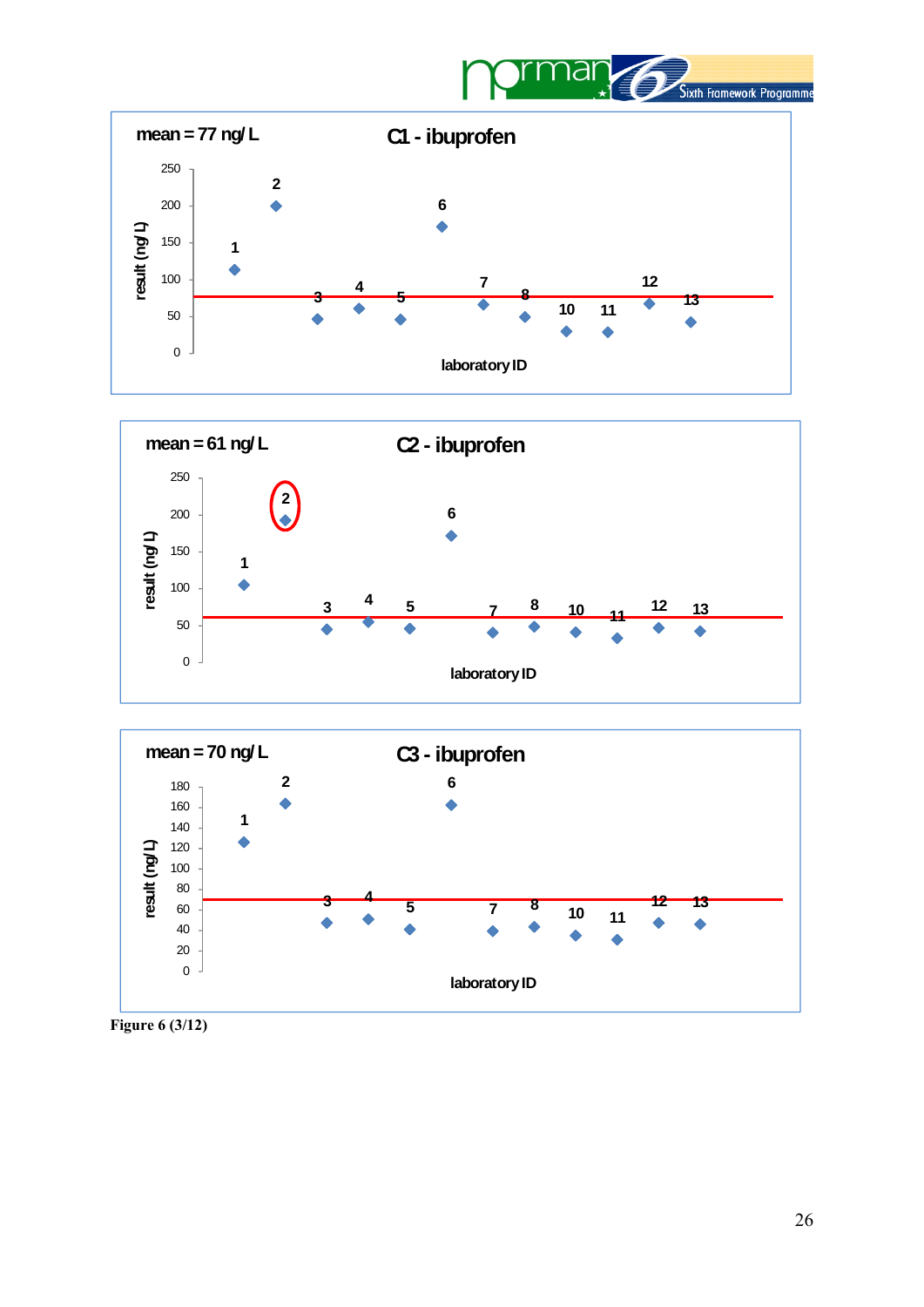







**Figure 6 (4/12)**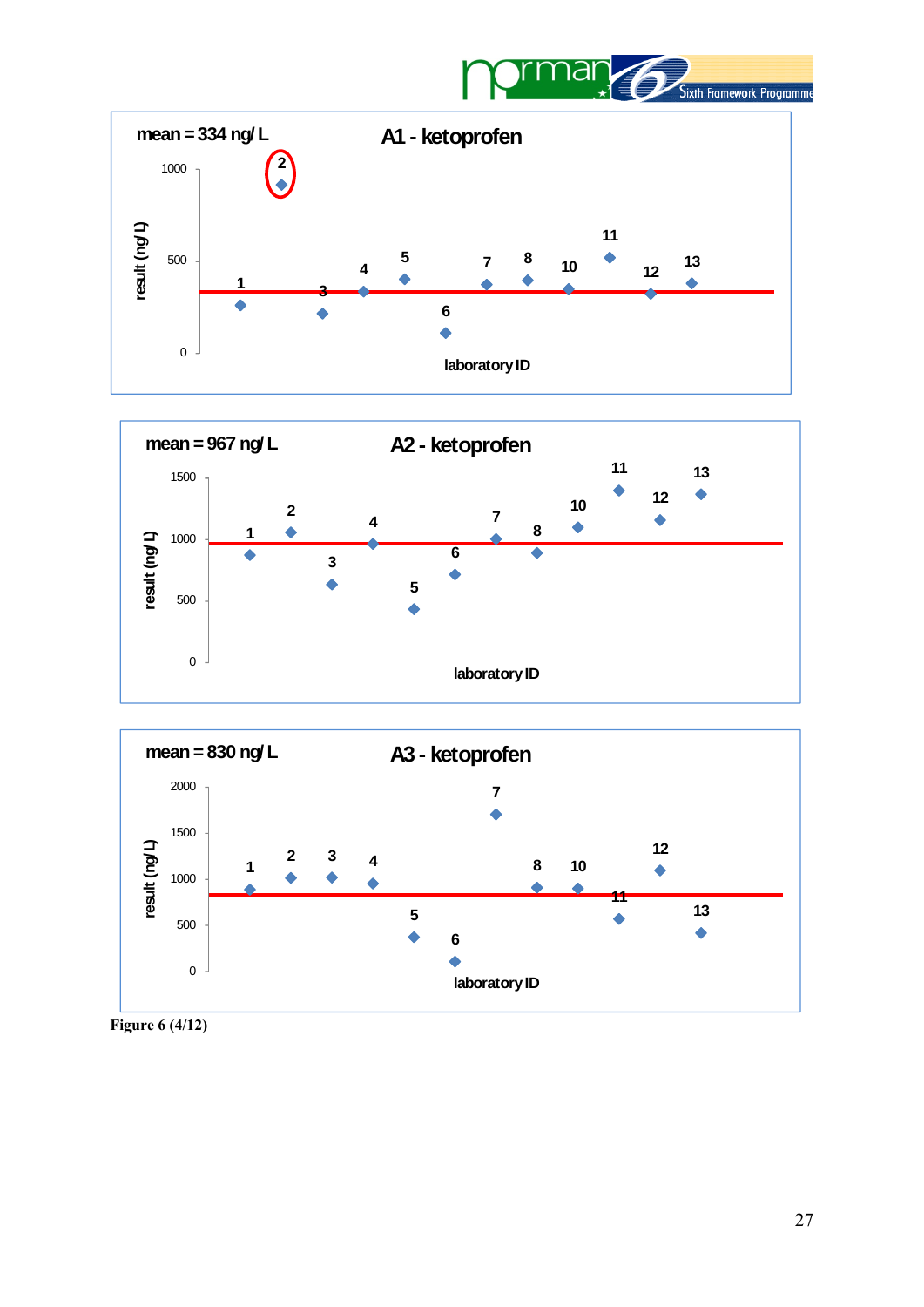







**Figure 6 (5/12)**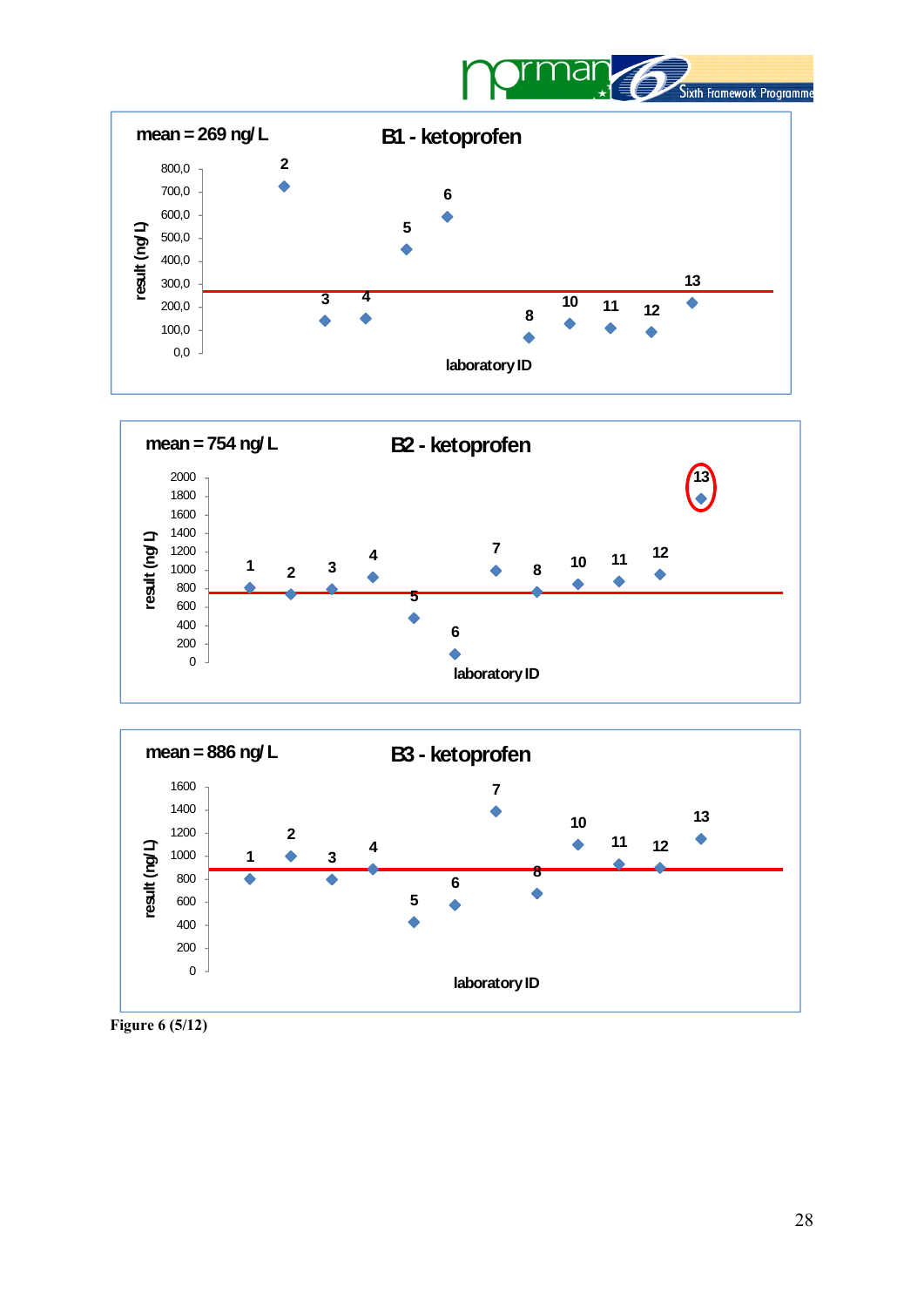







**Figure 6 (6/12)**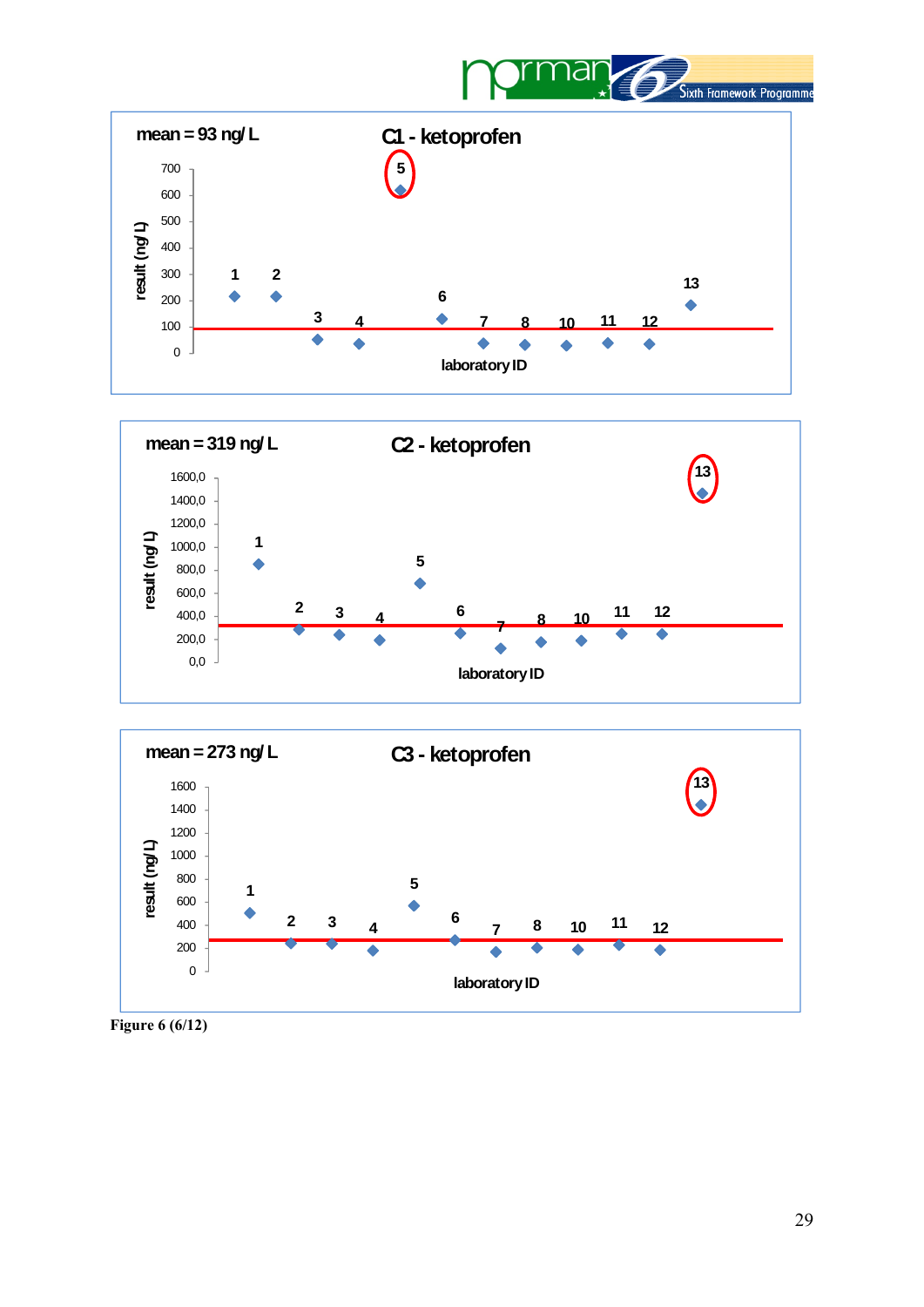







**Figure 6 (7/12)**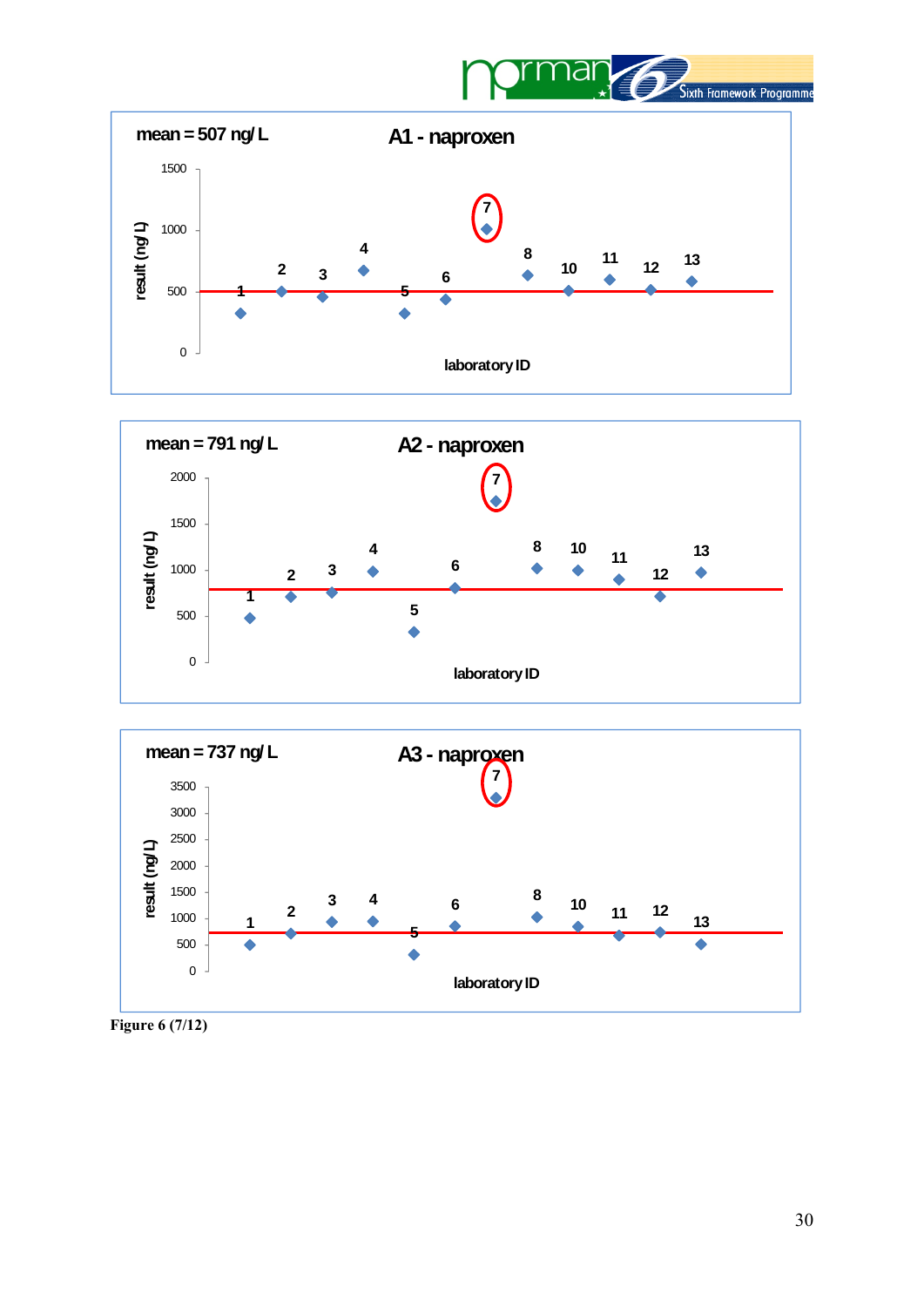







**Figure 6 (8/12)**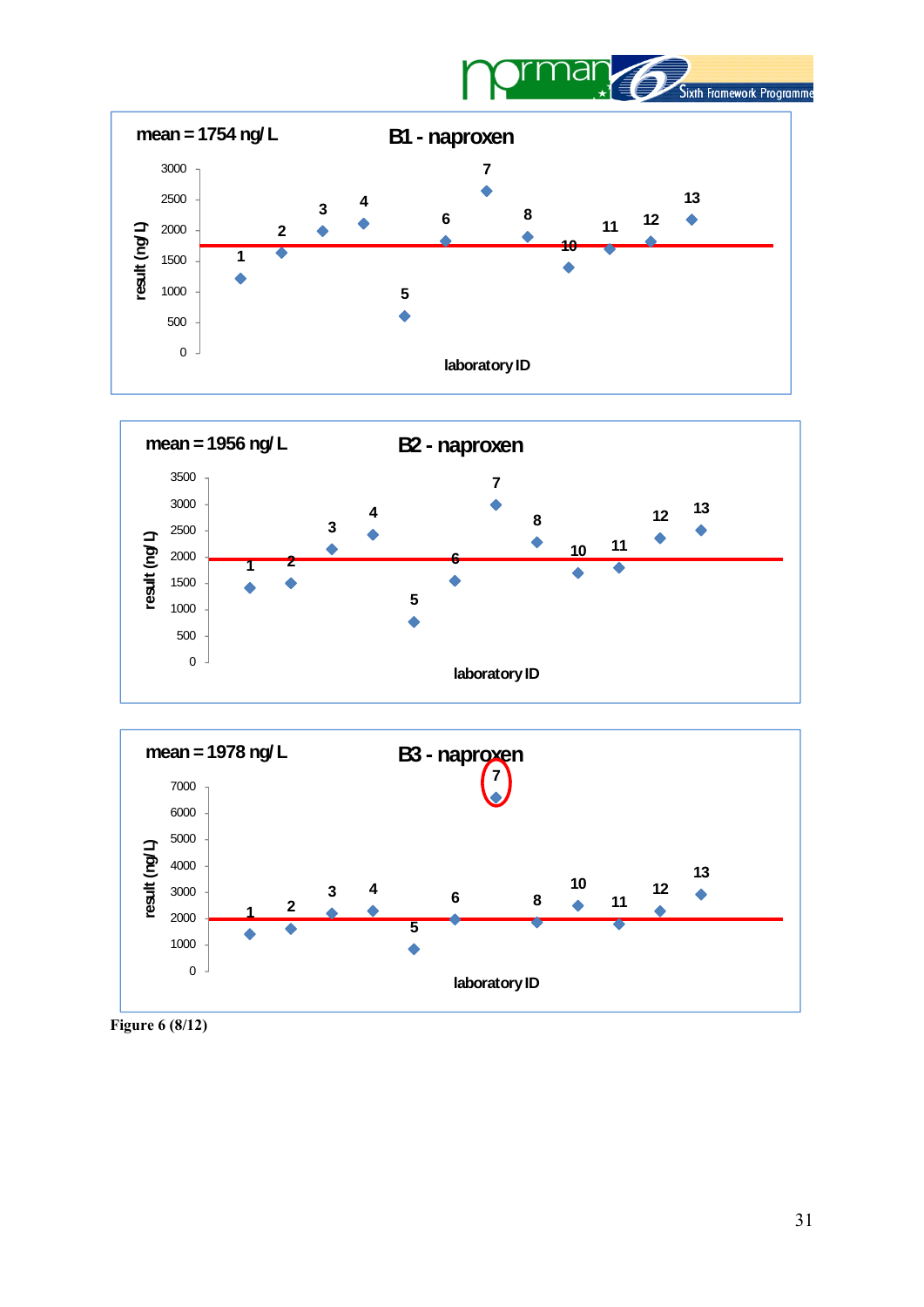







**Figure 6 (9/12)**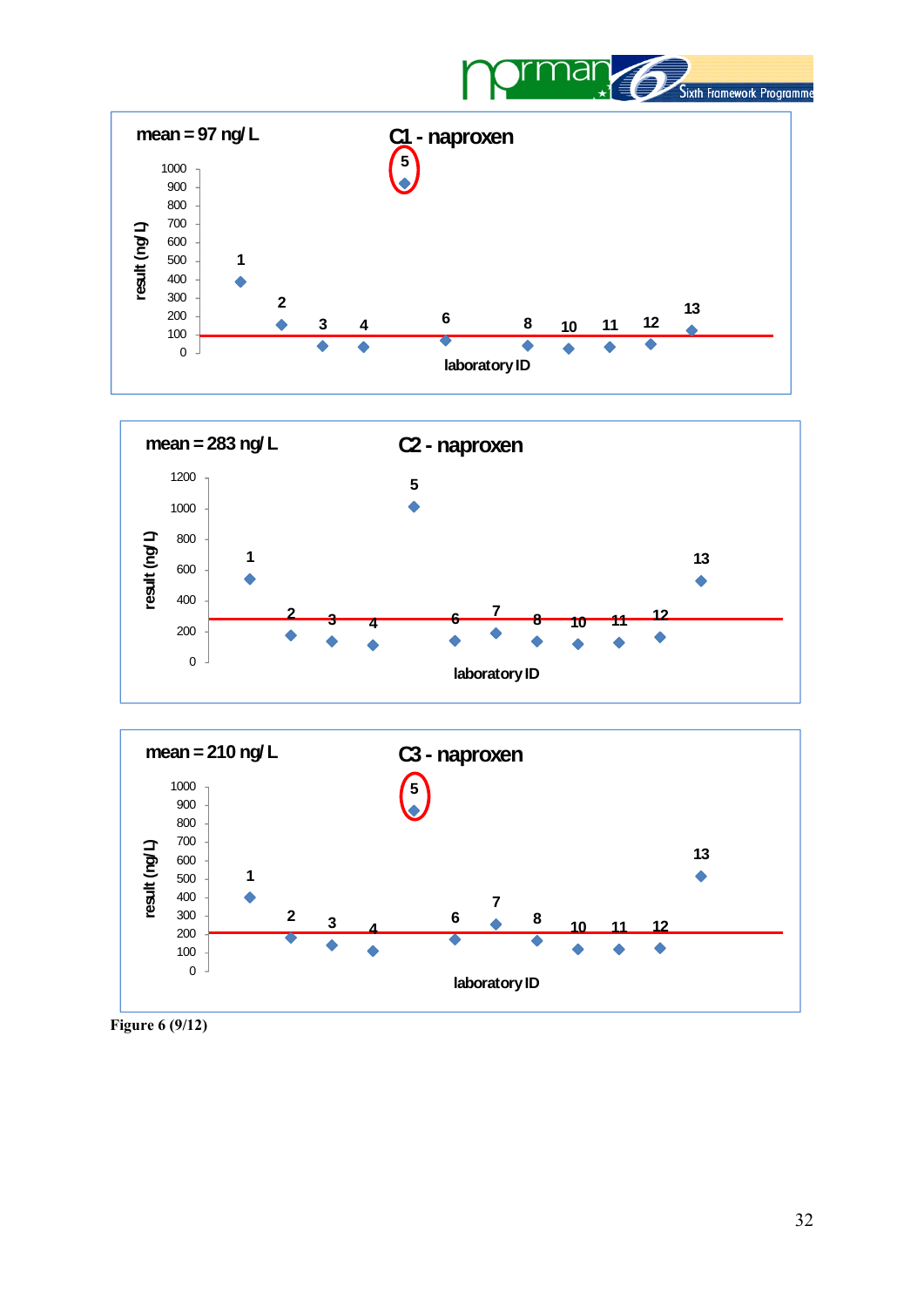







**Figure 6 (10/12)**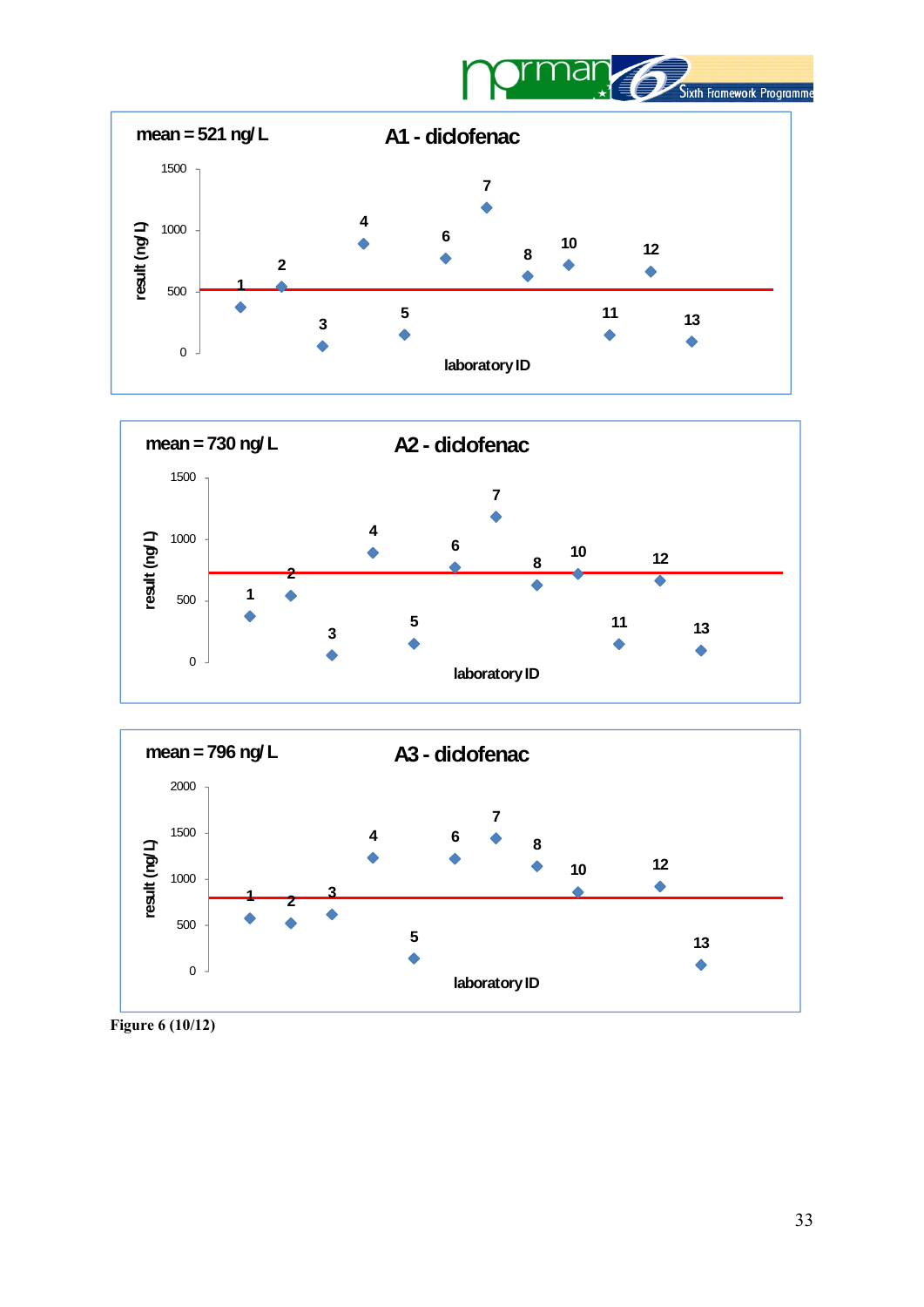







**Figure 6 (11/12)**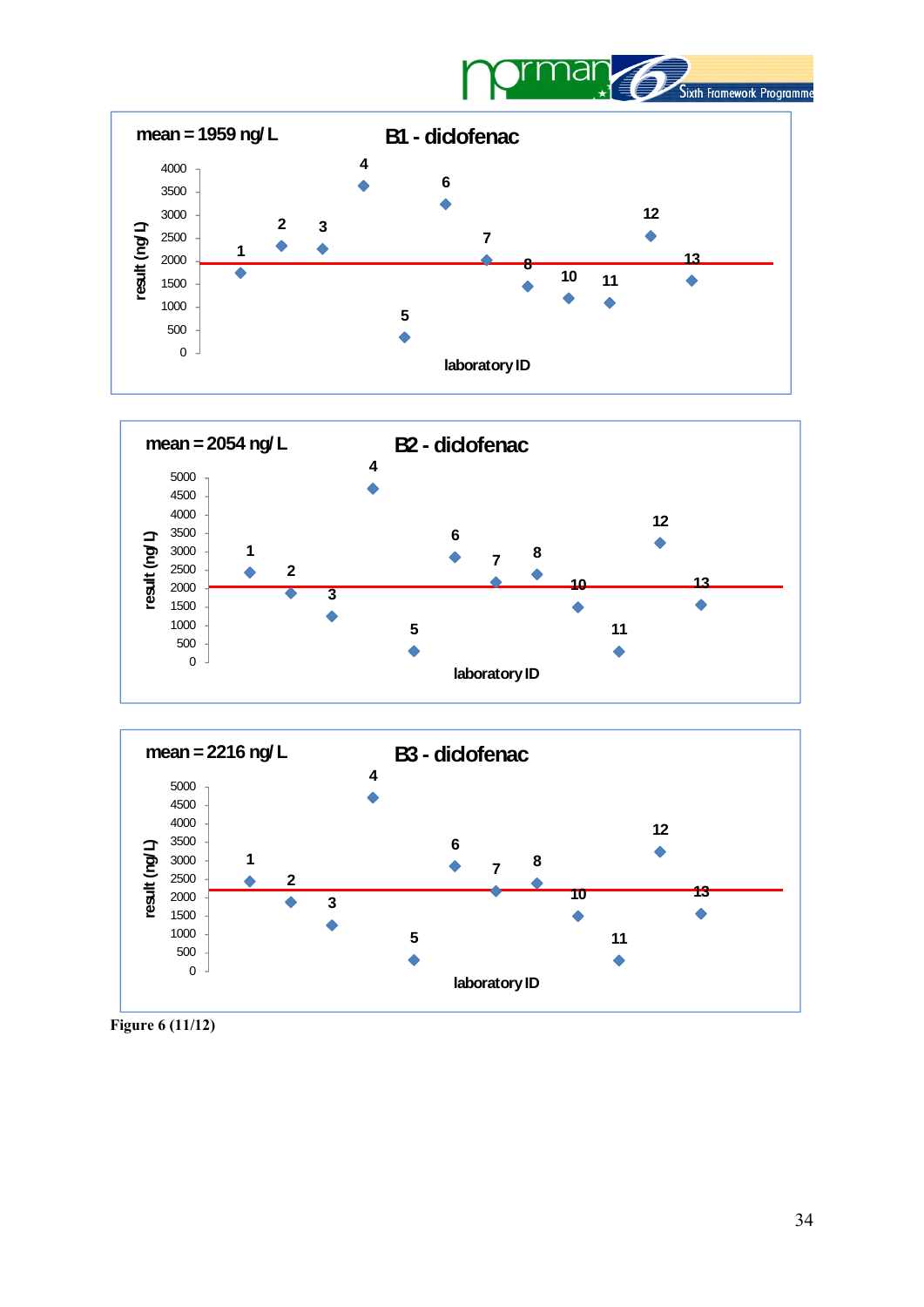







#### **Figure 6 (12/12)**

**Figure 6:** Laboratory performance: graphs showing the corrected sample mean (after the exclusion of the outliers), drawn by the red line and deviation of each laboratory (blue dots, numbered by laboratory ID). The outlier values are labelled with red circles and are not taken into account for the mean value calculation.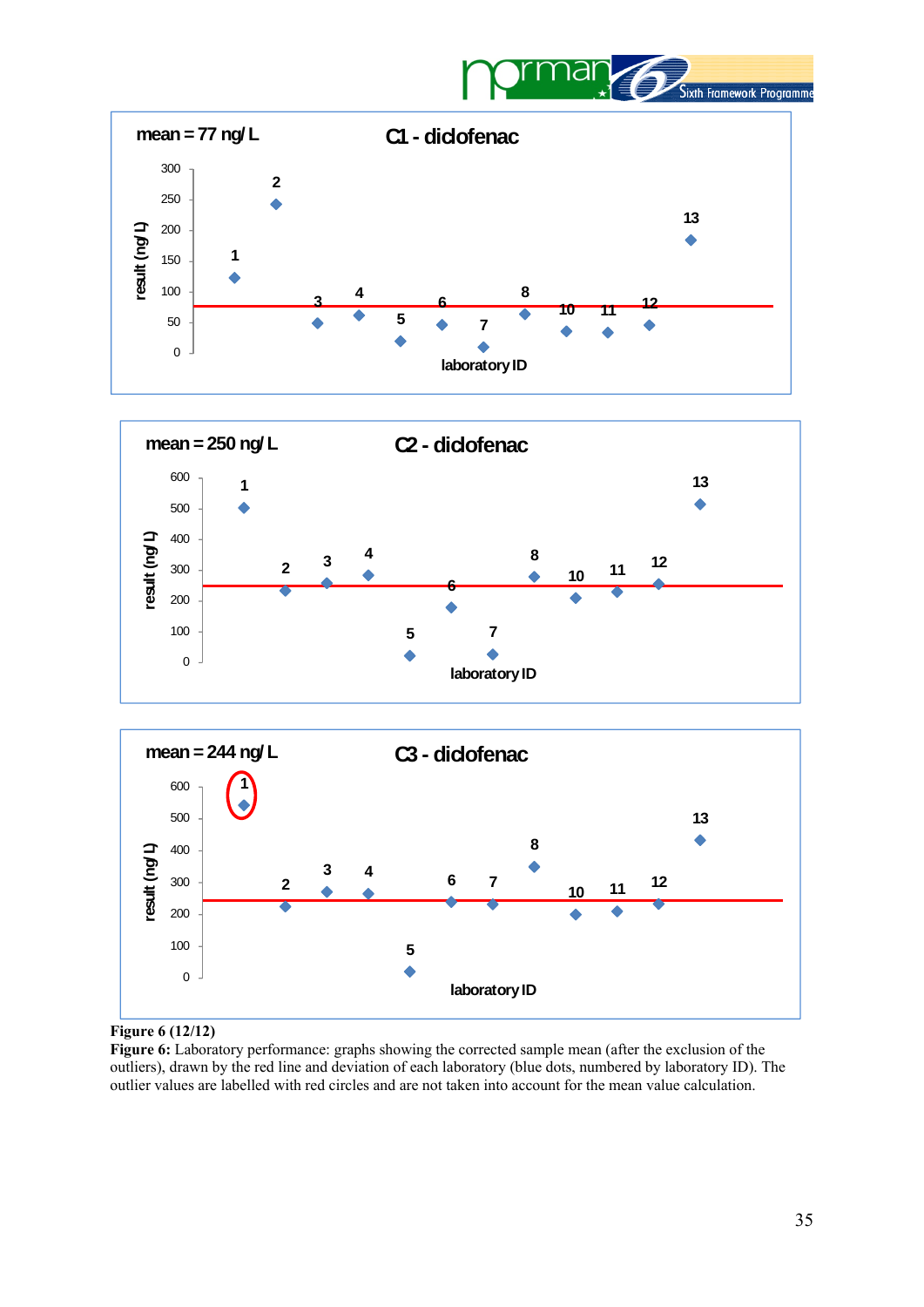

## <span id="page-35-0"></span>*b) Deviations from the median (robust approach)*

Figure 7 presents the laboratory performance presented as a deviation of each laboratory from the corrected (excluded outliers) sample mean. In addition, the robust approach was also used, illustrating the deviations from the corrected median. The results are presented in Figure 8.







**Figure 7 (1/12)**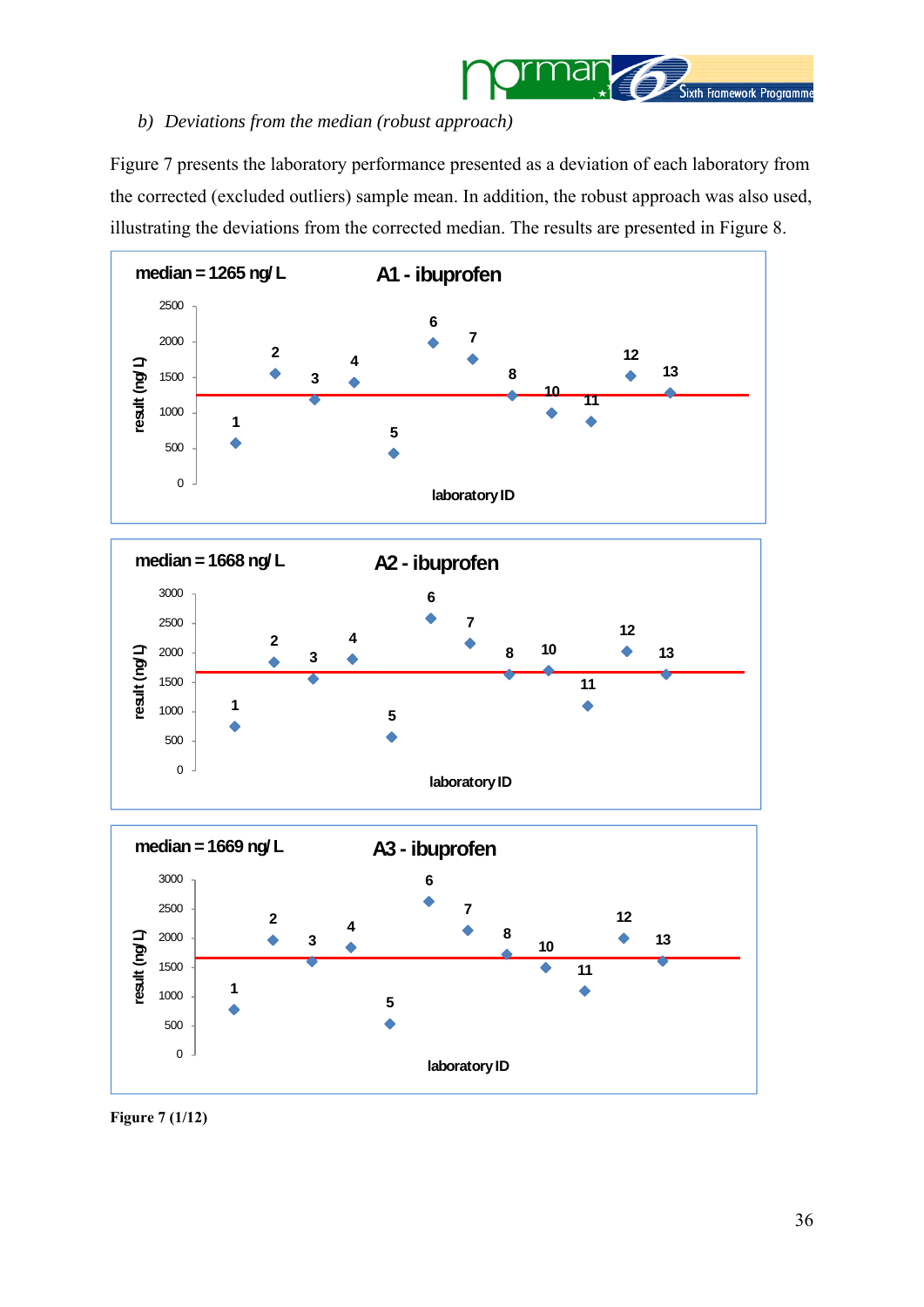







**Figure 7 (2/12)**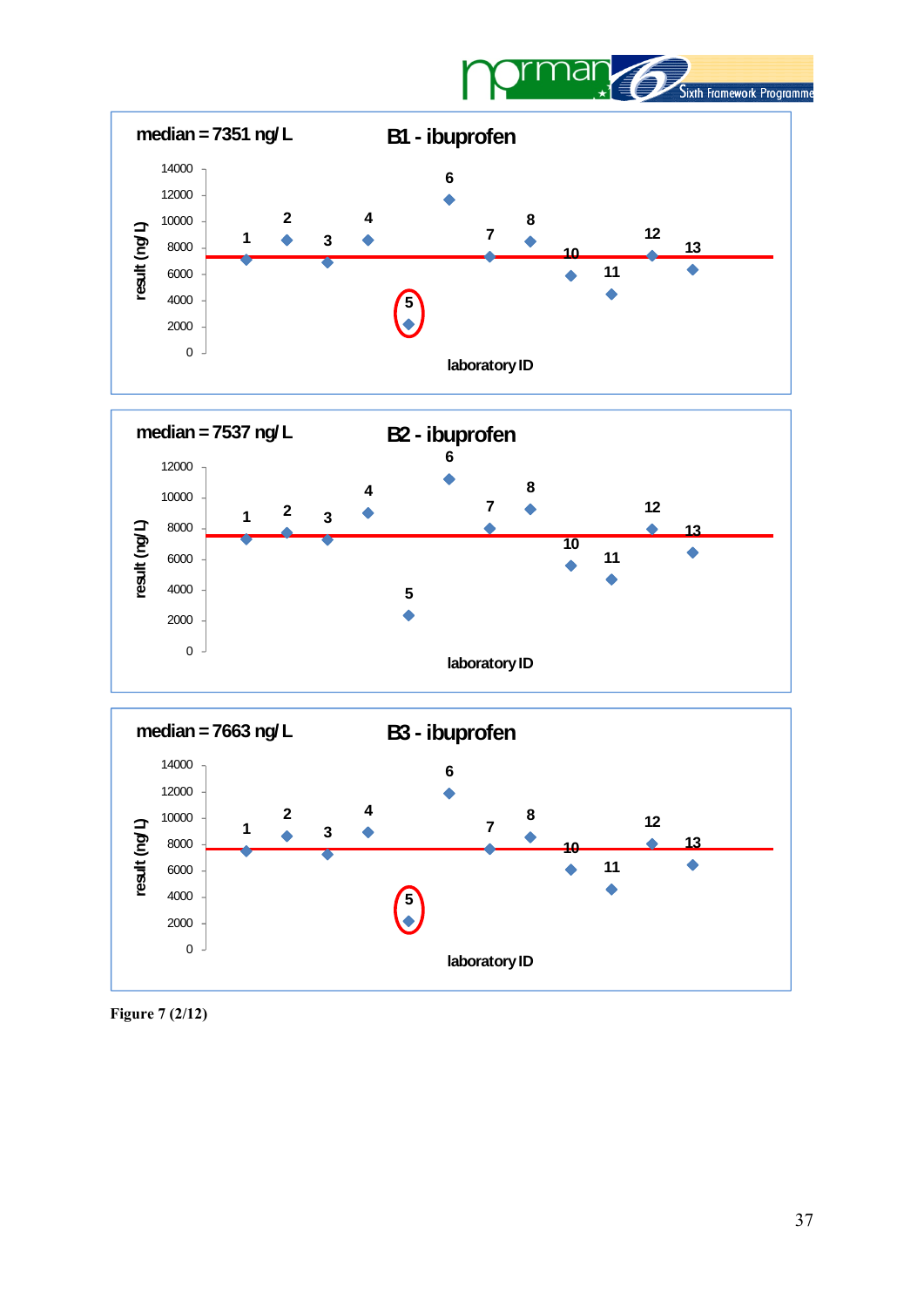







**Figure 7 (3/12)**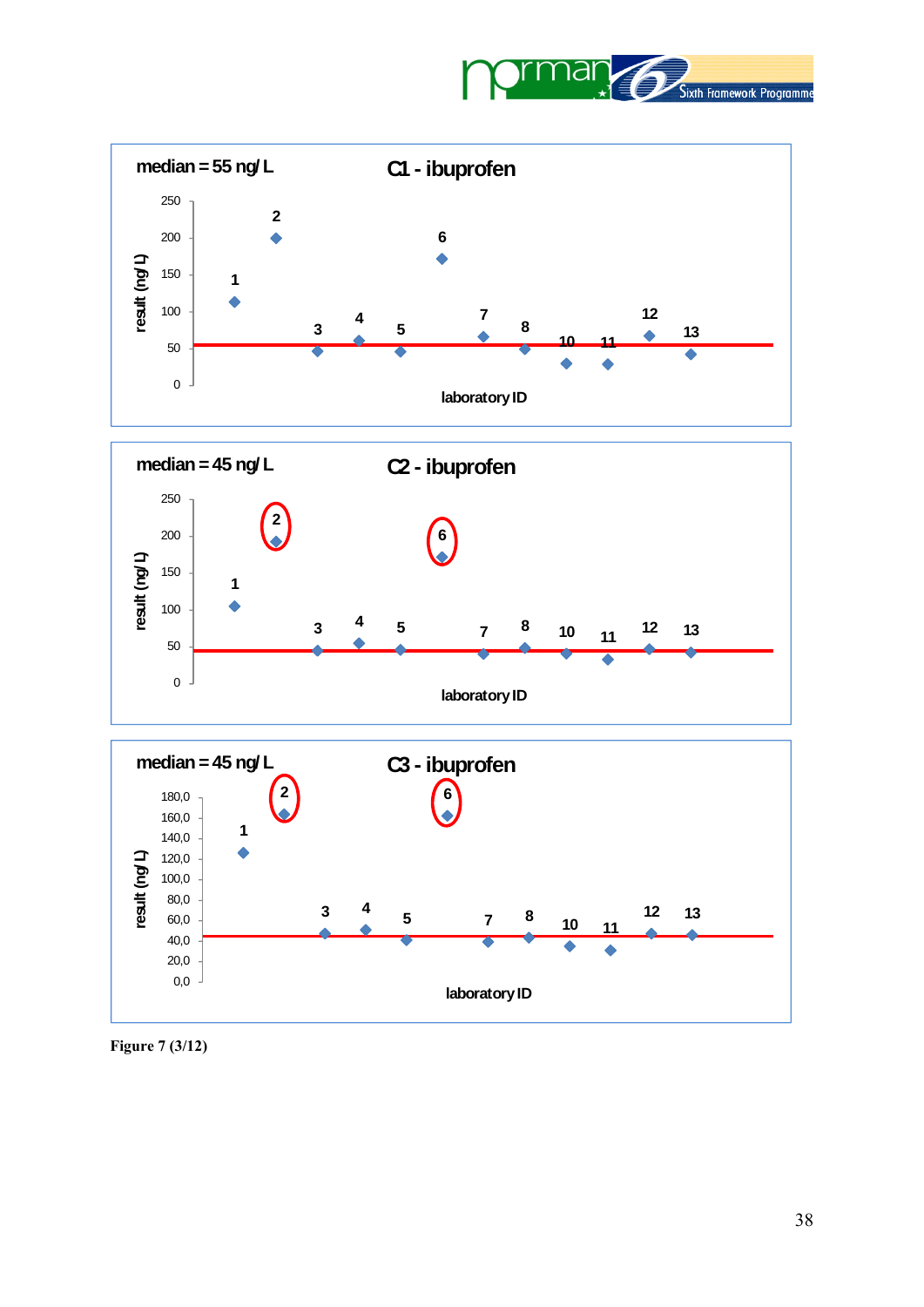







**Figure 7 (4/12)**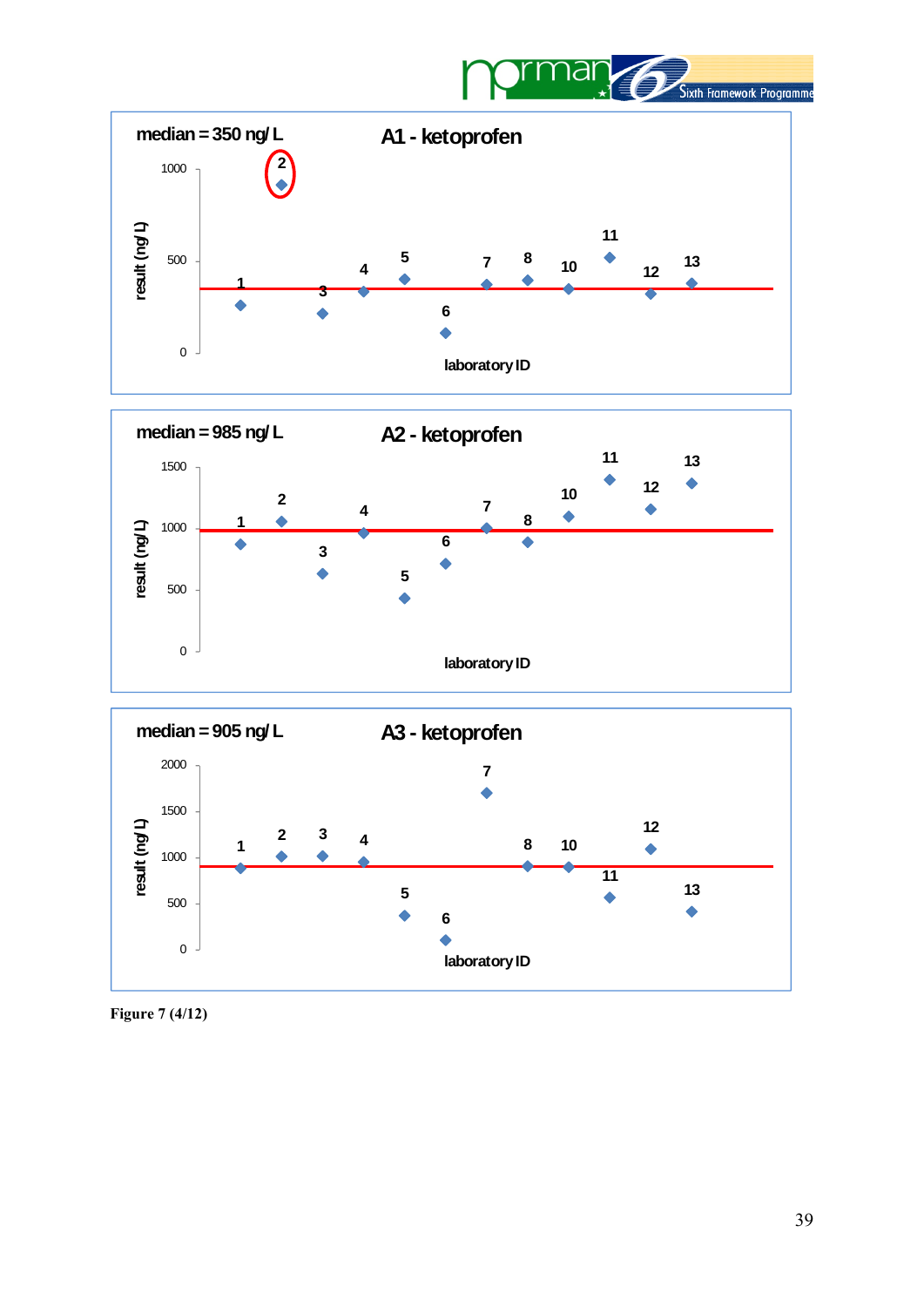







**Figure 7 (5/12)**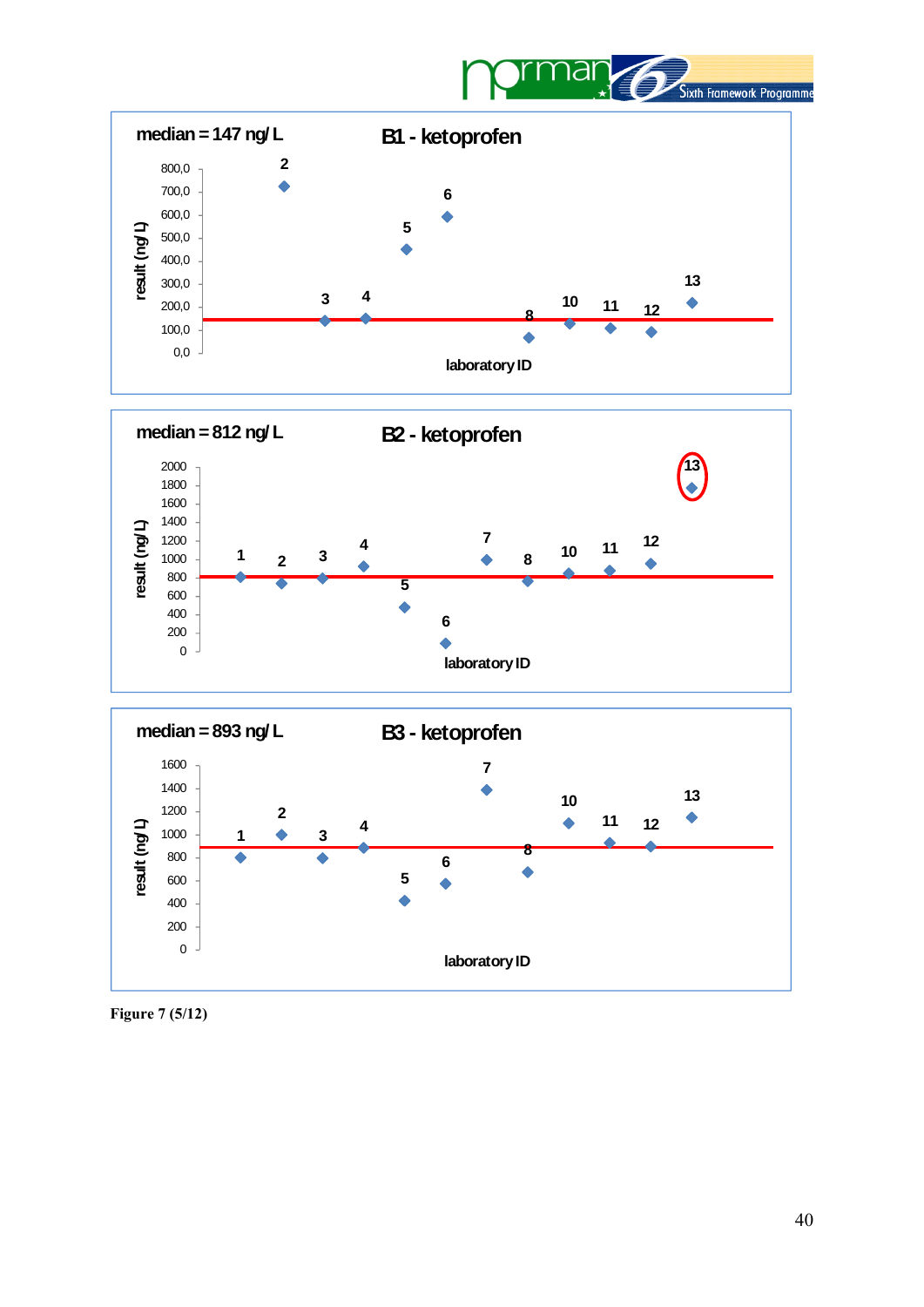







**Figure 7 (6/12)**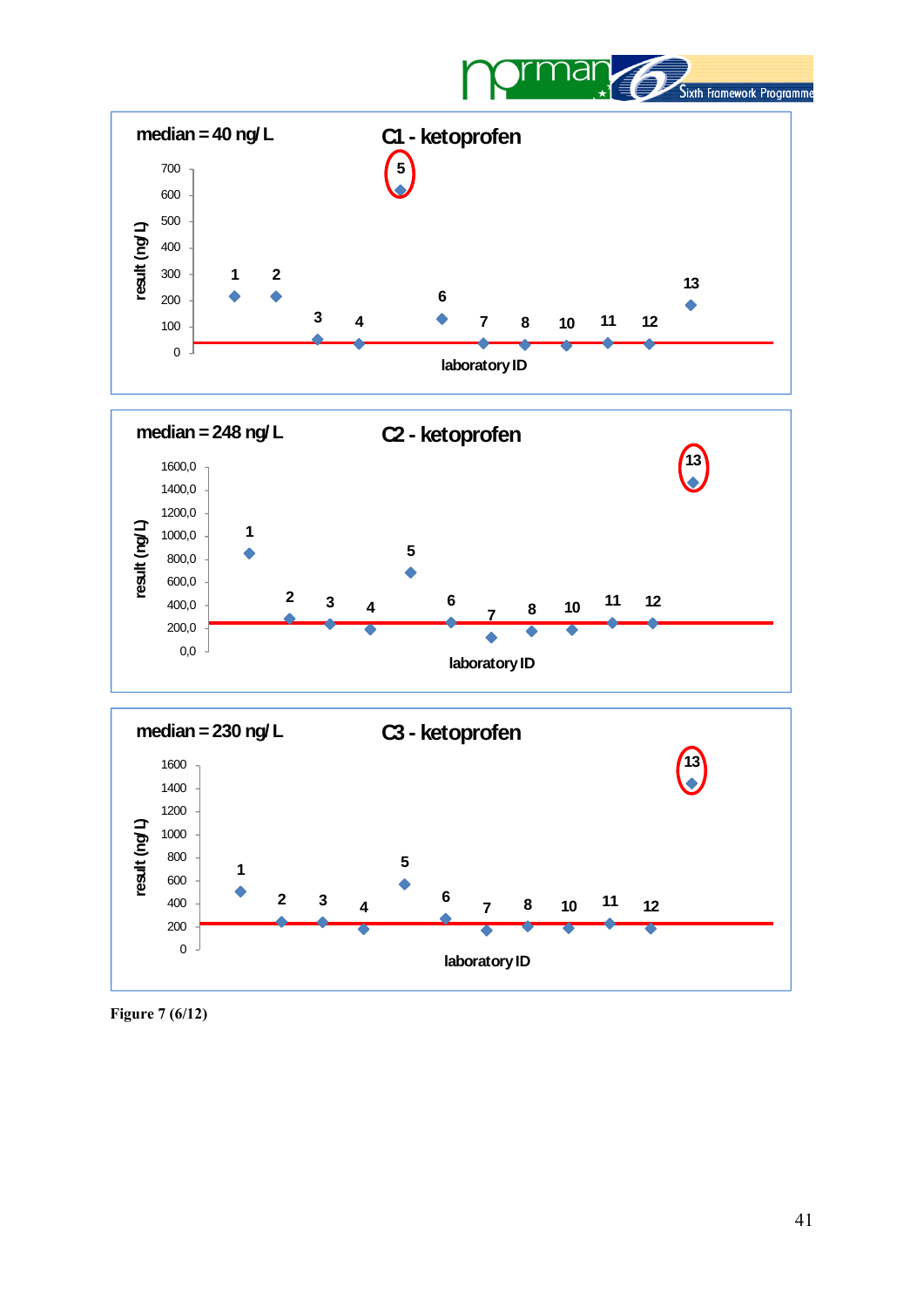



**Figure 7 (7/12)**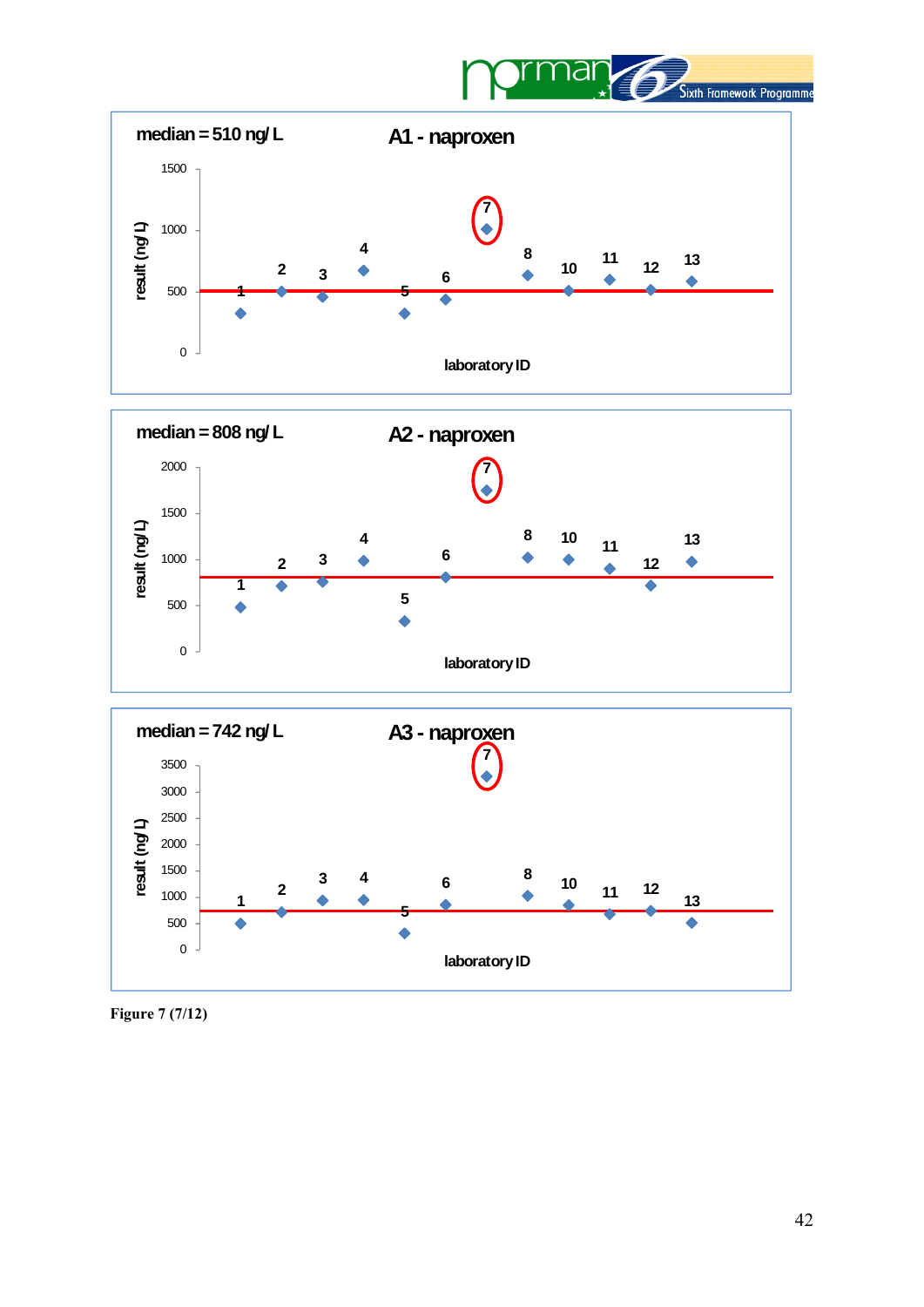



**Figure 7 (8/12)**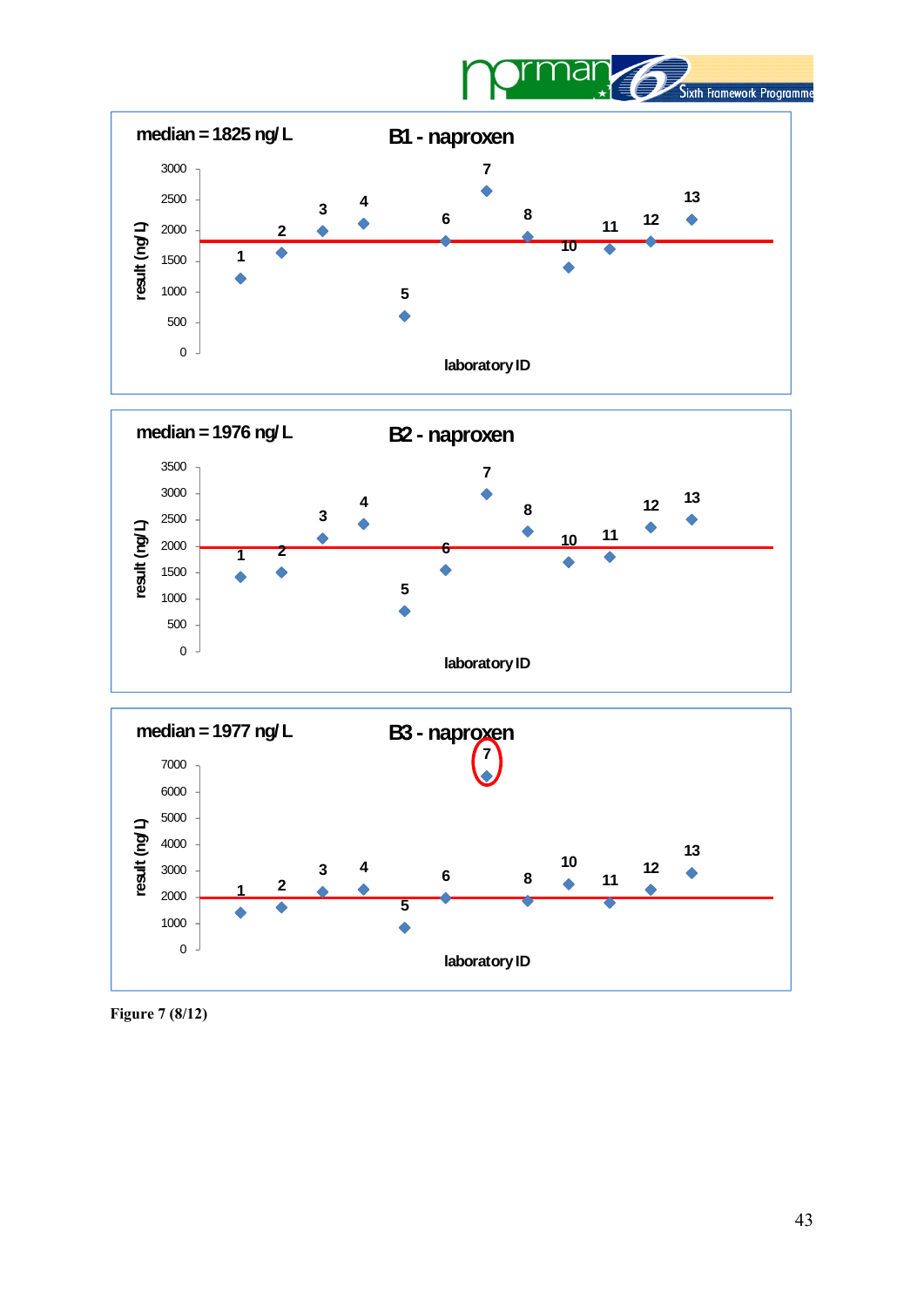







**Figure 7 (9/12)**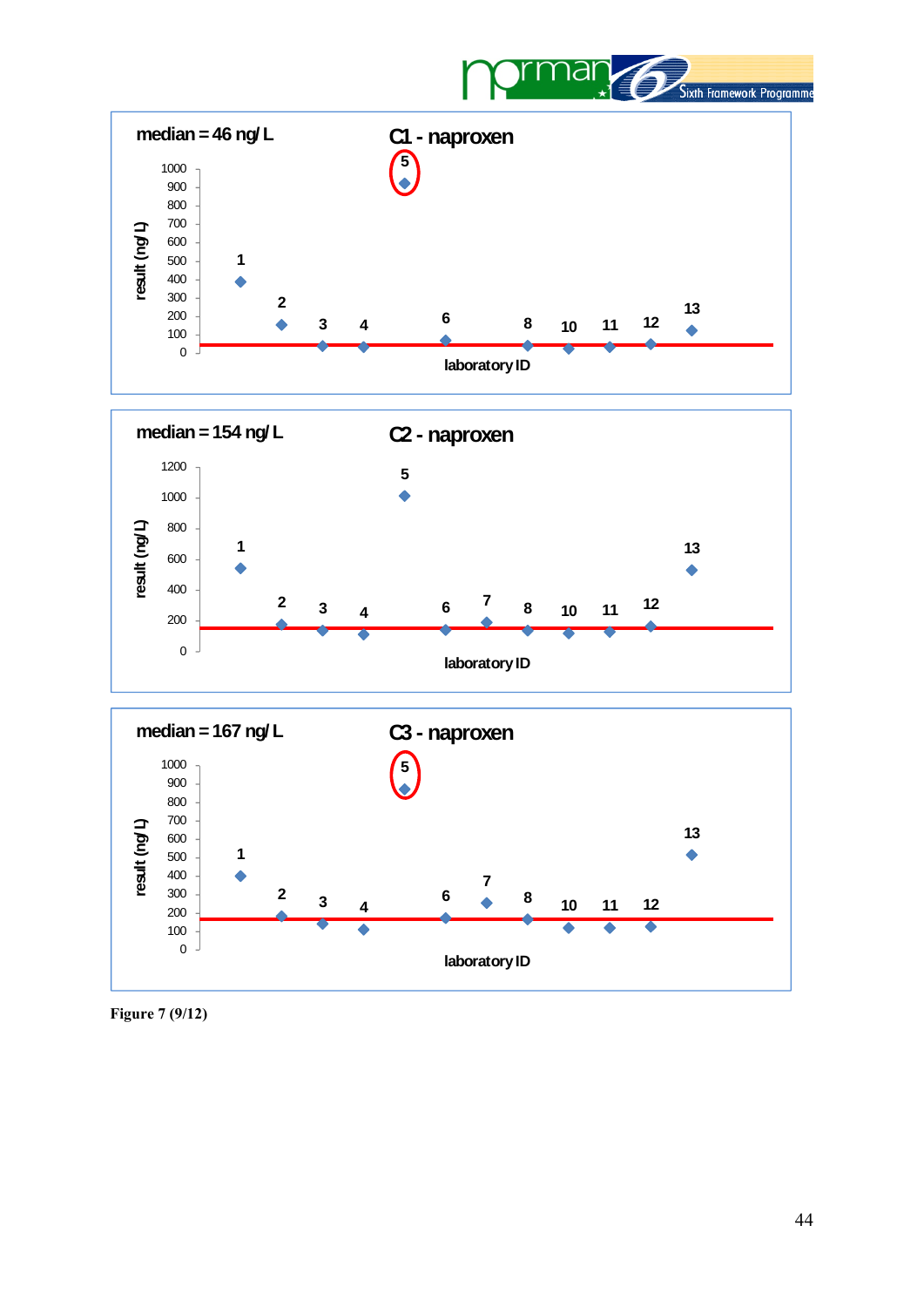







**Figure 7 (10/12)**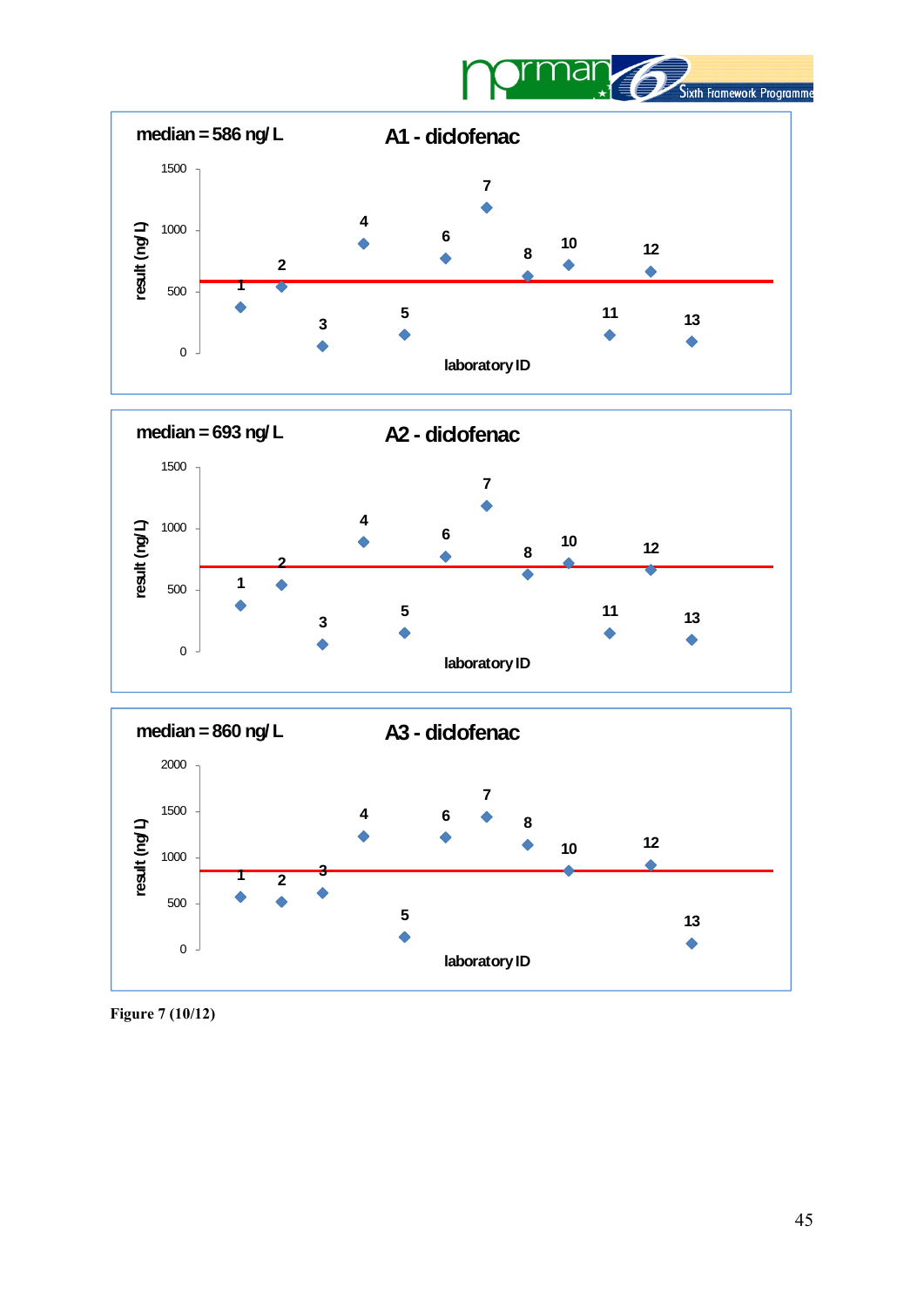







**Figure 7 (11/12)**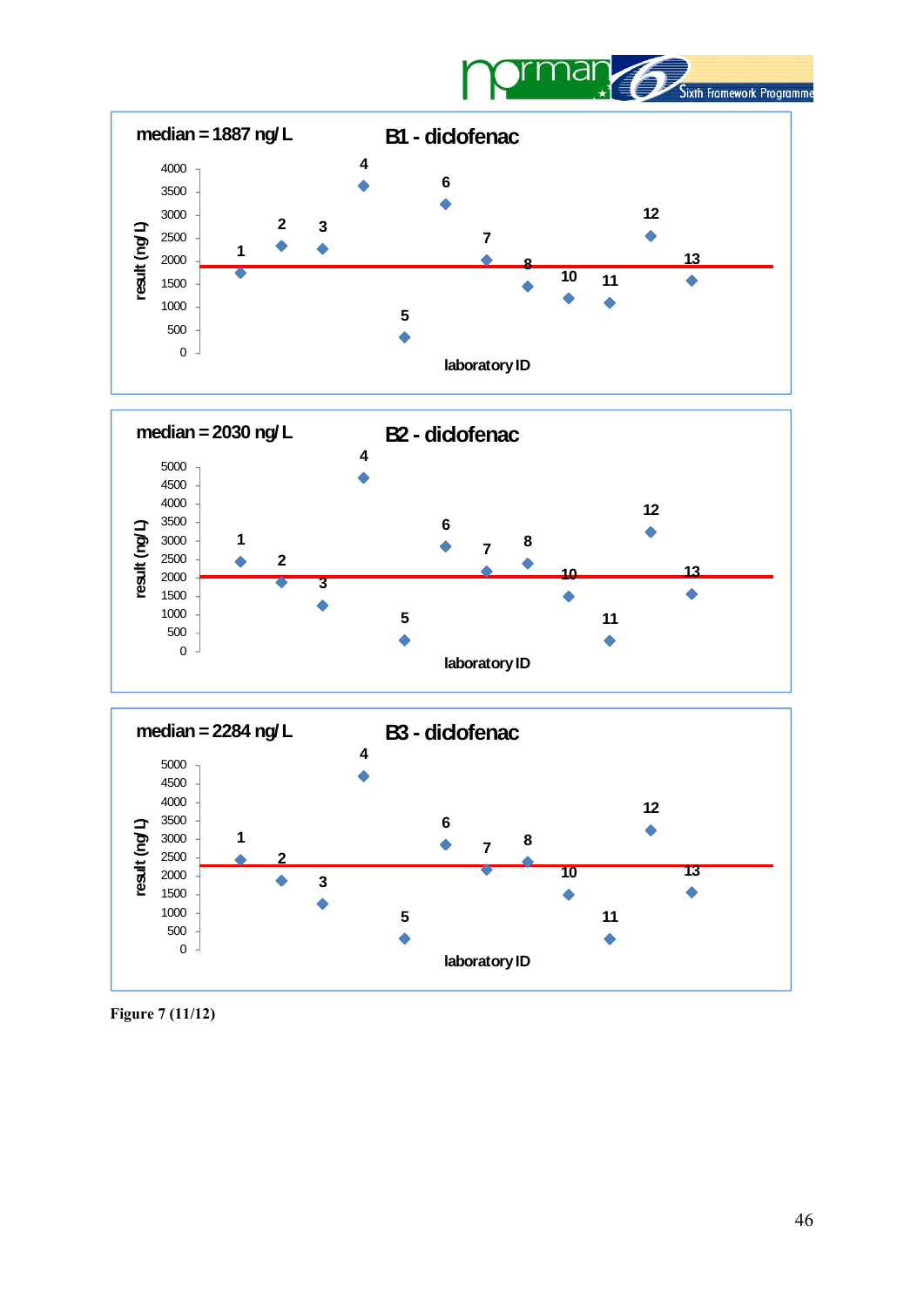







#### **Figure 7 (12/12)**

Figure 7: The laboratory performance using the robust approach. The outliers are labelled by red circles and are not taken into account for the median value calculation.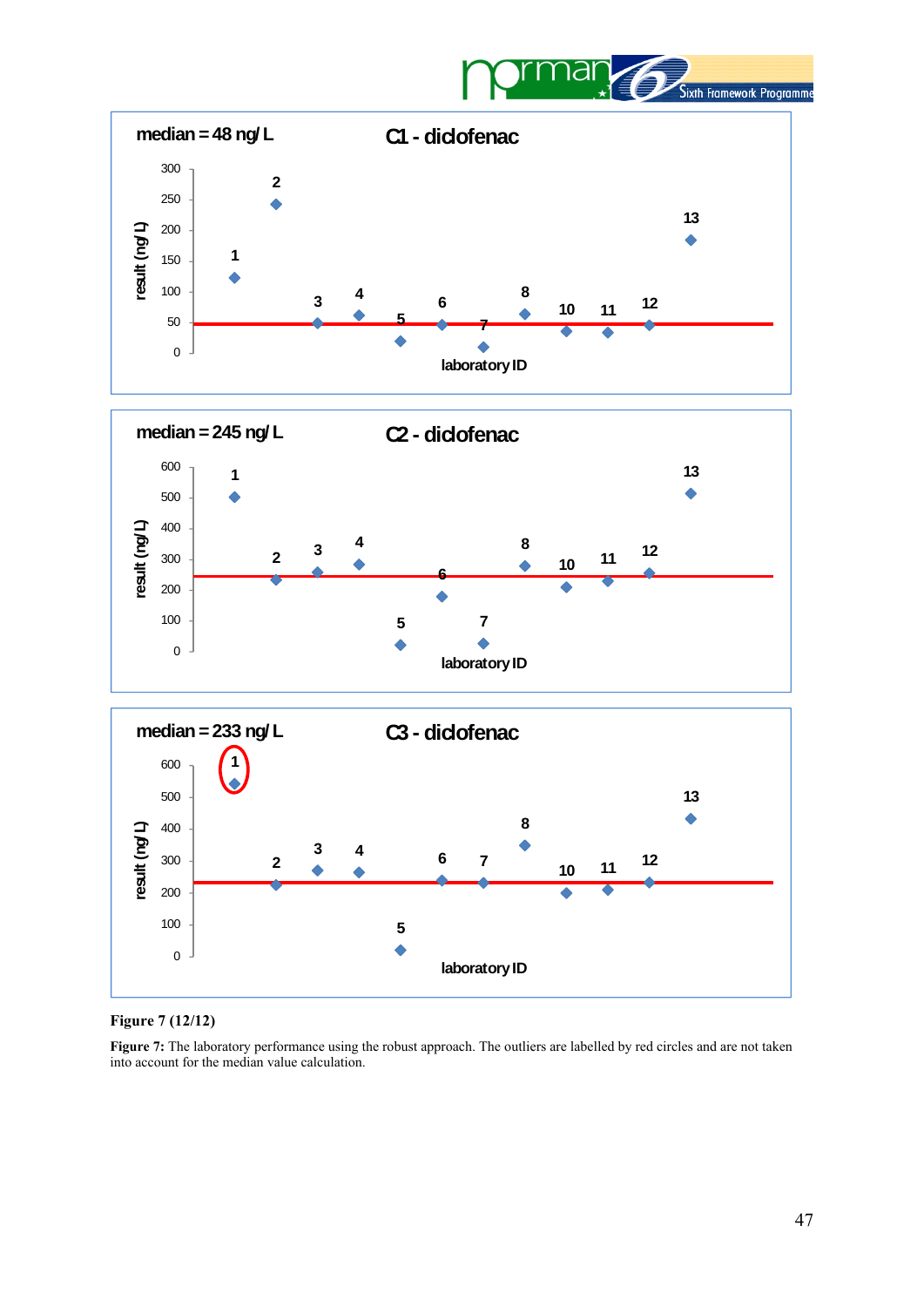

#### <span id="page-47-0"></span>*c) Laboratory performance according to ISO/DIS 13528 [[4](#page-60-2)]*

Laboratory biases (D) were estimated for each result (or average of results) reported by a participant. When a participant reports a result that gives rise to a laboratory bias outside the range -3.0  $\sigma$  < D < 3.0  $\sigma$ , then such result shall be considered to give an "action signal" [4]. Likewise, laboratory bias outside -2.0  $\sigma$  < D < 2.0  $\sigma$  (light grey fields in Table 6) shall be considered to give a "warning signal". The outlier results are marked with circles (Table 6) and were previously excluded from the calculation of the assigned values. Table 6 shows no "action signals" and maximum one "warning signal" per a series of results (series = one analyte in one sample / all participating laboratories; represented by one line in Table 6) considered for the assigned value calculation. According to International standard ISO/DIS 13528 [[4\]](#page-47-0) the complete absence of "action signals" and less than two "warning signals" in a single run indicate that the mean  $(x_{AV})$  and standard deviation  $(\sigma)$ , with the underlying normal distribution, are good approximates for the true mean and standard deviation values.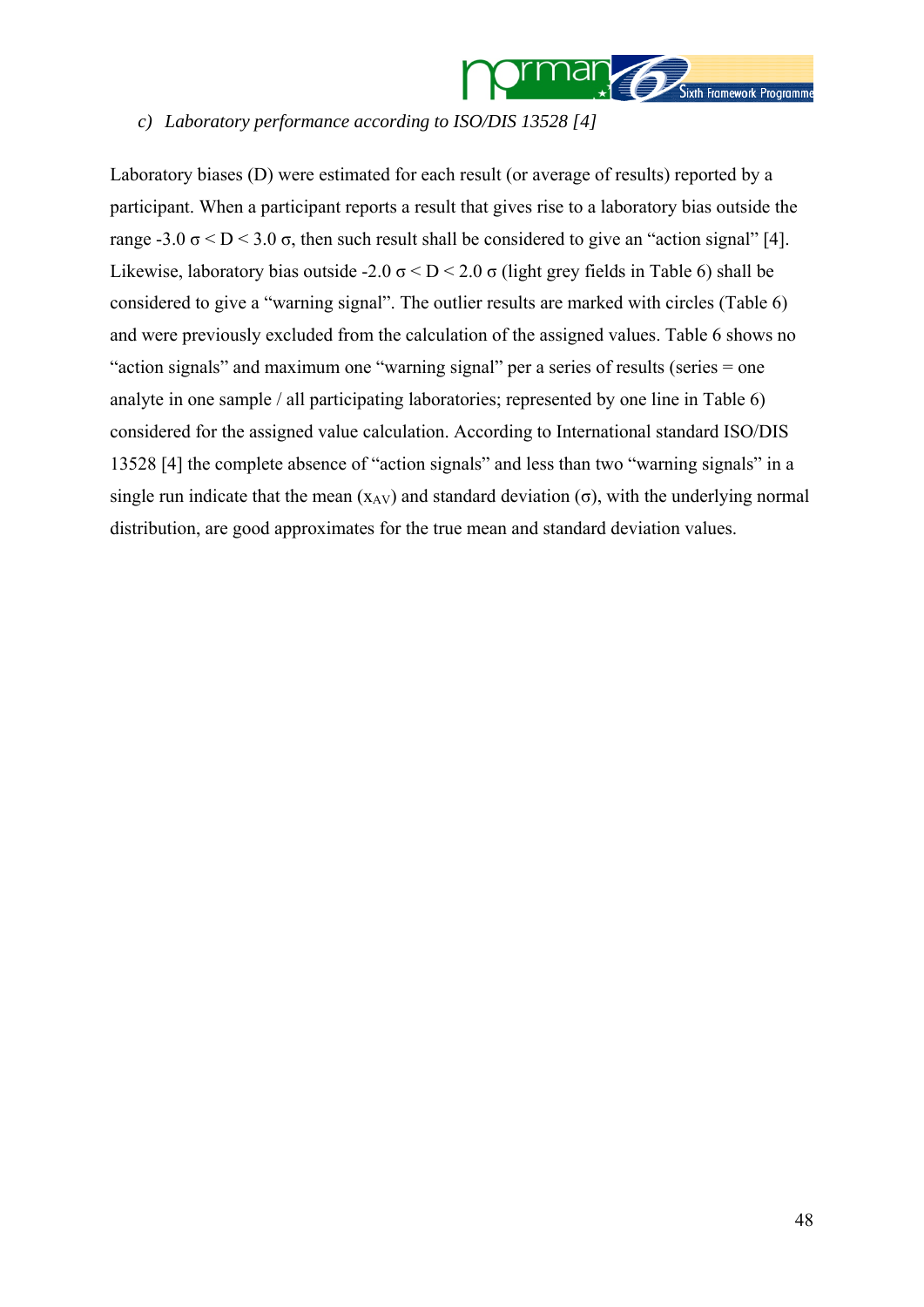



**Table 6:** Laboratory biases for each result (or average of results). ± 2 σ biases are coloured light grey. The estimates for ± 3 σ biases are also shown in the right column of the table. The outlier values are marked with circles and were excluded in calculation of the assigned values.

|                      | Lab ID         |        |              |        |       | 5       | o          |        |       | 10      | 11      | 12     | 13      | $> \pm 2\sigma$ | $> \pm 3\sigma$ |
|----------------------|----------------|--------|--------------|--------|-------|---------|------------|--------|-------|---------|---------|--------|---------|-----------------|-----------------|
|                      | ${\bf A1}$     | $-662$ | 317          | $-50$  | 192   | $-805$  | 748        | 520    |       | $-238$  | $-358$  | 284    | 45      | $> \pm 919$     | $> \pm 1379$    |
|                      | A <sub>2</sub> | $-871$ | 221          | $-63$  | 273   | $-1052$ | 966        | 541    | 13    | 78      | $-522$  | 405    | 13      | $> \pm 1154$    | $> \pm 1731$    |
|                      | A <sub>3</sub> | $-839$ | 349          | $-16$  | 225   | $-1083$ | 1012       | 516    | 106   | $-120$  | $-520$  | 381    | $-9$    | $> \pm 1173$    | $>\pm$ 1759     |
| ibuprofen            | B1             | $-425$ | 1067         | $-629$ | 1065  | $-5330$ | 4139       | -194   | 965   | $-1645$ | $-3045$ | $-121$ | $-1178$ | $>\pm$ 3706     | $> \pm 5559$    |
| $\ddot{\widehat{e}}$ | B <sub>2</sub> | 77     | 497          | 37     | 1780  | $-4892$ | 3985       | 770    | 2022  | $-1650$ | $-2550$ | 722    | $-798$  | $> \pm 4604$    | $> \pm 6906$    |
|                      | B <sub>3</sub> | $-283$ | 858          | $-533$ | 154   | $-5602$ | 4099       | $-129$ | 774   | $-1691$ | $-3191$ | 271    | $-1329$ | $>\pm$ 3727     | $> \pm 5591$    |
| bias                 | C1             | 37     | <u> 123.</u> | $-30$  | $-16$ | $-31$   | 95         | $-11$  | $-27$ | $-47$   | $-48$   | $-9$   | $-34$   | $> \pm 112$     | $>\pm 167$      |
|                      | C <sub>2</sub> | 44     | 132          | $-16$  | -6    | $-15$   | <b>111</b> | $-21$  | $-13$ | $-20$   | $-28$   | $-14$  | $-19$   | $> \pm 83$      | $> \pm 124$     |
|                      | C <sub>3</sub> | 57     | 94           | $-22$  | $-19$ | $-29$   | 93         | $-30$  | $-26$ | $-35$   | $-39$   | $-22$  | $-24$   | $>\pm 100$      | $> \pm 151$     |

|               | Lab ID         |       |       |        |        |        | o              |        | 8      | 10     |        | 12     | 13         | $> \pm 2\sigma$ | $> \pm 3\sigma$ |
|---------------|----------------|-------|-------|--------|--------|--------|----------------|--------|--------|--------|--------|--------|------------|-----------------|-----------------|
|               | ${\bf A1}$     | $-73$ | 581   | $-117$ |        | 69     | $-223$         | 40     | 63     | 16     | 186    | $-10$  | 47         | $> \pm 216$     | $> \pm 323$     |
| D):ketoprofen | A2             | $-93$ | 92    | $-333$ | $-2$   | $-533$ | $-251$         | 38     | $-76$  | 133    | 433    | 192    | 403        | $> \pm 568$     | $> \pm 852$     |
|               | A3             | 58    | 185   | 190    | 125    | $-457$ | $-722$         | 875    | 80     | 70     | $-260$ | 266    | $-412$     | $> \pm 832$     | $> \pm 1248$    |
|               | <b>B1</b>      |       | 456   | $-127$ | $-117$ | 183    | 324            |        | $-200$ | $-139$ | $-159$ | $-175$ | $-49$      | $> \pm 469$     | $> \pm 703$     |
|               | B2             | 57    | $-13$ | 42     | 172    | $-272$ | $-663$         | 242    | 11     | 96     | 126    | 202    | 1024       | $> \pm 519$     | $>\pm 778$      |
|               | <b>B3</b>      | $-84$ | 114   | $-89$  |        | 458ھ   | $-310$         | 503    | $-210$ | 214    | 44     | 12     | 264        | $>\pm 522$      | $>\pm 782$      |
| bias          | C1             | 125   | 124   | $-39$  | $-56$  | 527    | 39             | $-54$  | $-60$  | $-63$  | $-53$  | $-57$  |            | $> \pm 157$     | $> \pm 236$     |
|               | C <sub>2</sub> | 535   | $-33$ | $-78$  | $-125$ | 368    | $-65$          | $-195$ | $-141$ | $-129$ | $-69$  | $-71$  | <b>150</b> | $> \pm 462$     | $> \pm 693$     |
|               | C <sub>3</sub> | 235   | $-28$ | $-32$  | $-91$  | 298    | $\overline{0}$ | $-103$ | $-67$  | $-83$  | $-43$  | $-86$  | <b>174</b> | $> \pm 272$     | $> \pm 408$     |

**Table 6(1/2)**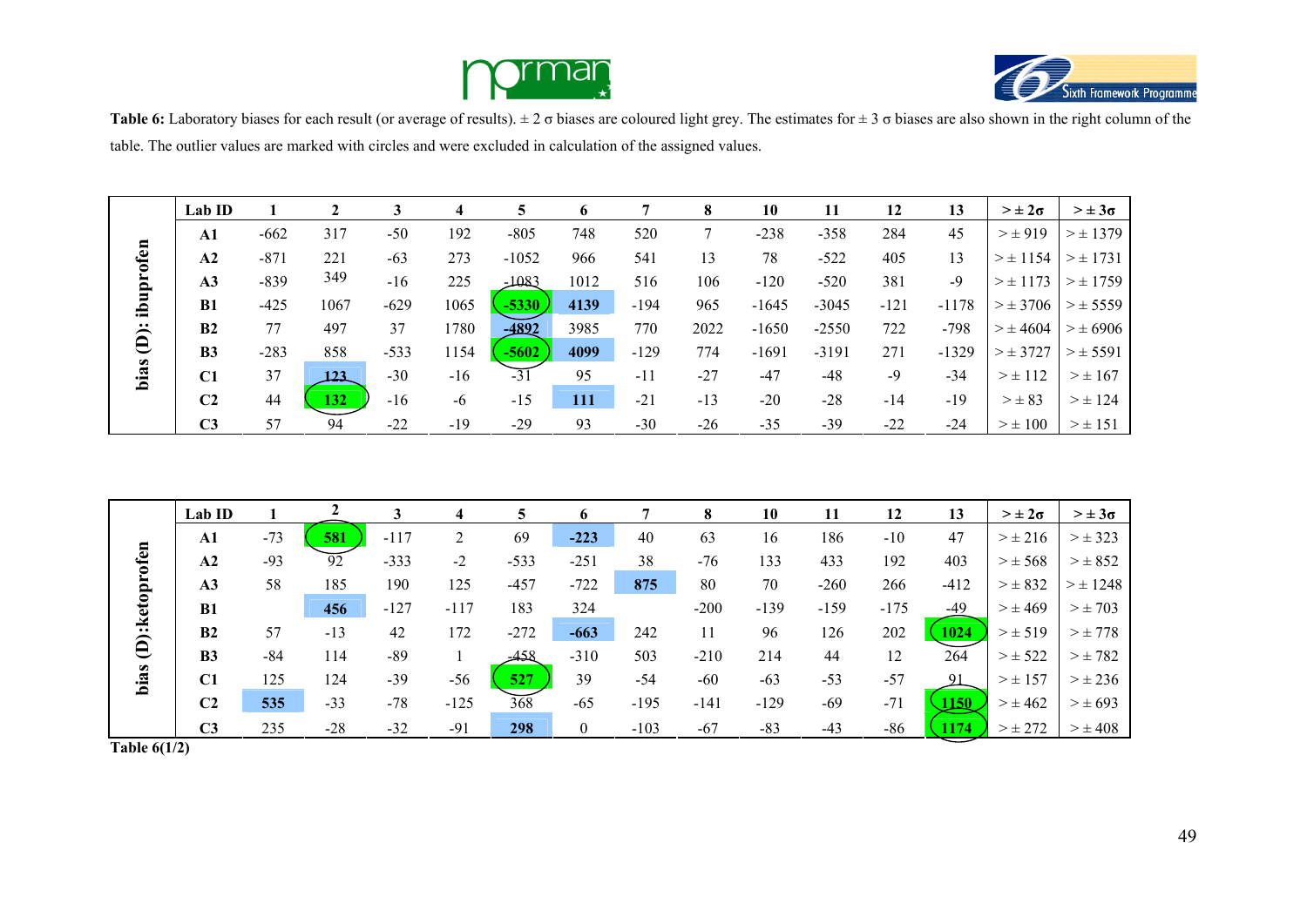



|              | Lab ID         |        |        |        | 4      |            |                |                               | 8      | 10     | 11     | 12     | 13     | $> \pm 2\sigma$ | $> \pm 3\sigma$ |
|--------------|----------------|--------|--------|--------|--------|------------|----------------|-------------------------------|--------|--------|--------|--------|--------|-----------------|-----------------|
|              | $\mathbf{A1}$  | $-181$ | $-3$   | $-47$  | 168    | $-182$     | $-68$          | $\underline{\underline{505}}$ | 129    | 3      | 93     | 10     | 79     | $>\pm 230$      | $> \pm 346$     |
|              | A2             | $-309$ | $-78$  | $-31$  | 196    | $-459$     | 17             | <u>959</u>                    | 231    | 209    | 109    | $-73$  | 186    | $> \pm 447$     | $>\pm 671$      |
|              | A <sub>3</sub> | $-234$ | $-18$  | 202    | 213    | $-420$     | 122            | 2559                          | 293    | 113    | $-57$  | 6      | $-222$ | $> \pm 440$     | $> \pm 660$     |
|              | <b>B1</b>      | $-534$ | $-114$ | 239    | 361    | $-1145$    | 75             | 891                           | 145    | -354   | $-54$  | 67     | 426    | $> \pm 1033$    | $> \pm 1549$    |
| (D):naproxen | B <sub>2</sub> | $-538$ | $-450$ | 196    | 469    | $-1185$    | $-404$         | 1037                          | 327    | -256   | $-156$ | 404    | 555    | $>\pm$ 1215     | $> \pm 1823$    |
|              | B <sub>3</sub> | $-558$ | $-358$ | 228    | 322    | $-1126$    | $\blacksquare$ | 4621                          | $-112$ | 522    | $-178$ | 314    | 947    | $> \pm 1127$    | $>\pm 1690$     |
| bias         | C1             | 292    | 58     | $-57$  | $-62$  | 826        | $-26$          |                               | $-55$  | $-71$  | $-62$  | $-46$  | 28     | $>\pm 222$      | $> \pm 333$     |
|              | C <sub>2</sub> | 260    | $-106$ | $-146$ | $-170$ | <b>731</b> | $-141$         | $-93$                         | $-146$ | $-163$ | $-153$ | $-118$ | 248    | $>\pm 552$      | $> \pm 828$     |
|              | C <sub>3</sub> | 191    | $-27$  | $-68$  | $-99$  | 662        | $-37$          | 45                            | -44    | $-90$  | $-90$  | -84    | 306    | $> \pm 264$     | $> \pm 396$     |

|                | Lab ID         |        |        | 3      | 4     | 5       | <sub>0</sub> |        | 8      | 10     | 11      | 12    | 13     | $> \pm 2\sigma$ | $> \pm 3\sigma$ |
|----------------|----------------|--------|--------|--------|-------|---------|--------------|--------|--------|--------|---------|-------|--------|-----------------|-----------------|
|                | ${\bf A1}$     | $-144$ | 22     | $-461$ | 372   | $-368$  | 253          | 665    | 108    | 199    | $-371$  | 145   | $-423$ | $> \pm 714$     | $> \pm 1071$    |
|                | A <sub>2</sub> | $-192$ | $-92$  | $-596$ | 537   | $-565$  | 546          | 612    | 18     | 470    | $-620$  | 338   | $-459$ | $> \pm 974$     | $> \pm 1461$    |
| (D):diclofenac | A3             | $-219$ | $-273$ | $-177$ | 437   | $-655$  | 427          | 649    | 345    | 64     |         | 126   | $-725$ | $> \pm 903$     | $> \pm 1355$    |
|                | B1             | $-209$ | 377    | 312    | 1681  | $-1607$ | 1282         | 67     | $-503$ | $-759$ | $-859$  | 591   | $-376$ | $> \pm 1848$    | $> \pm 2773$    |
|                | B <sub>2</sub> | 388    | $-172$ | $-801$ | 2661  | $-1742$ | 803          | 125    | 338    | $-554$ | $-1754$ | 1192  | $-488$ | $> \pm 2468$    | $> \pm 3702$    |
|                | B <sub>3</sub> | 194    | $-817$ | $-653$ | 2046  | $-1830$ | 156          | 51     | $-421$ | 84     | $-1646$ | 856   | 976    | $> \pm 2303$    | $> \pm 3455$    |
| bias           | C1             | 47     | 166    | $-27$  | $-15$ | $-57$   | $-30$        | -66    | $-13$  | $-41$  | $-43$   | $-31$ | 108    | $> \pm 142$     | $> \pm 213$     |
|                | C <sub>2</sub> | 253    | $-16$  | 9      | 34    | $-228$  | $-70$        | $-223$ | 29     | $-40$  | $-20$   | 6     | 265    | $>\pm 299$      | $> \pm 448$     |
|                | C <sub>3</sub> | 299    | $-19$  | 27     | 21    | $-223$  | $-4$         | $-12$  | 106    | $-44$  | $-34$   | $-10$ | 189    | $> \pm 201$     | $> \pm 302$     |

**Table 6(2/2)**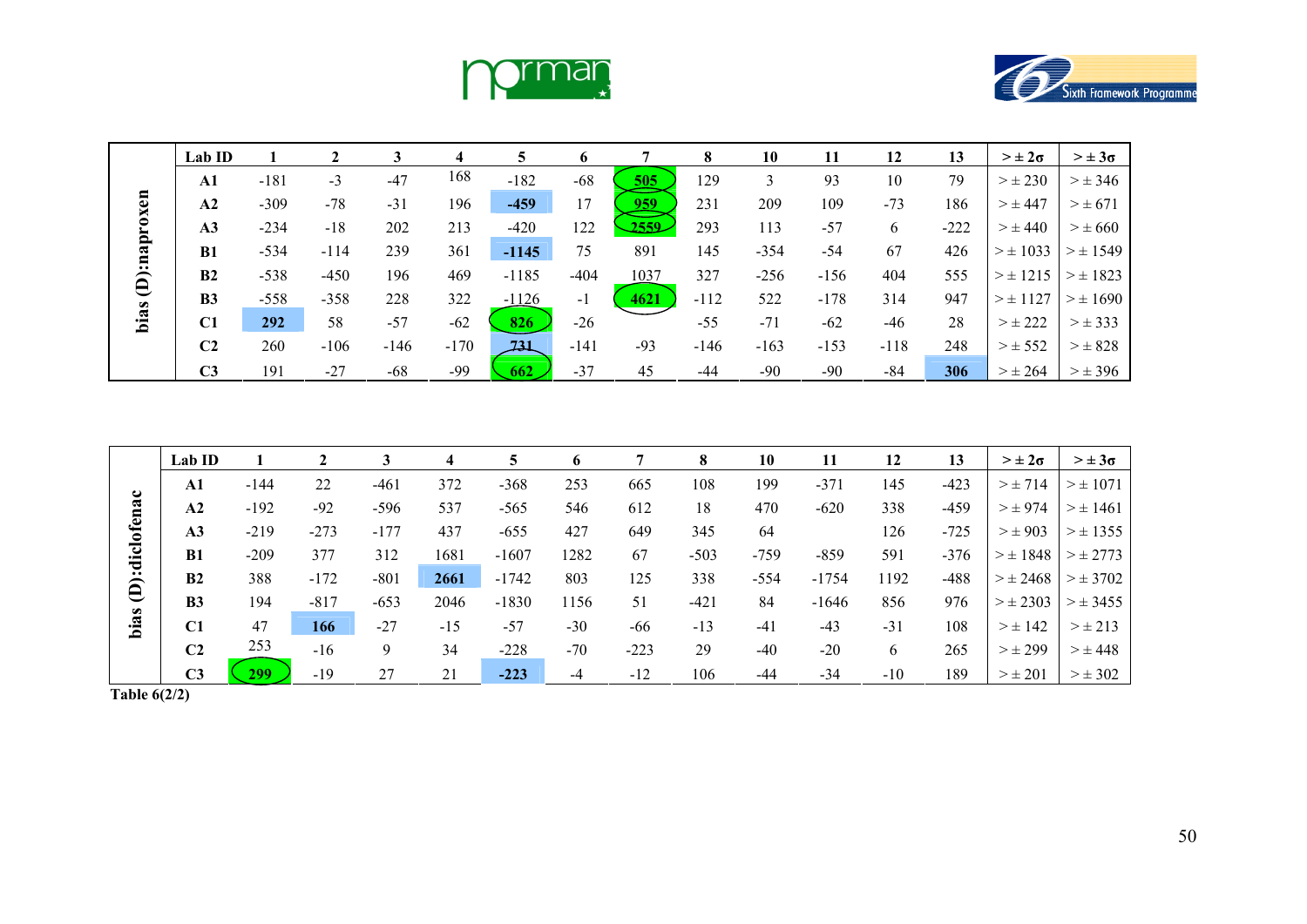

#### <span id="page-50-0"></span>*d) Proximity to the mean*

"Proximity to the mean" is a general measure of a laboratory capability to determine a specific analyte. In the calculation the influence on matrix and concentration are excluded, instead only the relative biases in determination of each compound are taken into account. The proximity to the mean was calculated as shown in the following equation,

$$
prox. = \frac{1}{n} \times \sum \frac{|x_i - \overline{x}|}{\overline{x}}
$$
 Equation 3

where  $x_i$  is an observed value and  $\overline{x}$  is the interlaboratory mean. The proximity to the mean values were plotted for each analyte in each laboratory as shown in (Figure 8)



Figure 8: Bar-chart showing the "proximity to the mean" values

In addition, the x-axes illustrates the analytical protocol used, which, in contrast with the results of the 1<sup>st</sup> Interlaboratory exercise, shows a relatively good performance of GC laboratories. This leads to the conclusion that the deviations from the mean value did not depend on the analytical protocol used.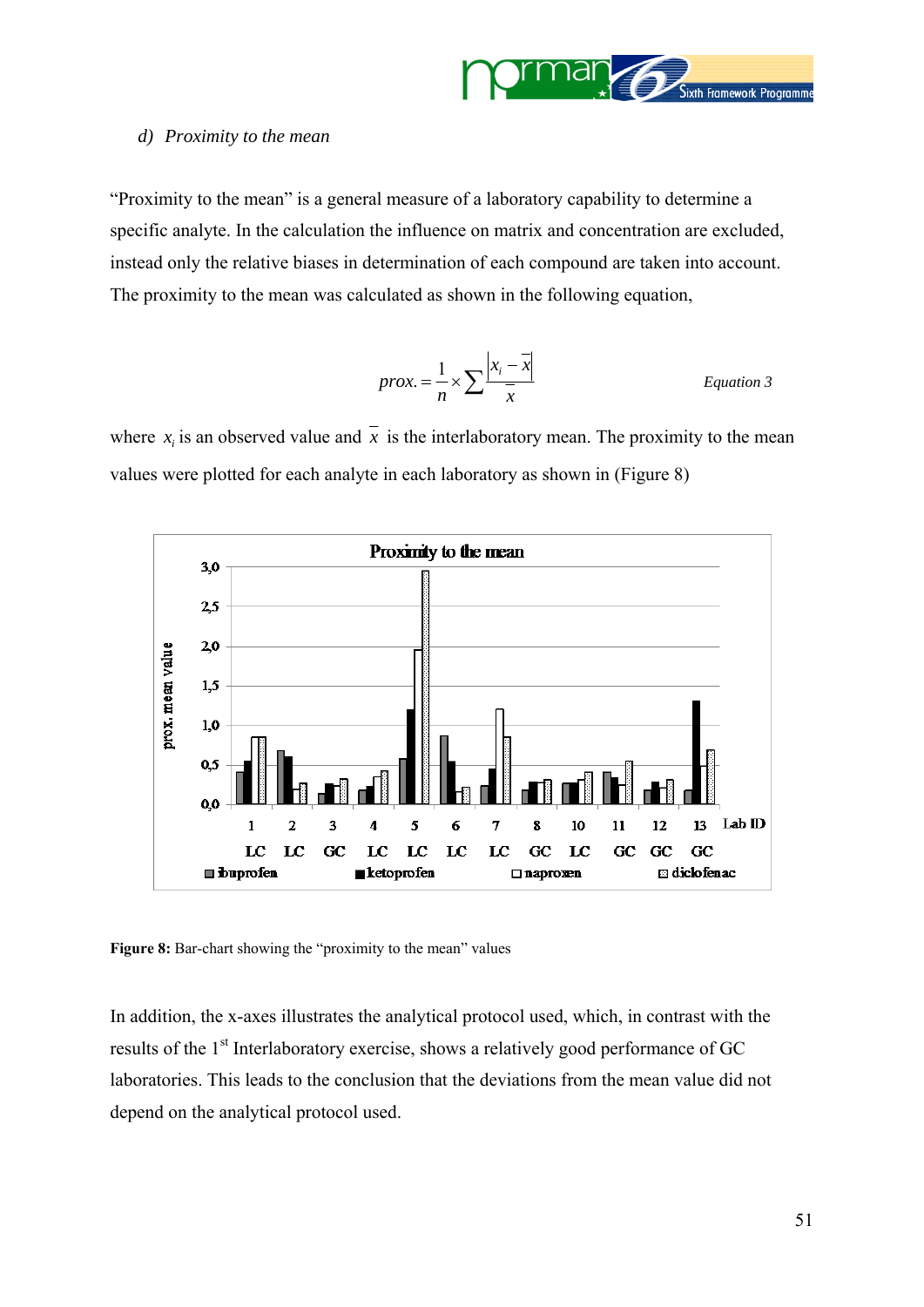

#### <span id="page-51-0"></span>*e) Proximity to the median*

According to the robust approach, also the proximity to the median was calculated, where in its calculation the mean value was replaced by the corrected median (Equation 4).

$$
prox(MED) = \frac{1}{n} \times \sum \frac{|x_i - MED|}{MED}
$$
 *Equation 4*

Figure 10 shows the "proximity to the median" performance of the participating laboratories and the analytical protocol used.



**Figure 9:** Bar-chart illustrating the proximity to the median

#### *9. Effect of filtration*

*a) Effect of filtration with respect to the matrices* 

In order to evaluate the effect of filtration on determination of NSAIDs in different matrices, the samples numbered with "2" and "3" in each series (A, B, C) were prepared in parallel. Participants were asked to filter the samples "2", while samples "3" were extracted without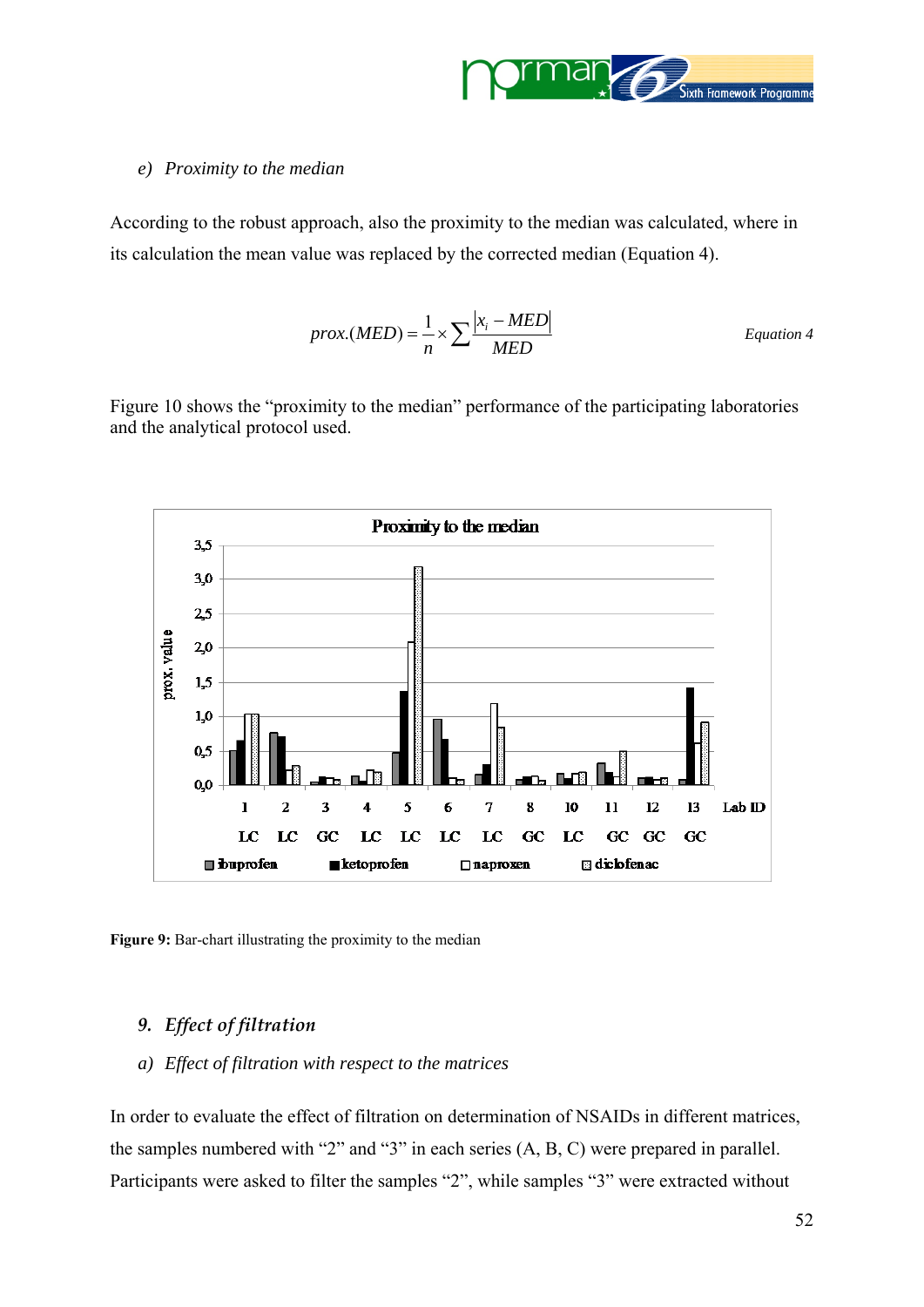

the pre-filtration. To compare the variances of each NSAID in filtered and unfiltered matrix three statistical tests were used. First, to assess the effect of filtration in different matrices to the final determination F-test at 5 % significance level (Equation 5) was used for comparison of the variances within each batch[[5](#page-60-1)].

$$
F_{\rm exp.} = \frac{\sigma_{\rm sampleNo.2}^2}{\sigma_{\rm sampleNo.3}^2}
$$
 *Equation 5*

By accepting the H0 hypothesis it was proved that the samples "2" and "3" were drawn from the same group with underlying normal distribution, meaning that the filtration had no effect on the sample mean. As presented in Table 7, the F-tests did not show a significant difference between the filtered and unfiltered parallels, except in the case of naproxen in deionised water.

**Table 7:** Results of the F-test for ibuprofen in wastewater and river water (A) and ketoprofen (B), naproxen (C) and diclofenac (D) in wastewater, river water and deionised water

| A.                    |         |            |         |         |  |
|-----------------------|---------|------------|---------|---------|--|
| <b>IBUPROFEN</b>      | $IP-A2$ | $IP-A3$    | $IP-B2$ | $IP-B3$ |  |
| Mean                  | 1622    | 1620       | 7250    | 7791    |  |
| Variance              | 333039  | 343906     | 5299889 | 3473365 |  |
| Observations          | 12      | 12         | 12      | 11      |  |
| Degrees of freedom    | 11      | 11         | 11      | 10      |  |
| F                     |         | 0,9684     |         | 1,5259  |  |
| $P(F \le f)$ one-tail |         | 0,4792     | 0,2568  |         |  |
| F Critical one-tail   |         | 0,3549     | 2,9430  |         |  |
| H0 accepted?          |         | <b>YES</b> | YES     |         |  |

**B.\** 

| <b>KETOPROFEN</b>        | $KP-A2$                         | $KP-A3$ | $KP-B2$ | $KP-B3$ | $KP-C2$ | $KP-C3$ |  |
|--------------------------|---------------------------------|---------|---------|---------|---------|---------|--|
| Mean                     | 967                             | 830     | 754     | 886     | 319     | 273     |  |
| Variance                 | 80571                           | 173192  | 67330   | 68002   | 53346   | 18515   |  |
| Observations             | 12                              | 12      | 11      | 12      | 11      | 11      |  |
| Degrees of freedom       | 11                              | 11      | 10      | 11      | 10      | 10      |  |
| F                        |                                 | 0,4652  |         | 0,9901  |         | 2,8812  |  |
| $P(F \le f)$ one-tail    | 0,1101                          |         |         | 0,4977  |         | 0,0551  |  |
| F Critical one-tail      |                                 | 0,3549  | 0,3398  |         | 2,9782  |         |  |
| H <sub>0</sub> accepted? | <b>YES</b><br>YES<br><b>YES</b> |         |         |         |         |         |  |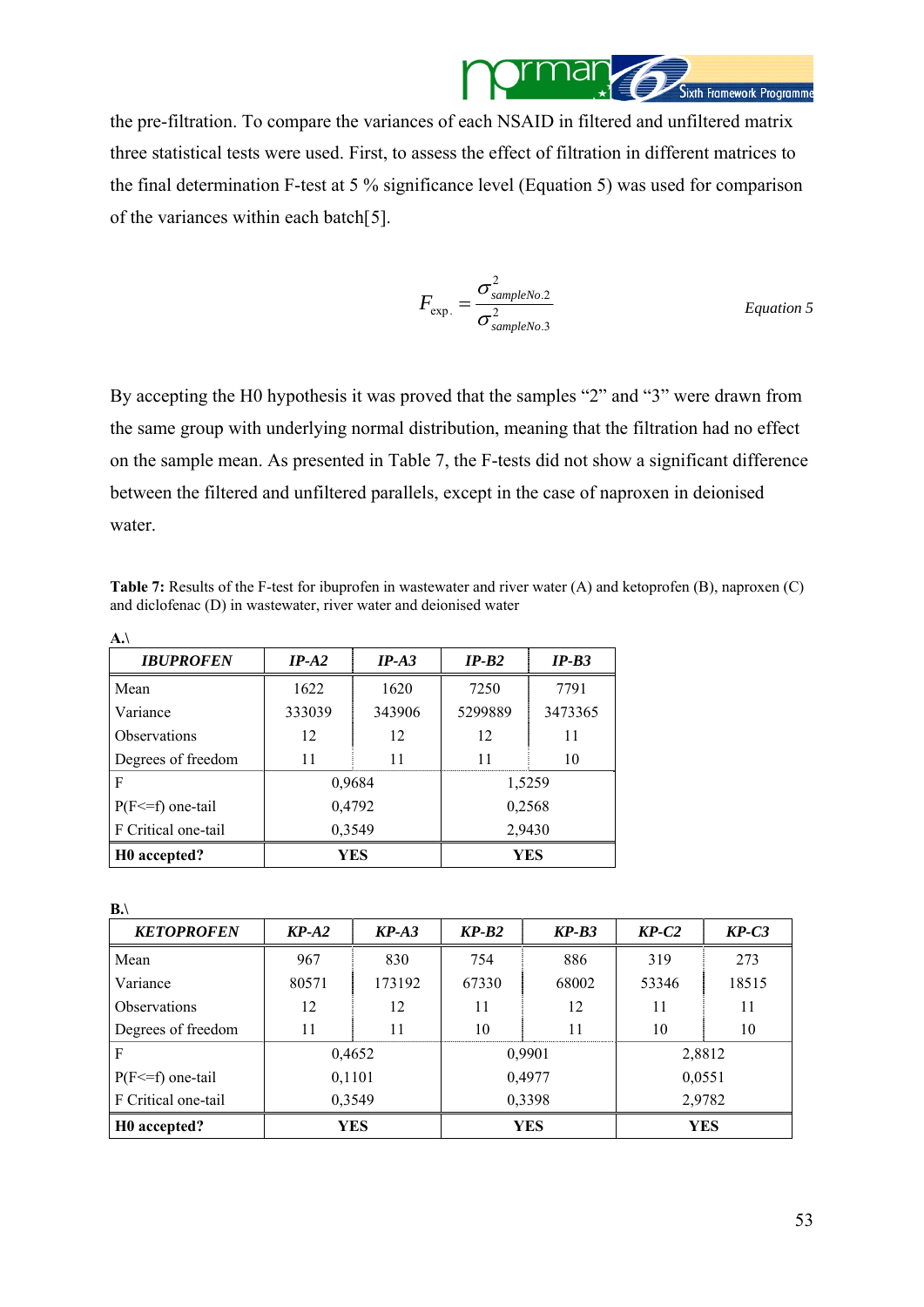

| $C.\setminus$            |         |         |         |            |         |         |  |
|--------------------------|---------|---------|---------|------------|---------|---------|--|
| <b>NAPROXEN</b>          | $NP-A2$ | $NP-A3$ | $NP-B2$ | $NP-B3$    | $NP-C2$ | $NP-C3$ |  |
| Mean                     | 791     | 737     | 1956    | 1978       | 283     | 210     |  |
| Variance                 | 50037   | 48359   | 369326  | 317426     | 76193   | 17386   |  |
| <b>Observations</b>      | 11      | 11      | 12      | 11         | 12      | 11      |  |
| Degrees of freedom       | 10      | 10      | 11      | 10         | 11      | 10      |  |
| F                        |         | 1,0347  |         | 1,1635     |         | 4,3824  |  |
| $P(F \le f)$ one-tail    |         | 0,4790  |         | 0,4094     | 0,0136  |         |  |
| F Critical one-tail      | 2,9782  |         |         | 2,9430     |         | 2,9430  |  |
| H <sub>0</sub> accepted? | YES     |         |         | <b>YES</b> | NO      |         |  |

| I |  |
|---|--|
| ٩ |  |
|   |  |

| <b>DICLOFENAC</b>     | $DF-A2$ | $DF- A3$ | $DF-B2$ | $DF-B3$    | $DF-C2$    | $DF-C3$ |
|-----------------------|---------|----------|---------|------------|------------|---------|
| Mean                  | 730     | 796      | 2054    | 2216       | 250        | 244     |
| Variance              | 237328  | 204049   | 1522998 | 1325984    | 22320      | 10148   |
| Observations          | 12      | 11       | 12      | 12         | 12         | 11      |
| Degrees of freedom    | 11      | 10       | 11      | 11         | 11         | 10      |
| F                     |         | 1,1631   |         | 1,1486     | 2,1995     |         |
| $P(F \le f)$ one-tail |         | 0,4097   |         | 0,4112     |            | 0,1125  |
| F Critical one-tail   |         | 2,9430   | 2,8179  |            | 2,9430     |         |
| HO accepted?          |         | YES      |         | <b>YES</b> | <b>YES</b> |         |

To confirm the results of *"F-test"* paired *"t-test"* for comparison of means "2" and "3" within each laboratory was applied. The results are presented in Table 8.

**Table 8:** Results of the t-test for ibuprofen in wastewater and river water (A) and ketoprofen (B), naproxen (C) and diclofenac (D) in wastewater, river water and deionised water

| A.                           |         |         |         |           |
|------------------------------|---------|---------|---------|-----------|
| <b>IBUPROFEN</b>             | $IP-A2$ | $IP-A3$ | $IP-B2$ | $IP-B3$   |
| Mean                         | 1622    | 1620    | 7695    | 7791      |
| Variance                     | 333039  | 343906  | 3219075 | 3473365   |
| Observations                 | 12      | 12      | 11      | 11        |
| Pearson Correlation          | 0,9901  |         | 0,9697  |           |
| Hypothesized Mean Difference | 0       |         | 0       |           |
| Df                           |         | 11      |         | 10        |
| t Stat                       |         | 0,0827  |         | $-0,7023$ |
| $P(T \le t)$ one-tail        |         | 0,4678  | 0,2493  |           |
| t Critical one-tail          |         | 1,7959  |         | 1,8125    |
| $P(T \le t)$ two-tail        |         | 0,9356  |         | 0,4985    |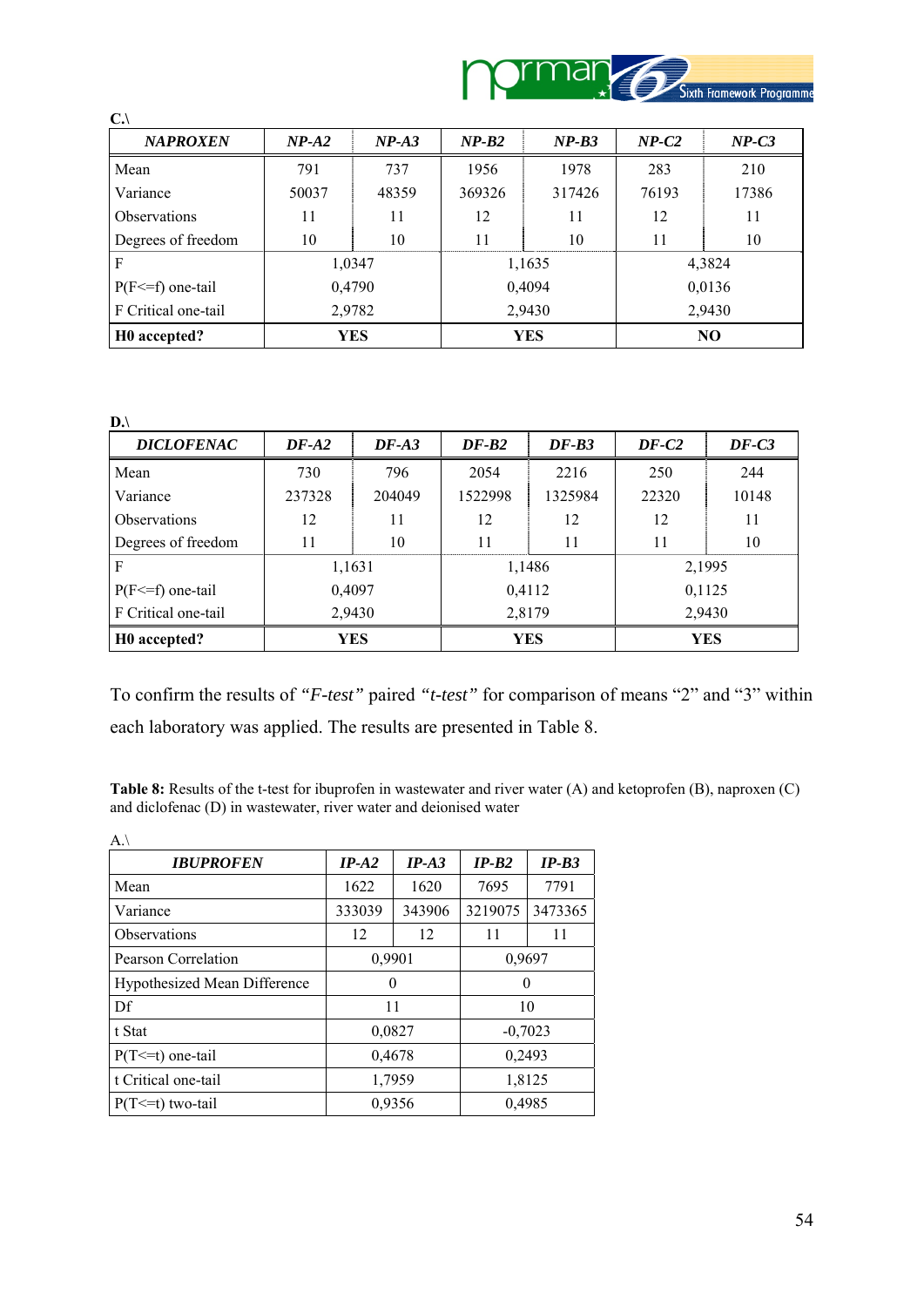

| <b>KETOPROFEN</b>            | $KP-A2$  | $KP-A3$ | $KP-B2$   | $KP-B3$ | $KP-C2$  | $KP-C3$ |  |
|------------------------------|----------|---------|-----------|---------|----------|---------|--|
| Mean                         | 967      | 830     | 754       | 862     | 319      | 273     |  |
| Variance                     | 80571    | 173192  | 67330     | 67212   | 53346    | 18515   |  |
| <b>Observations</b>          | 12       | 12      | 11        | 11      | 11       | 11      |  |
| Pearson Correlation          | 0,1407   |         | 0,6964    |         | 0,9527   |         |  |
| Hypothesized Mean Difference | $\theta$ |         | $\theta$  |         | $\theta$ |         |  |
| Df                           |          | 11      | 10        |         | 10       |         |  |
| t Stat                       |          | 1,0170  | $-1,7740$ |         | 1,3823   |         |  |
| $P(T \le t)$ one-tail        |          | 0,1655  |           | 0,0532  |          | 0,0985  |  |
| t Critical one-tail          | 1,7959   |         |           | 1,8125  | 1,8125   |         |  |
| $P(T \le t)$ two-tail        | 0,3310   |         | 0,1065    |         | 0,1970   |         |  |
| t Critical two-tail          | 2,2010   |         | 2,2281    |         | 2,2281   |         |  |

 $C.\setminus$ 

 $B.$ \

| <b>NAPROXEN</b>                     | $NP-A2$  | $NP-A3$ | $NP-B2$   | $NP-B3$ | $NP-C2$  | $NP-C3$ |
|-------------------------------------|----------|---------|-----------|---------|----------|---------|
| Mean                                | 791      | 737     | 1862      | 1978    | 217      | 210     |
| Variance                            | 50037    | 48359   | 288864    | 317426  | 25594    | 17386   |
| <b>Observations</b>                 | 11       | 11      | 11        | 11      | 11       | 11      |
| Pearson Correlation                 | 0,7061   |         | 0,8261    |         | 0,9535   |         |
| <b>Hypothesized Mean Difference</b> | $\theta$ |         | $\theta$  |         | $\theta$ |         |
| Df                                  |          | 10      | 10        |         | 10       |         |
| t Stat                              |          | 1,0561  | $-1,1851$ |         | 0,4163   |         |
| $P(T \le t)$ one-tail               |          | 0,1579  |           | 0,1317  |          | 0,3430  |
| t Critical one-tail                 |          | 1,8125  |           | 1,8125  | 1,8125   |         |
| $P(T \le t)$ two-tail               | 0,3158   |         | 0,2634    |         | 0,6860   |         |
| t Critical two-tail                 | 2,2281   |         | 2,2281    |         | 2,2281   |         |

 $D.\setminus$ 

| <b>DICLOFENAC</b>                   | $DF-A2$  | $DF-43$   | $DF-B2$   | $DF-B3$ | $DF-C2$   | $DF-C3$ |  |
|-------------------------------------|----------|-----------|-----------|---------|-----------|---------|--|
| Mean                                | 786      | 796       | 2054      | 2216    | 227       | 244     |  |
| Variance                            | 219185   | 204049    | 1522998   | 1325984 | 17544     | 10148   |  |
| <b>Observations</b>                 | 11       | 11        | 12        | 12      | 11        | 11      |  |
| Pearson Correlation                 | 0,8599   |           | 0,8667    |         | 0,8281    |         |  |
| <b>Hypothesized Mean Difference</b> | $\theta$ |           | $\Omega$  |         | $\theta$  |         |  |
| df                                  |          | 10        | 11        |         | 10        |         |  |
| t Stat                              |          | $-0,1317$ | $-0,9037$ |         | $-0,7448$ |         |  |
| $P(T \le t)$ one-tail               |          | 0,4489    |           | 0,1928  |           | 0,2368  |  |
| t Critical one-tail                 |          | 1,8125    |           | 1,7959  | 1,8125    |         |  |
| $P(T \le t)$ two-tail               | 0,8978   |           | 0,3855    |         | 0,4735    |         |  |
| t Critical two-tail                 |          | 2,2281    | 2,2010    |         | 2,2281    |         |  |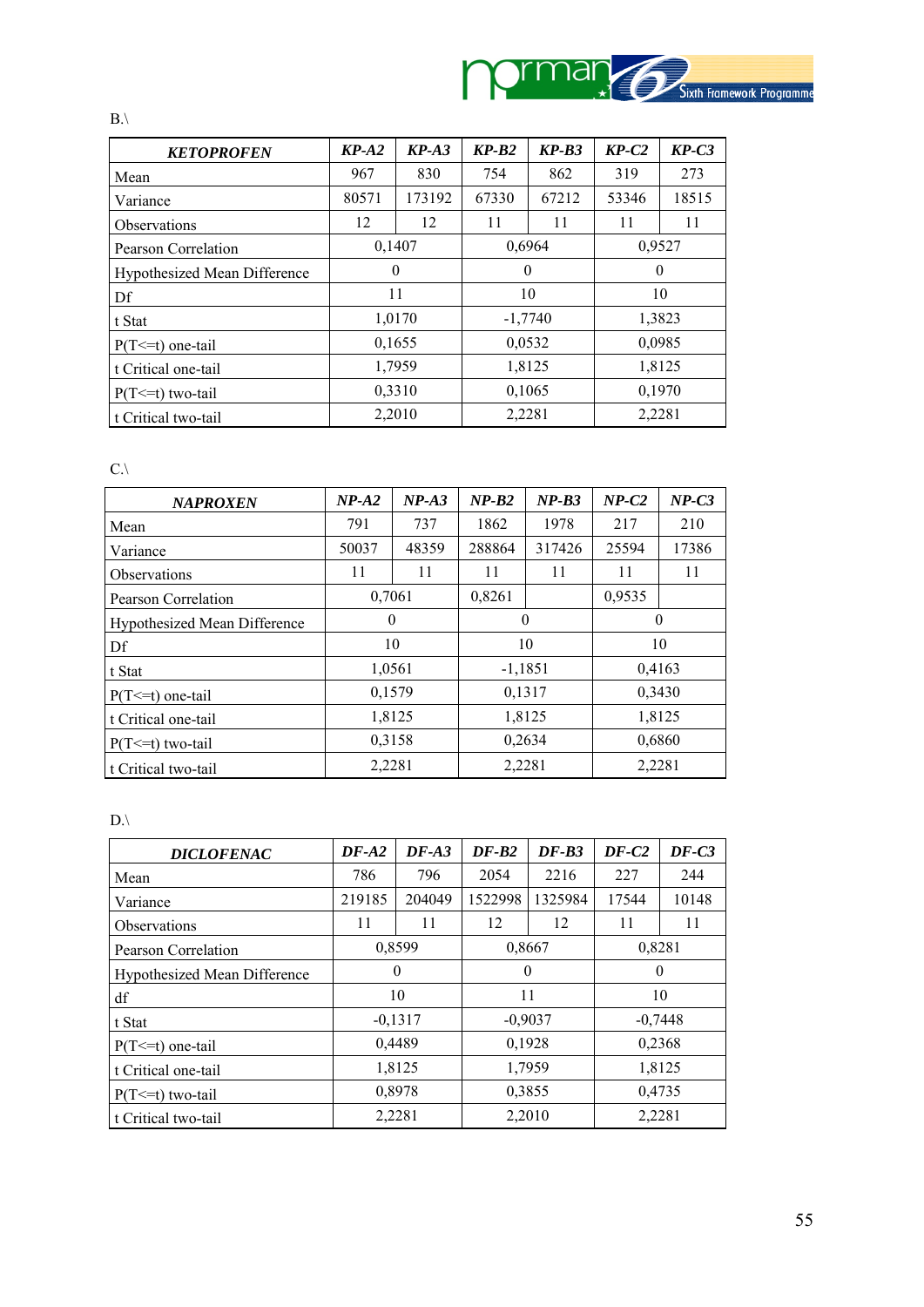

<span id="page-55-0"></span>The results of t-test are in general agreement with the results of F-test, showing that the prefiltration did not lead to changes in concentration in the samples "2" compared to the samples "3".

Ibuprofen in C1 was not additionally spiked to produce C2 and C3 samples, hence it was possible to compare the variances of all three samples in series C by One-way Analysis of Variance (ANOVA) [[6](#page-60-1)]. The results are summarised in Table 9, again showing that the filtration did not have any effect on determination of ibuprofen in deionised water.

| <b>Groups</b> | No. observations | <b>Sum</b> | Average | <i>Variance</i> |
|---------------|------------------|------------|---------|-----------------|
| $C1-IP$       |                  | 924        |         | 3117            |
| $C2-IP$       |                  | 676        | 6 I     | 1709            |
| $C3-IP$       |                  | 834        | 70      | 2523            |

**Table 9:** The results of the ANOVA for ibuprofen in spiked deionised water samples C1, C2 and C3

#### ANOVA

| <b>Source of Variation</b> | <b>Sum of Squares</b> | Degrees of<br>freedom | Mean<br><i>Square</i> | $\bm{F}$ | P-value | F crit |
|----------------------------|-----------------------|-----------------------|-----------------------|----------|---------|--------|
|                            |                       |                       |                       |          |         |        |
| Between Groups             | 1391                  |                       | 696                   | 0.2813   | 0.7567  | 3.2945 |
| Within Groups              | 79133                 | 32                    | 2473                  |          |         |        |
| Total                      | 80524                 | 34                    |                       |          |         |        |

#### *b) Effect of the filter material*

As the filter material was not specified in the analytical protocols at least four different types of materials were used in different laboratories: glass fibre, nitrocellulose membrane, nylon membrane, cellulose acetate, membrane (not specified). Between twelve participating laboratories, 7 of them used glass microfibre filters (Group 1 of laboratories, G1), while 5 (Group 2 of laboratories, G2) used membrane filters. In order to test the influence of the filter material, F- test (Equation 6) was applied to compare the variances of G1 with G2 for each NSAID in all filtered samples (A1, A2, B2, B2, C1 and C2).

$$
F_{\rm exp.} = \frac{\sigma_{G1}^2}{\sigma_{G2}^2}
$$
 *Equation 6*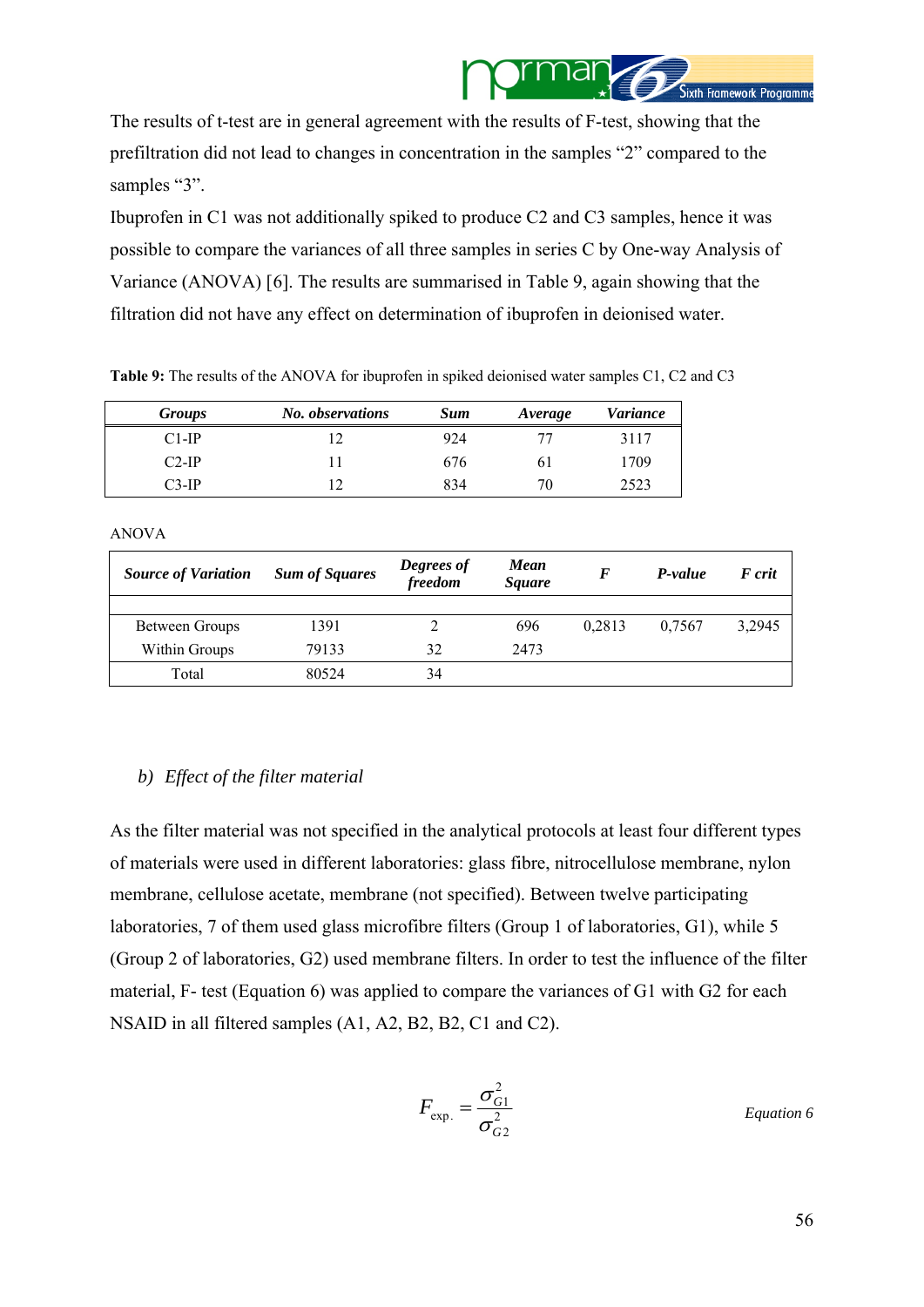

<span id="page-56-0"></span>The H0 hypothesis at 95 % confidence level was not rejected in none of the cases, meaning that the filter material did not influence the final determination of NSAIDs.

#### *10. Repeatability and reproducibility*

fields.

In all cases, where the effect of filtration was shown insignificant (i.e. IP, KP, NP and DF in A2 & A3, B2 & B3; IP in C1 & C2 & C3, KP and DF in C2 & C3) the repeatability and reproducibility were calculated.

Repeatability is a measure of closeness of agreement between independent results obtained with the same method on identical test material, under the same conditions (same operator, same apparatus, same laboratory and after short intervals of time). The measure of repeatability is the standard deviation qualified with the term: 'repeatability' as repeatability standard deviation,  $\sigma_r$  [[7,8](#page-60-1),[9,1](#page-60-1)0]. Repeatability standard deviation is a standard deviation obtained under repeatability conditions and was calculated for each compound form "2" and "3" samples and for ibuprofen in "C1", "C2" and "C3" samples (Table 10). Reproducibility (R) is a precision under conditions, where test results are obtained with the same method on identical samples, but the analyses are preformed in different laboratories with different operators and using different equipment [\[7](#page-56-0)]. Reproducibility standard deviation is the standard deviation under reproducibility conditions ( $\sigma_R$ ). The reproducibility standard deviation is given in the last lines of Table 10A.\, 10B.\ and 10C.\. The outlier values were excuded from the reproducibility calculation, while repeatability values are shown in coloured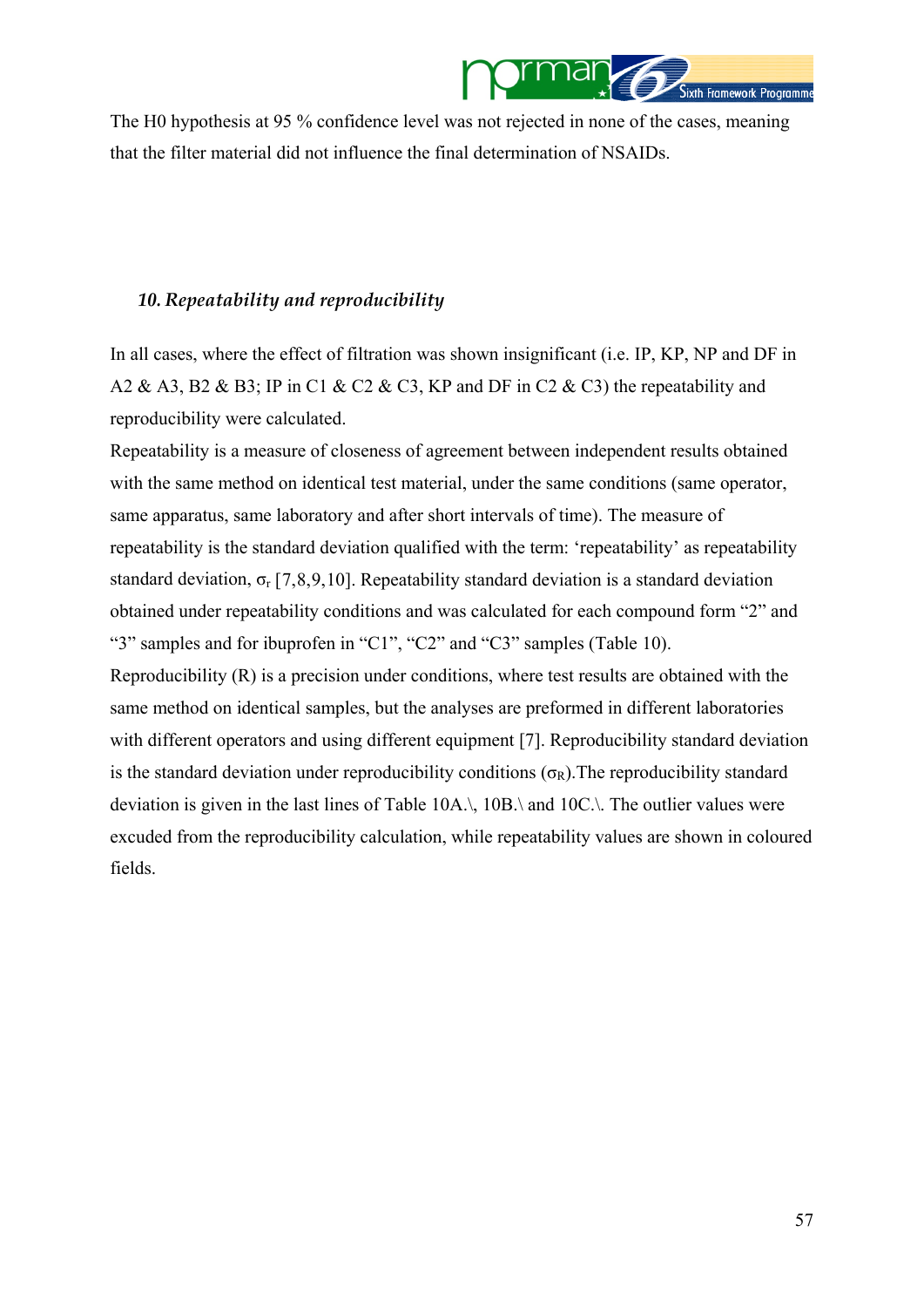

Table 10: Repeatability ( $r_{lab}$ ) and reproducibility (R) of the results. The parameters were calculated for each NSAID in all tested matrices. Table 8/A: wastewater; 8/B: river water; 8/C: deionised water. The grey coloured fields illustrate the outlier repeatability results, which were excluded from the calculation of reproducibility

| A.                   |           |            |          |            |
|----------------------|-----------|------------|----------|------------|
| A2 & A3 $(\sigma_r)$ | ibuprofen | ketoprofen | naproxen | diclofenac |
| Lab <sub>1</sub>     | 21        | 9          | 15       | 28         |
| Lab <sub>2</sub>     | 89        | 31         | 4        | 81         |
| Lab <sub>3</sub>     | 32        | 272        | 126      | 343        |
| Lab 4                | 35        | 7          | 26       | 24         |
| Lab 5                | 23        | 43         | 11       | 17         |
| Lab 6                | 31        | 430        | 36       | 38         |
| Lab <sub>7</sub>     | 19        | 494        | 1093     | 73         |
| Lab 8                | 64        | 13         | 6        | 278        |
| Lab 10               | 141       | 141        | 106      | 240        |
| Lab 11               | $\theta$  | 587        | 156      |            |
| Lab <sub>12</sub>    | 19        | 45         | 17       | 103        |
| Lab <sub>13</sub>    | 17        | 674        | 327      | 141        |
| $\sigma_{\rm R}$     | 580       | 268        | 205      | 466        |

**B.\** 

| B2 & B3 $(\sigma_r)$ | ibuprofen | ketoprofen | naproxen | diclofenac |
|----------------------|-----------|------------|----------|------------|
| Lab <sub>1</sub>     | 128       | 7          | 2        | 23         |
| Lab <sub>2</sub>     | 638       | 183        | 81       | 342        |
| Lab <sub>3</sub>     | 20        |            | 38       | 219        |
| Lab 4                | 60        | 28         | 88       | 320        |
| Lab <sub>5</sub>     | 120       | 38         | 57       | 52         |
| Lab 6                | 464       | 343        | 301      | 365        |
| Lab <sub>7</sub>     | 253       | 277        | 2549     | 62         |
| Lab 8                | 500       | 63         | 295      | 422        |
| Lab 10               | 354       | 177        | 566      | 566        |
| Lab 11               | 71        | 35         | $\Omega$ | 191        |
| Lab 12               | 63        | 41         | 48       | 123        |
| Lab 13               | 7         | 444        | 293      | 1150       |
| $\sigma_{R}$         | 2326      | 248        | 590      | 1152       |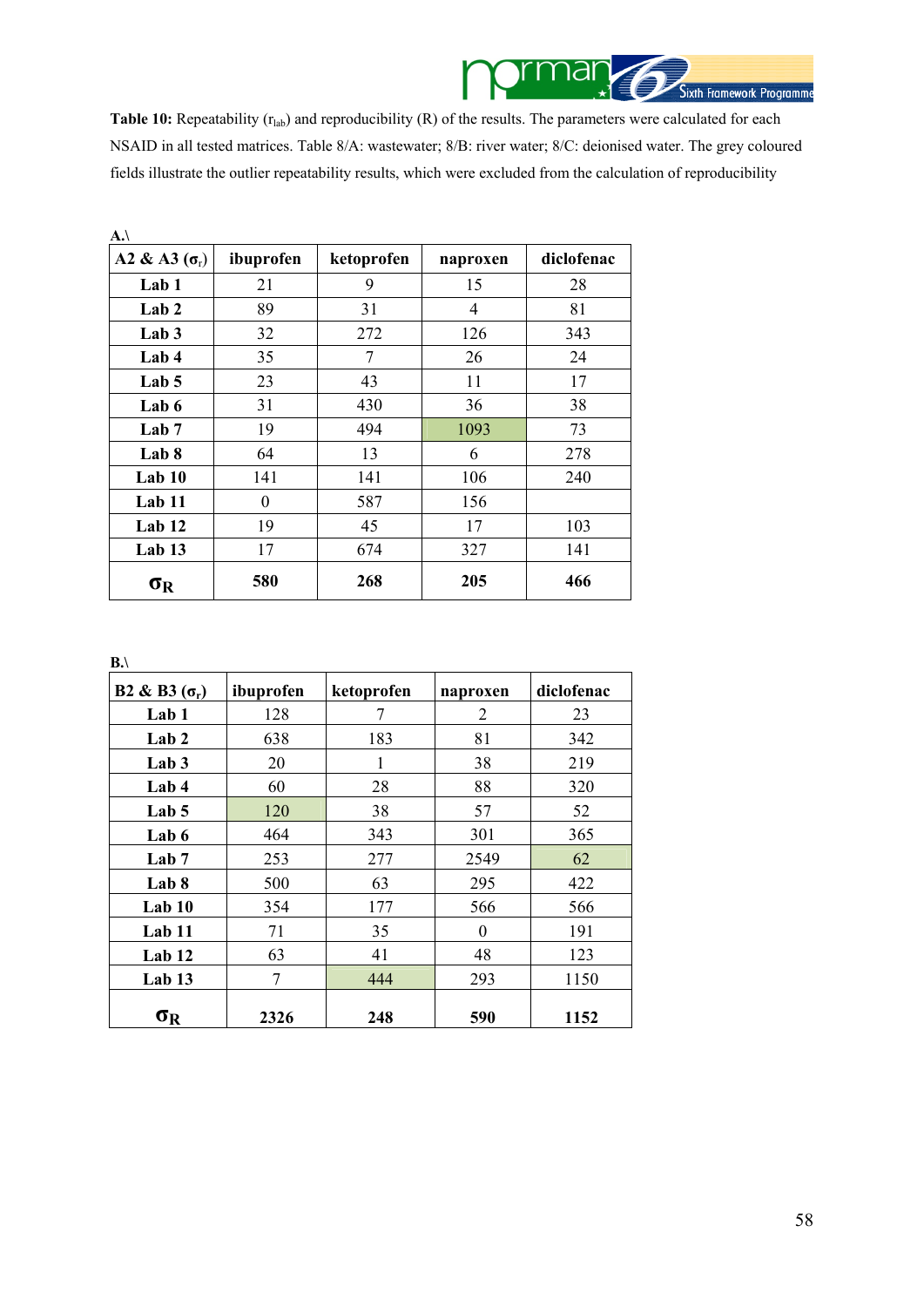

<span id="page-58-0"></span>

| $C.\setminus$                                |                         |            |                  |            |
|----------------------------------------------|-------------------------|------------|------------------|------------|
| C <sub>2</sub> & C <sub>3</sub> $(\sigma_r)$ | ibuprofen<br>(C1&C2&C3) | ketoprofen | naproxen         | diclofenac |
| Lab 1                                        | 11                      | 245        | 100              | 28         |
| Lab <sub>2</sub>                             | 19                      | 29         | 4                | 6          |
| Lab <sub>3</sub>                             | 1                       | $\theta$   | 3                | 9          |
| Lab 4                                        | 5                       | 8          | 1                | 13         |
| Lab <sub>5</sub>                             | 3                       | 82         | 100              | 1          |
| Lab 6                                        | 5                       | 13         | 22               | 42         |
| Lab <sub>7</sub>                             | 15                      | 33         | 46               | 145        |
| Lab 8                                        | 3                       | 20         | 21               | 50         |
| Lab 10                                       | 6                       | $\theta$   | $\boldsymbol{0}$ | 7          |
| Lab 11                                       | 2                       | 14         | $\overline{7}$   | 14         |
| Lab 12                                       | 12                      | 43         | 27               | 16         |
| Lab <sub>13</sub>                            | $\overline{2}$          | 16         | 11               | 58         |
| $\sigma_{\rm R}$                             | 42                      | 181        | 269              | 132        |

## **IV. Conclusions**

Twelve participants from eleven different European research institutes and universities took part in NORMAN  $2<sup>nd</sup>$  Interlaboratory exercise. 108 samples were analysed to determine concentration of selected NSAIDs and 773 results (including < LOD values and parallels) were collected for the data evaluation. The final number of 428 values was pooled out for further data analysis, where 15 of them (3.5 %) were determined as outliers according to classical approach and 18 (4.2 %) according to robust approach. Among 5 GC and 7 LC laboratories, which participated in this Interlaboratory exercise, GC methods yielded 3 (1.7 % of the GC results) and LC 12 (4.7 % of the LC results) outliers. The distribution of the outliers between the GC and LC protocols is contrary to the results of the  $1<sup>st</sup>$  round of the NORMAN Interlaboratory exercise. However, as the outliers were distributed among only 5 participants this suggests that the performance of a single laboratory has a large impact on the final number of the outliers. Accordingly, the number of the outliers would significantly decrease (up to 47%) merely by improving the determination of naproxen in the Lab 7 and ketoprofen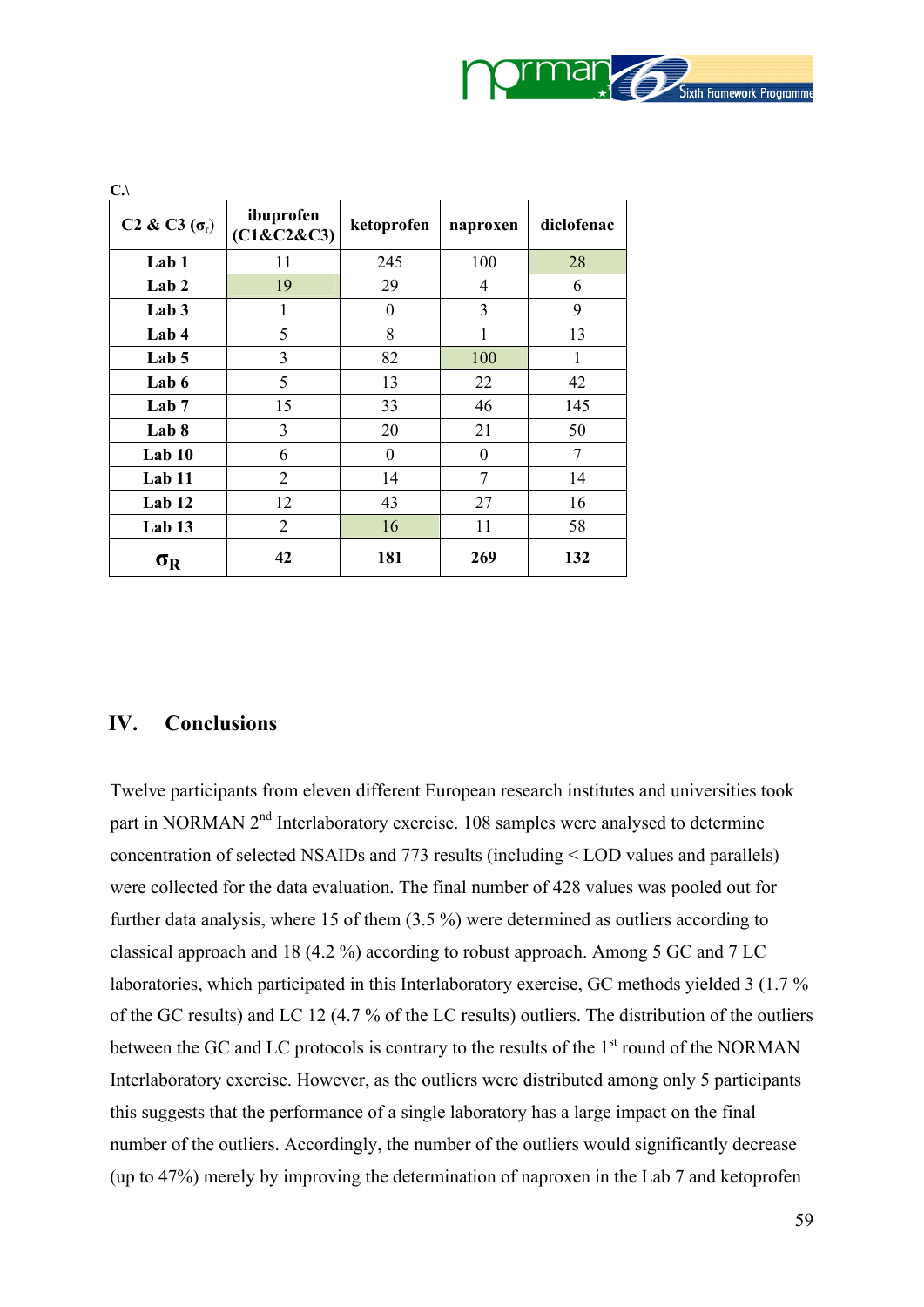

in the Lab 13. In this view, the number of the outliers cannot be used as a measure for assessment of method capability, but rather as a parameter describing a laboratory performance. The sample matrix yielding the highest number of outliers was, as well as in the 1<sup>st</sup> Interlaboratory exercise, deionised water (47 %). In addition to the classical approach the evaluation of the outliers was also performed using the less common robust approach, which is based on deviation of results from the median and not mean value. The results for the batches A and B (waste and river water) were identical for both approaches, while the latter yielded three more outliers for the batch C.

The estimation of the laboratory biases (D) showed no results outside the range -3.0  $\sigma$  < D < 3.0  $\sigma$  ("action signals"), while only 19 were "warning signals", falling outside the range -2.0  $\sigma$  $\leq D \leq 2.0$  σ. As none of the series of results included more than 1 "warning signal", we can conclude that the estimated sample mean and standard deviation were good approximates to the true values. Between the 12 participating laboratories 5 laboratories showed an excellent performance, never reaching the range outside -2.0  $\sigma$  < D < 2.0  $\sigma$ .

The effect of filtration on the final determination of NSAIDs in each of the relevant matrices was studied by three statistical tests: F-test, paired t-test and ANOVA. The first was used for comparison of variances between the filtered and unfiltered parallel samples, while the paired t-test compared the effect of filtration within each laboratory. ANOVA was used for comparison of three parallel determinations of ibuprofen in deionised water. The tests were in general agreement, showing that the filtration did not reveal a statistically significant effect on the results. Also, the effect of the filter material was studied, where glass microfibre filters were compared by membrane filters, showing the filter material did not influence the determination of NSAIDs.

For the results statistically incorporated into the same original group (with respect to the prefiltration of matrices) the repeatability and reproducibility were calculated and were presented as standard deviation repeatability and standard deviation reproducibility. To determine the repeatability, "2" and "3" samples were considered (C1, C2 and C3 for ibuprofen), while reproducibility was determined as an interlaboratory measure for a series of measurements.

While the 1<sup>st</sup> NORMAN Interlaboratory Exercise was a test round focusing on the stability of compounds during sample storage under freezing conditions, the  $2<sup>nd</sup>$  round avoided the weaknesses recognized in the  $1<sup>st</sup>$  round. Thus, in contrast to the  $1<sup>st</sup>$  round, the samples were shipped on dry ice and were extracted as soon as possible after their arrival to the participant laboratories. In addition, for the sample preparation and analysis two laboratory protocols